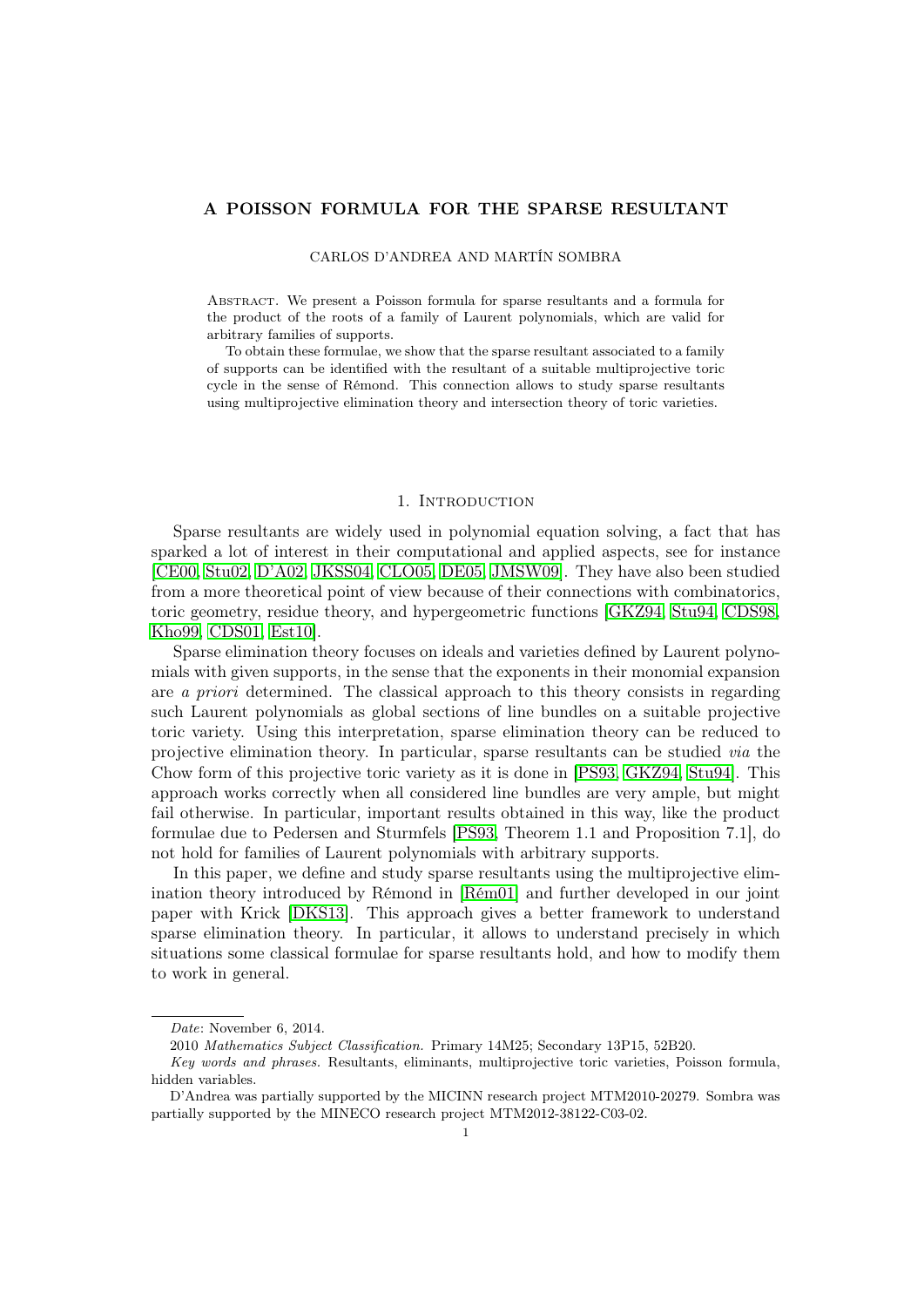In precise terms, let  $M \simeq \mathbb{Z}^n$  be a lattice of rank  $n \geq 0$  and  $N = \text{Hom}(M, \mathbb{Z})$  its dual lattice. Let  $\mathbb{T}_M = \text{Hom}(M, \mathbb{C}^{\times}) \simeq (\mathbb{C}^{\times})^n$  be the associated algebraic torus over  $\mathbb{C}$ and, for  $a \in M$ , we denote by  $\chi^a: \mathbb{T}_M \to \mathbb{C}^\times$  the corresponding character.

Let  $A_i$ ,  $i = 0, \ldots, n$ , be a family of  $n + 1$  nonempty finite subsets of M and put

<span id="page-1-0"></span>
$$
\boldsymbol{\mathcal{A}}=(\mathcal{A}_0,\ldots,\mathcal{A}_n).
$$

For each *i*, consider a set of  $\#\mathcal{A}_i$  variables  $\mathbf{u}_i = \{u_{i,a}\}_{a \in \mathcal{A}_i}$  and let

(1.1) 
$$
F_i = \sum_{a \in \mathcal{A}_i} u_{i,a} \chi^a \in \mathbb{C}[\boldsymbol{u}_i][M]
$$

be the general Laurent polynomial with support  $\mathcal{A}_i$ , where we denote by  $\mathbb{C}[u_i][M] \simeq$  $\mathbb{C}[u_i][t_1^{\pm 1},...,t_n^{\pm 1}]$  the group  $\mathbb{C}[u_i]$ -algebra of M. Consider also the incidence variety given by

$$
\Omega_{\mathcal{A}} = \{(\xi, \mathbf{u}) \mid F_0(\mathbf{u}_0, \xi) = \cdots = F_n(\mathbf{u}_n, \xi) = 0\} \subset \mathbb{T}_M \times \prod_{i=0}^n \mathbb{P}(\mathbb{C}^{\mathcal{A}_i}).
$$

It is a subvariety of codimension  $n+1$  defined over  $\mathbb{Q}$ .

We define the  $\mathcal{A}$ -resultant or sparse resultant, denoted by Res $\mathcal{A}$ , as any primitive polynomial in  $\mathbb{Z}[u_0, \ldots, u_n]$  giving an equation for the direct image  $\pi_*\Omega_{\mathcal{A}}$  (Definition [2.1\)](#page-7-0) where

$$
\pi \colon \mathbb{T}_M \times \prod_{i=0}^n \mathbb{P}(\mathbb{C}^{\mathcal{A}_i}) \to \prod_{i=0}^n \mathbb{P}(\mathbb{C}^{\mathcal{A}_i})
$$

is the projection onto the second factor. It is well-defined up to a sign. This notion of sparse resultant coincides with the one proposed by Esterov in [\[Est10,](#page-33-10) Definition 3.1].

The informed reader should be aware that the A-resultant is usually defined as an irreducible polynomial in  $\mathbb{Z}[u]$  giving an equation for the Zariski closure  $\pi(\Omega_{\mathcal{A}})$ , if this is a hypersurface, and as 1 otherwise, as it is done in [\[GKZ94,](#page-33-6) [Stu94\]](#page-34-1). In this paper, we call this object the  $\mathcal{A}$ -eliminant or sparse eliminant instead, and we denote it by  $Elim_{\mathcal{A}}$ . It follows from these definitions that

(1.2) 
$$
\operatorname{Res}_{\mathcal{A}} = \pm \operatorname{Elim}_{\mathcal{A}}^{d_{\mathcal{A}}},
$$

with  $d_{\mathcal{A}}$  equal to the degree of the restriction of  $\pi$  to the incidence variety  $\Omega_{\mathcal{A}}$ . This degree is not necessarily equal to 1 and so, in general, the sparse resultant and the sparse eliminant are different objects, see Example [3.14.](#page-24-0)

The definition of the sparse resultant in terms of a direct image rather than just a set-theoretical image, has better properties and produces more uniform statements. For instance, the partial degrees of the sparse resultant are given, for  $i = 0, \ldots, n$ , by

<span id="page-1-1"></span>
$$
\deg_{\boldsymbol{u}_i}(\text{Res}_{\boldsymbol{\mathcal{A}}}) = MV_M(\Delta_0,\ldots,\Delta_{i-1},\Delta_{i+1},\ldots,\Delta_n),
$$

where  $\Delta_i \subset M_{\mathbb{R}}$  is the lattice polytope given as the convex hull of  $\mathcal{A}_i$  and  $MV_M$  is the mixed volume function associated to the lattice  $M$  (Proposition [3.4\)](#page-18-0). This equality holds for *any* family of supports, independently of their combinatorics.

One of our motivations comes from the need of a general Poisson formula for sparse resultants for our joint work with Galligo on the distribution of roots of families of Laurent polynomials [\[DGS13\]](#page-33-14). By a *Poisson formula* we mean an equality of the form

$$
\mathrm{Res}_{\mathcal{A}}(f_0,f_1,\ldots,f_n)=Q(f_1,\ldots,f_n)\cdot\prod_{\xi}f_0(\xi)^{m_{\xi}},
$$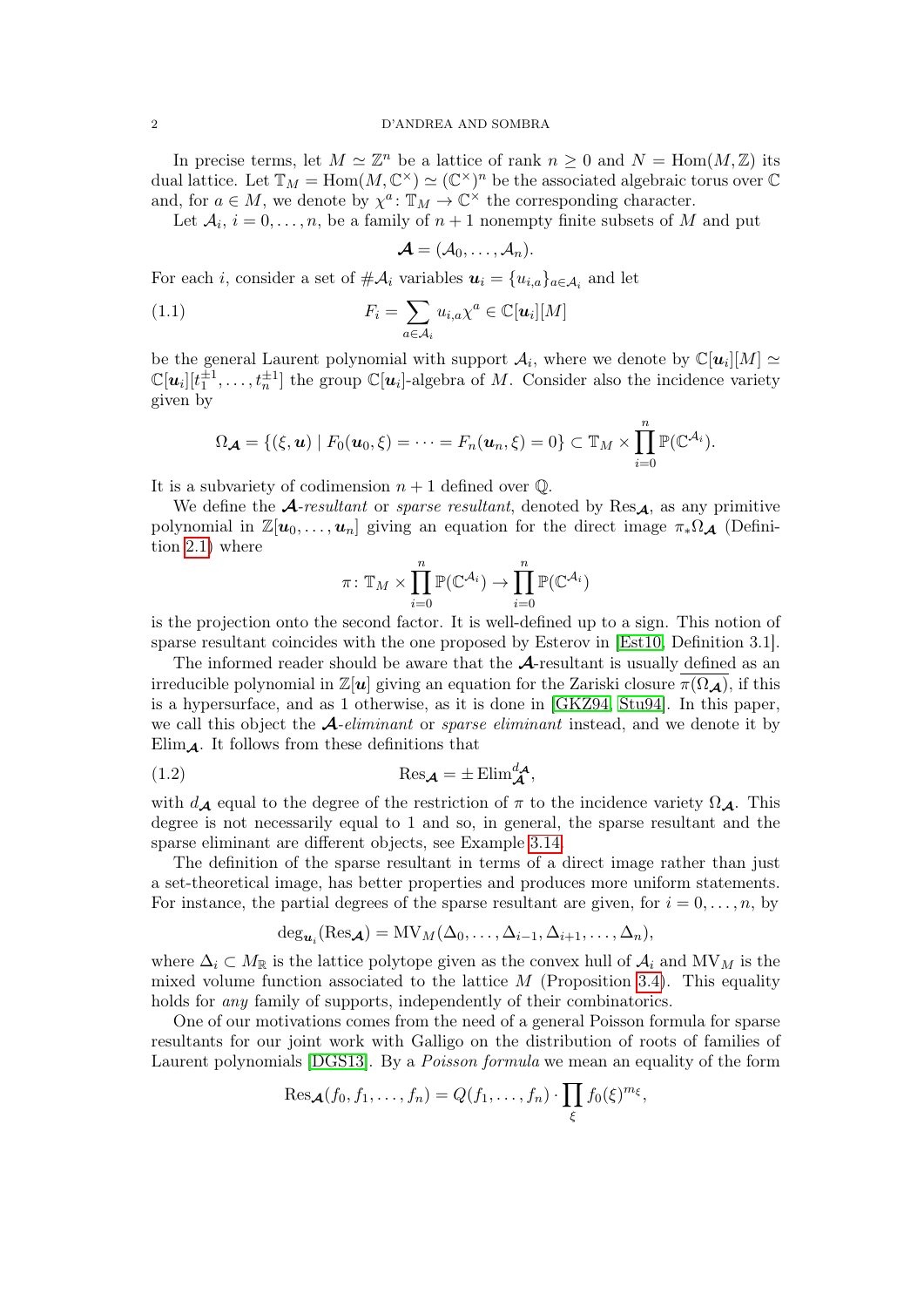where  $f_i \in \mathbb{C}[M]$  is a generic Laurent polynomial with support  $\mathcal{A}_i$ ,  $i = 0, \ldots, n$ , the product is over the roots  $\xi$  of  $f_1, \ldots, f_n$  in  $\mathbb{T}_M$ ,  $m_{\xi}$  is the multiplicity of  $\xi$ , and  $Q \in \mathbb{Q}(\mathbf{u}_1, \dots, \mathbf{u}_n)^\times$  is a rational function to be determined. A formula of this type was stated by Pedersen and Sturmfels in [\[PS93\]](#page-33-11) but it does not hold for arbitrary supports. An attempt to make it valid in full generality was made by Minimair in [\[Min03\]](#page-33-15), but his approach has some inaccuracies.

The main result of this paper is the Poisson formula for the sparse resultant given below, which holds for any family of supports. We introduce some notation to state this properly.

Let  $v \in N \setminus \{0\}$  and put  $v^{\perp} \cap M \simeq \mathbb{Z}^{n-1}$  for its orthogonal lattice. For  $i = 1, \ldots, n$ , we set  $\mathcal{A}_{i,v}$  for the subset of points of  $\mathcal{A}_i$  of minimal weight in the direction of v. This gives a family of n nonempty finite subsets of translates of the lattice  $v^{\perp} \cap M$ . We denote by  $\text{Res}_{\mathcal{A}_{1},v,\dots,\mathcal{A}_{n,v}}$  the corresponding sparse resultant, also called the sparse resultant of  $A_1, \ldots, A_n$  in the direction of v. Given Laurent polynomials  $f_i \in \mathbb{C}[M]$ with support  $A_i$ ,  $i = 1, ..., n$ , we denote by

$$
\mathrm{Res}_{\mathcal{A}_{1,v},\ldots,\mathcal{A}_{n,v}}(f_{1,v},\ldots,f_{n,v})\in\mathbb{C}
$$

the evaluation of this directional sparse resultant at the coefficients of the initial part of the  $f_i$ 's in the direction of v, see Definition [4.1](#page-25-0) for details. We also set  $h_{A_0}(v)$  =  $\min_{a \in \mathcal{A}_0} \langle v, a \rangle$  for the value at v of the support function of  $\mathcal{A}_0$ .

<span id="page-2-0"></span>**Theorem 1.1.** Let  $A_i \subset M$  be a nonempty finite subset and  $f_i \in \mathbb{C}[M]$  a Laurent polynomial with support contained in  $A_i$ ,  $i = 0, \ldots, n$ . Suppose that for all  $v \in N \setminus \{0\}$ we have that  $\text{Res}_{\mathcal{A}_{1,v},\ldots,\mathcal{A}_{n,v}}(f_{1,v},\ldots,f_{n,v})\neq 0$ . Then

$$
\mathrm{Res}_{\mathcal{A}_0,\mathcal{A}_1,\ldots,\mathcal{A}_n}(f_0,f_1,\ldots,f_n) = \pm \prod_v \mathrm{Res}_{\mathcal{A}_{1,v},\ldots,\mathcal{A}_{n,v}}(f_{1,v},\ldots,f_{n,v})^{-h_{\mathcal{A}_0}(v)} \cdot \prod_{\xi} f_0(\xi)^{m_{\xi}},
$$

the first product being over the primitive vectors  $v \in N$  and the second over the roots  $\xi$  of  $f_1, \ldots, f_n$  in  $\mathbb{T}_M$ , and where  $m_{\xi}$  denotes the multiplicity of  $\xi$ .

Both products in the above formula are finite. Indeed,  $\text{Res}_{\mathcal{A}_{1,v},..., \mathcal{A}_{n,v}} \neq 1$  only if v is an inner normal to a facet of the Minkowski sum  $\sum_{i=1}^{n} \Delta_i$ . Moreover, by Bernstein theorem [\[Ber75,](#page-33-16) Theorem B], the hypothesis that no directional sparse resultant vanishes implies that the set of roots of the family  $f_i$ ,  $i = 1, \ldots, n$ , is finite.

<span id="page-2-1"></span>**Example 1.2.** Let  $M = \mathbb{Z}^2$  and consider the family of nonempty finite subsets of  $\mathbb{Z}^2$ 

$$
\mathcal{A}_0 = \mathcal{A}_1 = \{ (0,0), (-1,0), (0,-1) \}, \quad \mathcal{A}_2 = \{ (0,0), (1,0), (0,1), (0,2) \}.
$$

Consider also a family of generic Laurent polynomials in  $\mathbb{C}[M] = \mathbb{C}[t_1^{\pm 1}, t_2^{\pm 1}]$  supported in these subsets, that is

$$
f_i = \alpha_{i,0} + \alpha_{i,1} t_1^{-1} + \alpha_{i,2} t_2^{-1}, i = 0, 1, \quad f_2 = \alpha_{2,0} + \alpha_{2,1} t_1 + \alpha_{2,2} t_2 + \alpha_{2,3} t_2^2.
$$

with  $\alpha_{i,j} \in \mathbb{C}$ .

The resultant  $Res_{\mathcal{A}_0,\mathcal{A}_1,\mathcal{A}_2}$  is a polynomial in two sets of 3 variables and a set of 4 variables. It is multihomogeneous of multidegree  $(3, 3, 1)$  and has 24 terms.

Considering the Minkowski sum  $\Delta_1 + \Delta_2$  we obtain that, in this case, the only nontrivial directional sparse resultants are those corresponding to the vectors  $(1, 0)$ ,  $(1, 1), (0, 1), (-1, 0), (-2, -1),$  and  $(0, -1)$ . Computing them together with their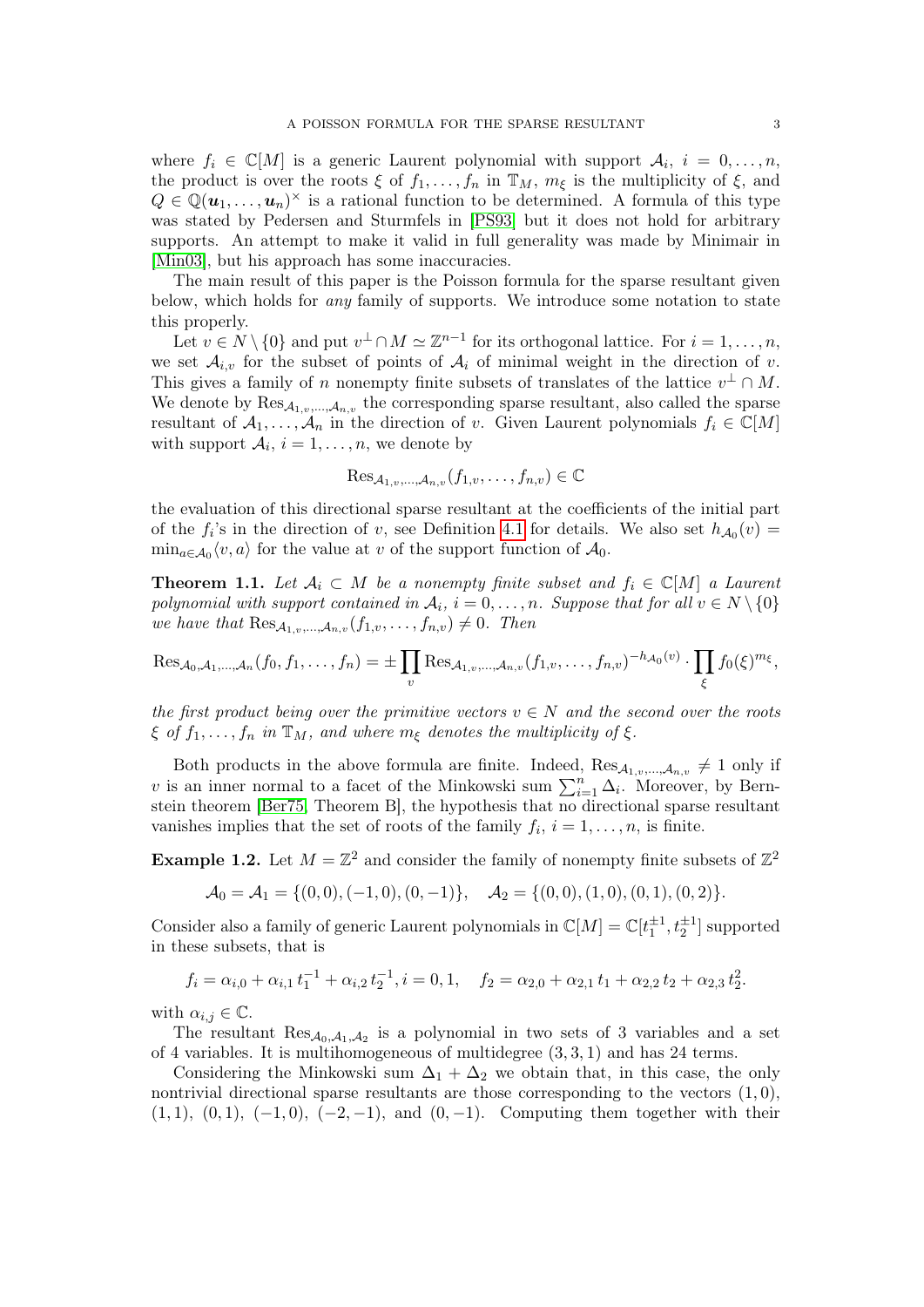corresponding exponents in the Poisson formula, Theorem [1.1](#page-2-0) shows that

$$
\operatorname{Res}_{\mathcal{A}_0,\mathcal{A}_1,\mathcal{A}_2}(f_0,f_1,f_2)=\pm \alpha_{1,2}\,\alpha_{1,1}^2\,\alpha_{2,0}\prod_{i=1}^3 f_0(\xi_i).
$$

where the  $\xi_i$ 's are the solutions of the system of equations  $f_1 = f_2 = 0$ .

Each of the supports generates the lattice  $\mathbb{Z}^2$ , and so  $\text{Elim}_{\mathcal{A}} = \text{Res}_{\mathcal{A}}$ . However, the formula in [\[PS93,](#page-33-11) Theorem 1.1] gives in this case an exponent 1 to the coefficient  $\alpha_{1,1}$ , instead of 2. Hence, this formula does not work in this case. Minimair's reformulation of the Pedersen-Sturmfels formula in [\[Min03,](#page-33-15) Theorem 8] gives an expression for the exponent of  $\alpha_{1,1}$  that evaluates to  $\frac{0}{0}$ , and so it also fails in this case.

As a by-product of our approach, we obtain a formula for the product of the roots of a family of Laurent polynomials. For a nonzero complex number  $\gamma \in \mathbb{C}^{\times}$  and  $v \in N$ , we consider the point in the torus  $\gamma^v \in \mathbb{T}_M$  given by the homomorphism  $M \to \mathbb{C}^\times$ ,  $a \mapsto \langle a, v \rangle$ .

<span id="page-3-0"></span>**Corollary 1.3.** Let  $A_i \subset M$  be a nonempty finite subset and  $f_i \in \mathbb{C}[M]$  a Laurent polynomial with support contained in  $A_i$ ,  $i = 1, ..., n$ . Suppose that for all  $v \in N \setminus \{0\}$ we have that  $\text{Res}_{\mathcal{A}_1, \dots, \mathcal{A}_{n,v}}(f_{1,v}, \dots, f_{n,v}) \neq 0$ . Then

$$
\prod_{\xi} \xi^{m_{\xi}} = \pm \prod_{v} \text{Res}_{\mathcal{A}_{1,v},\ldots,\mathcal{A}_{n,v}} (f_{1,v},\ldots,f_{n,v})^{v},
$$

the first product being over the roots  $\xi$  of  $f_1, \ldots, f_n$  in  $\mathbb{T}_M$  and the second over the primitive vectors  $v \in N$ , and where  $m_{\xi}$  denotes the multiplicity of  $\xi$ . Equivalently, for  $a \in M$ ,

$$
\prod_{\xi} \chi^a(\xi)^{m_{\xi}} = \pm \prod_v \text{Res}_{\mathcal{A}_{1,v},\dots,\mathcal{A}_{n,v}} (f_{1,v},\dots,f_{n,v})^{\langle a,v \rangle}.
$$

This result makes explicit both the scalar factor and the exponents in Khovanskii's formula in [\[Kho99,](#page-33-8) §6, Theorem 1].

As a consequence of the Poisson formula in Theorem [1.1,](#page-2-0) we obtain an extension to the sparse setting of the "hidden variable" technique for solving polynomial equations, which is crucial for computational purposes [\[CLO05,](#page-33-3) §3.5], see Theorem [1.4](#page-4-0) below.

To do this, let  $n \geq 1$  and set  $M = \mathbb{Z}^n$  and, for  $i = 1, \ldots, n$ , consider the general Laurent polynomials  $F_i \in \mathbb{Z}[u_i][t_1^{\pm 1}, \ldots, t_n^{\pm 1}]$  with support  $\mathcal{A}_i$  as in [\(1.1\)](#page-1-0). Each  $F_i$  can be alternatively considered as a Laurent polynomial in the variables  $t' := \{t_1, \ldots, t_{n-1}\}$ and coefficients in the ring  $\mathbb{Z}[u_i][t_n^{\pm 1}]$ . In this case, we denote it by  $F_i(t')$ . The support of this Laurent polynomial is the nonempty finite subset  $\varpi(\mathcal{A}_i) \subset \mathbb{Z}^{n-1}$ , where  $\varpi: \mathbb{R}^n \to \mathbb{R}^{n-1}$  denotes the projection onto the first  $n-1$  coordinates of  $\mathbb{R}^n$ . We then set

<span id="page-3-1"></span>
$$
(1.3) \qquad \operatorname{Res}_{\mathcal{A}_1,\ldots,\mathcal{A}_n}^{t_n} = \operatorname{Res}_{\varpi(\mathcal{A}_1),\ldots,\varpi(\mathcal{A}_n)}(F_1(\boldsymbol{t}'),\ldots,F_n(\boldsymbol{t}')) \in \mathbb{C}[\boldsymbol{u}_1,\ldots,\boldsymbol{u}_n][t_n^{\pm 1}].
$$

In other words, we "hide" the variable  $t_n$  among the coefficients of the  $F_i$ 's and we consider the corresponding sparse resultant.

The following result shows that the roots of this Laurent polynomial coincide with the  $t_n$ -coordinate of the roots of the family  $f_i$ ,  $i = 1, \ldots, n$ , and that their corresponding multiplicities are preserved. It generalizes and precises [\[CLO05,](#page-33-3) Proposition 5.15], which is stated for generic families of dense polynomial equations.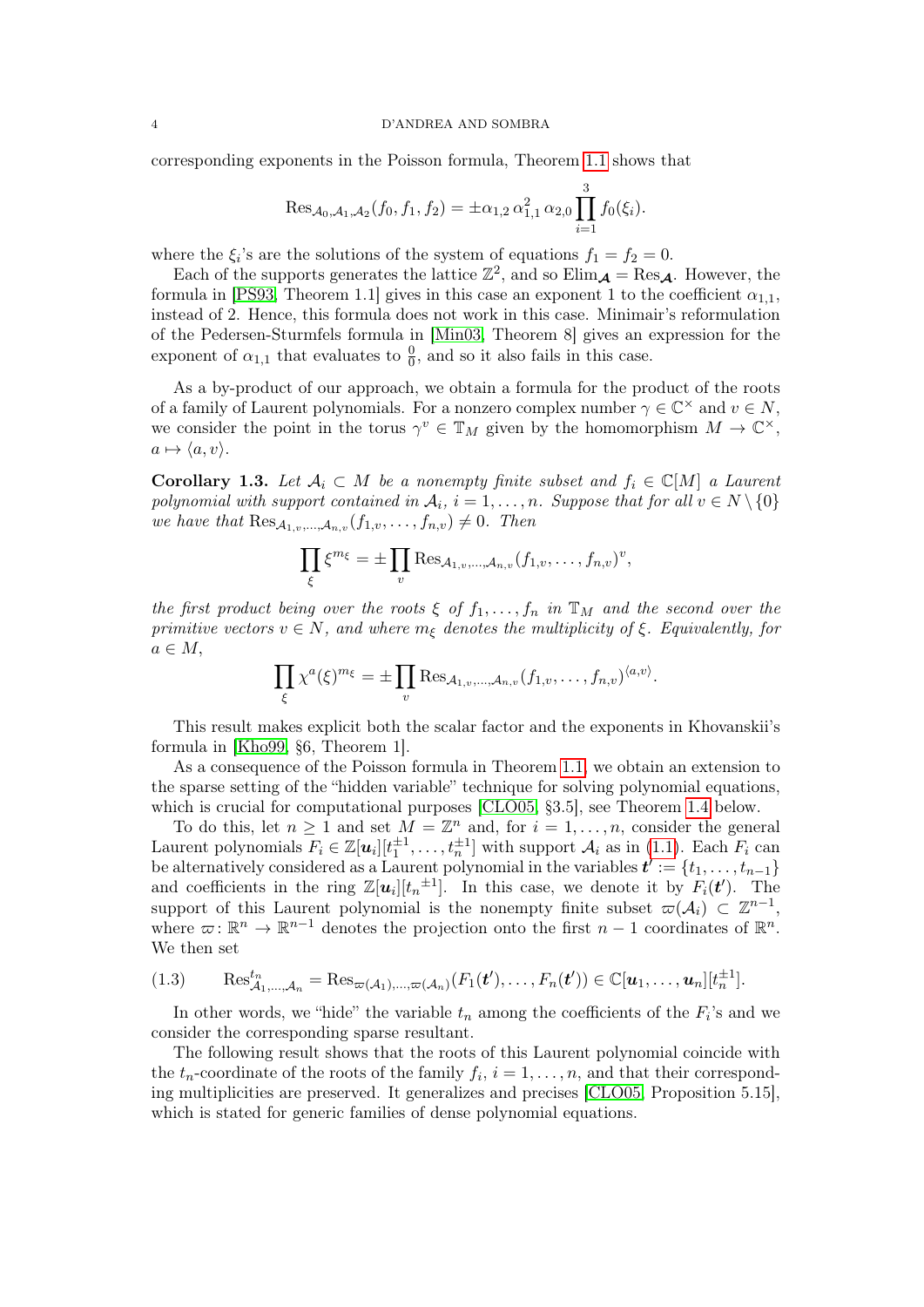<span id="page-4-0"></span>**Theorem 1.4.** Let  $A_i \subset \mathbb{Z}^n$  be a nonempty finite subset and  $f_i \in \mathbb{C}[t_1^{\pm 1}, \ldots, t_n^{\pm 1}]$  a Laurent polynomial with support contained in  $A_i$ ,  $i = 1, \ldots, n$ . Suppose that for all  $v \in \mathbb{Z}^n \setminus \{0\}$  we have that  $\text{Res}_{\mathcal{A}_{1,v},\dots,\mathcal{A}_{n,v}}(f_{1,v},\dots,f_{n,v}) \neq 0$ . Then there exist  $\lambda \in \mathbb{C}^\times$ and  $d \in \mathbb{Z}$  such that

<span id="page-4-1"></span>(1.4) 
$$
\operatorname{Res}_{\mathcal{A}_1,\ldots,\mathcal{A}_n}^{t_n}(f_1,\ldots,f_n)=\lambda t_n^d \prod_{\xi} (t_n-\xi_n)^{m_{\xi}},
$$

the product being being over the roots  $\xi = (\xi_1, \ldots, \xi_n)$  of  $f_1, \ldots, f_n$  in  $(\mathbb{C}^\times)^n$ , and where  $m_{\xi}$  denotes the multiplicity of  $\xi$ .

Indeed, the exponent  $d$  in  $(1.4)$  can be made explicit in terms of "mixed integrals" in the sense of [\[PS08,](#page-33-17) Definition 1.1] or, equivalently, "shadow mixed volumes" as in [\[Est08,](#page-33-18) Definition 1.7], see Remark [4.8](#page-30-0) for further details.

In addition, we also obtain a product formula for the addition of supports (Corollary [4.6\)](#page-29-0) and we extend the height bound for the sparse resultant in [\[Som04,](#page-34-2) Theorem 1.1] to arbitrary collections of supports (Proposition [3.15\)](#page-24-1).

The exponent  $d_{\mathcal{A}}$  in [\(1.2\)](#page-1-1) can be expressed in combinatorial terms (Proposition [3.13\)](#page-23-0). Hence, all formulae and properties for the sparse resultant can be restated for sparse eliminants at the cost of paying attention to the relative position of the supports with respect to the lattice generated by an essential subfamily, see [§3](#page-16-0) for details.

Our approach is based on multiprojective elimination theory. Let  $Z_{\mathcal{A}}$  be the multiprojective toric cycle associated to the family  $\mathcal{A}$ , and denote by  $|Z_{\mathcal{A}}|$  its supporting subvariety. In Proposition [3.2](#page-17-0) we show that

$$
\text{Elim}_{\mathcal{A}} = \pm \text{Elim}_{e_0,\dots,e_n}(|Z_{\mathcal{A}}|), \quad \text{Res}_{\mathcal{A}} = \pm \text{Res}_{e_0,\dots,e_n}(Z_{\mathcal{A}}),
$$

were  $\text{Elim}_{e_0,\dots,e_n}$  and  $\text{Res}_{e_0,\dots,e_n}$  respectively denote the eliminant and the resultant associated to the vectors  $e_i$ ,  $i = 0, \ldots, n$ , in the standard basis of  $\mathbb{Z}^{n+1}$ , see [§2.2](#page-8-0) for details. Both eliminants and resultants play an important role in this theory, but it is well known that multiprojective resultants are the central objects because they reflect better the geometric operations at an algebraic level.

Our proof of Theorem [1.1](#page-2-0) is based on the standard properties of multiprojective resultants and on tools from toric geometry, together with the classical Bernstein's theorem and its refinement for valued fields due to Smirnov [\[Smi96\]](#page-33-19).

We remark that the formula in [\[PS93,](#page-33-11) Theorem 1.1] is stated for general Laurent polynomials and that it amounts to an equality modulo an unspecified scalar factor in  $\mathbb{Q}^{\times}$ . In Theorem [4.2,](#page-25-1) we extend this product formula to an arbitrary family of supports and we precise the value of this scalar factor up to a sign. Theorem [1.1](#page-2-0) follows from this result after showing that the formula in Theorem [4.2](#page-25-1) can be evaluated into a particular family of Laurent polynomials exactly when no directional sparse resultant vanishes.

The paper is organized as follows: in [§2](#page-5-0) we introduce some notation and show a number of preliminary results concerning intersection theory on multiprojective spaces, toric varieties and cycles, and root counting on algebraic tori. In [§3](#page-16-0) we show that the sparse eliminant and the sparse resultant respectively coincide with the eliminant and the resultant of a multiprojective toric cycle and, using this interpretation, we derive some of their basic properties from the corresponding ones for general eliminants and resultants. In [§4](#page-24-2) we prove the Poisson formula for the sparse resultant and we derive some of its consequences. In [§5](#page-31-0) we give some more examples, compare our results with previous ones, and establish sufficient conditions for these previous results to hold.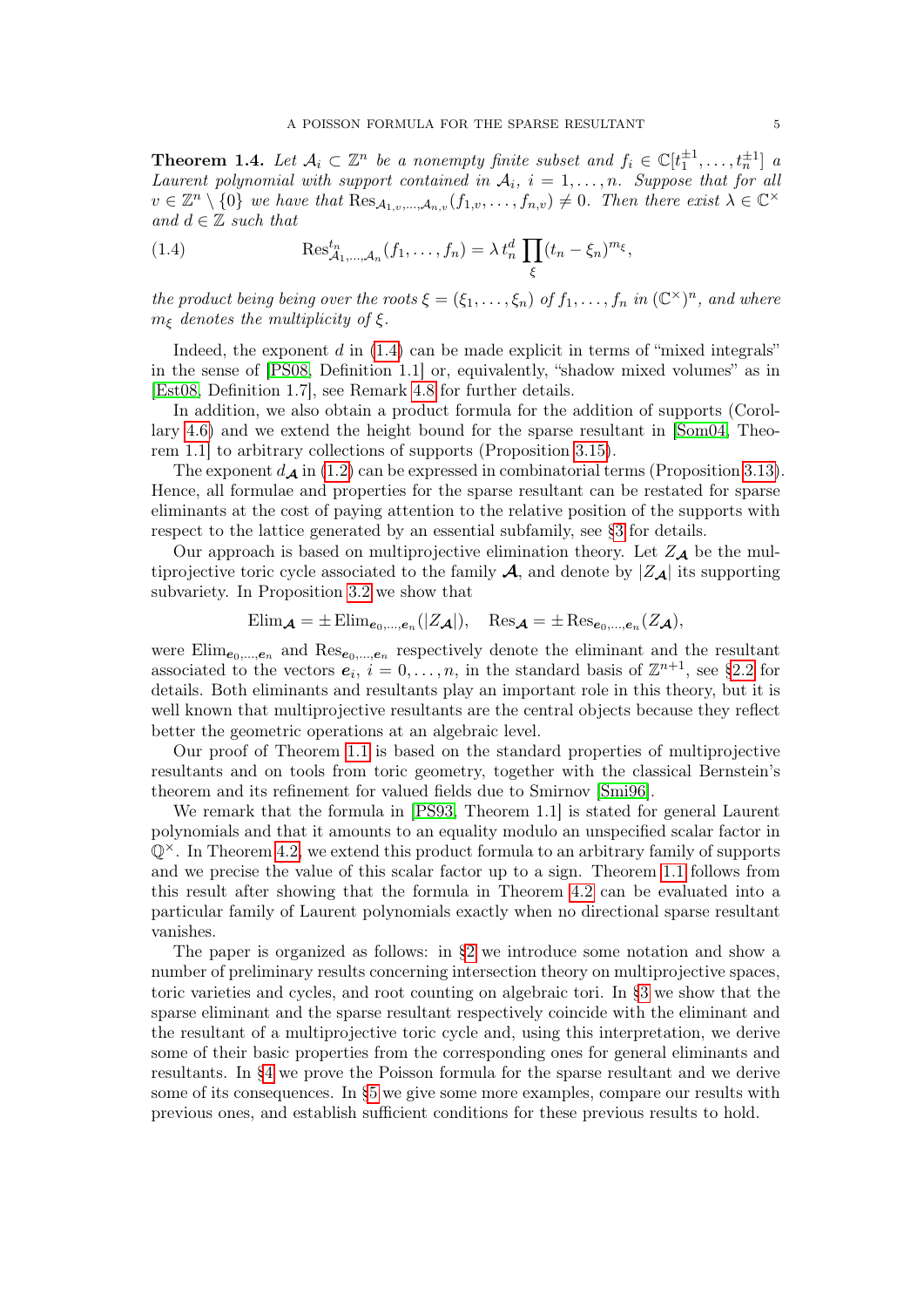#### 6 D'ANDREA AND SOMBRA

Acknowledgments. We thank José Ignacio Burgos, Alicia Dickenstein, Alex Esterov, Juan Carlos Naranjo and Bernd Sturmfels for several useful discussions and suggestions.

## 2. Preliminaries

<span id="page-5-0"></span>All along this text, bold symbols indicate finite sets or sequences of objects, where the type and number should be clear from the context. For instance,  $x$  might denote the set of variables  $\{x_1, \ldots, x_n\}$  so that, if K is a field, then  $K[\mathbf{x}] = K[x_1, \ldots, x_n]$ .

We denote by N the set of nonnegative integers. Given a vector  $\mathbf{b} = (b_1, \ldots, b_n) \in$  $\mathbb{N}^n$ , we set  $|\boldsymbol{b}| = \sum_{i=1}^n b_i$  for its length.

2.1. Cycles on multiprojective spaces. In this subsection, we give the notation and basic facts on intersection theory of multiprojective spaces. Most of the material is taken from [\[DKS13,](#page-33-13) §1.1 and 1.2].

Let K be a field and  $K$  an algebraically closed field containing K. For instance, K and K might be taken as Q and C, respectively. For  $m \geq 0$  and  $n = (n_0, \ldots, n_m) \in$  $\mathbb{N}^{m+1}$ , we consider the multiprojective space over K given by

<span id="page-5-1"></span>(2.1) 
$$
\mathbb{P}_K^n = \mathbb{P}_K^{n_0} \times \cdots \times \mathbb{P}_K^{n_m}.
$$

For  $i = 0, \ldots, m$ , let  $\mathbf{x}_i = \{x_{i,0}, \ldots, x_{i,n_i}\}$  be a set of  $n_i + 1$  variables and put  $\mathbf{x} =$  $\{\boldsymbol{x}_0,\ldots,\boldsymbol{x}_m\}$ . The multihomogeneous coordinate ring of  $\mathbb{P}^n$  is then given by  $K[\boldsymbol{x}]$  $K[\mathbf{x}_0,\ldots,\mathbf{x}_m]$ . It is multigraded by declaring  $\deg(x_{i,j}) = \mathbf{e}_i \in \mathbb{N}^{m+1}$ , the  $(i+1)$ -th vector of the standard basis of  $\mathbb{R}^{m+1}$ . For  $\mathbf{d} = (d_0, \ldots, d_m) \in \mathbb{N}^{m+1}$ , we denote by  $K[\mathbf{x}]_{d}$  its component of multidegree d.

<span id="page-5-2"></span>Set

(2.2) 
$$
\mathbb{N}_{d_i}^{n_i+1} = \{ \mathbf{a}_i \in \mathbb{N}^{n_i+1} \mid |\mathbf{a}_i| = d_i \} \text{ and } \mathbb{N}_{\mathbf{d}}^{n+1} = \prod_{i=0}^{m} \mathbb{N}_{d_i}^{n_i+1}.
$$

With this notation, a multihomogeneous polynomial  $f \in K[\mathbf{x}]_d$  writes down as

<span id="page-5-3"></span>
$$
f = \sum_{\bm{a} \in \mathbb{N}_d^{n+1}} \alpha_{\bm{a}} \, x^{\bm{a}}
$$

where, for each index  $a \in \mathbb{N}_d^{n+1}$  $a_{\mathbf{d}}^{n+1}$ ,  $\alpha_{\mathbf{a}}$  denotes an element of K and  $\mathbf{x}^{\mathbf{a}} = \prod_{i,j} x_{i,j}^{a_{i,j}}$ . A cycle on  $\mathbb{P}_{K}^{n}$  is a Z-linear combination

$$
(2.3)\t\t\t X = \sum_{V} m_{V} V
$$

where the sum is over the irreducible subvarieties V of  $\mathbb{P}_K^n$  and  $m_V = 0$  for all but a finite number of V. The subvarieties V such that  $m_V \neq 0$  are called the *irreducible* components of X. The support of X, denoted by  $|X|$ , is the union of its irreducible components. We also denote by  $X_{\mathbb{K}}$  the cycle on  $\mathbb{P}^n_{\mathbb{K}}$  obtained from X by the base change  $K \hookrightarrow \mathbb{K}$ , that is

$$
X_{\mathbb{K}} = \sum_{V} m_{V}(V \times_{\text{Spec}(K)} \text{Spec}(\mathbb{K})).
$$

A cycle is equidimensional or of pure dimension if all its irreducible components are of the same dimension. For  $r = 0, \ldots, |\boldsymbol{n}|$ , we denote by  $Z_r(\mathbb{P}^{\boldsymbol{n}})$  the group of cycles on  $\mathbb{P}^n$  of pure dimension r.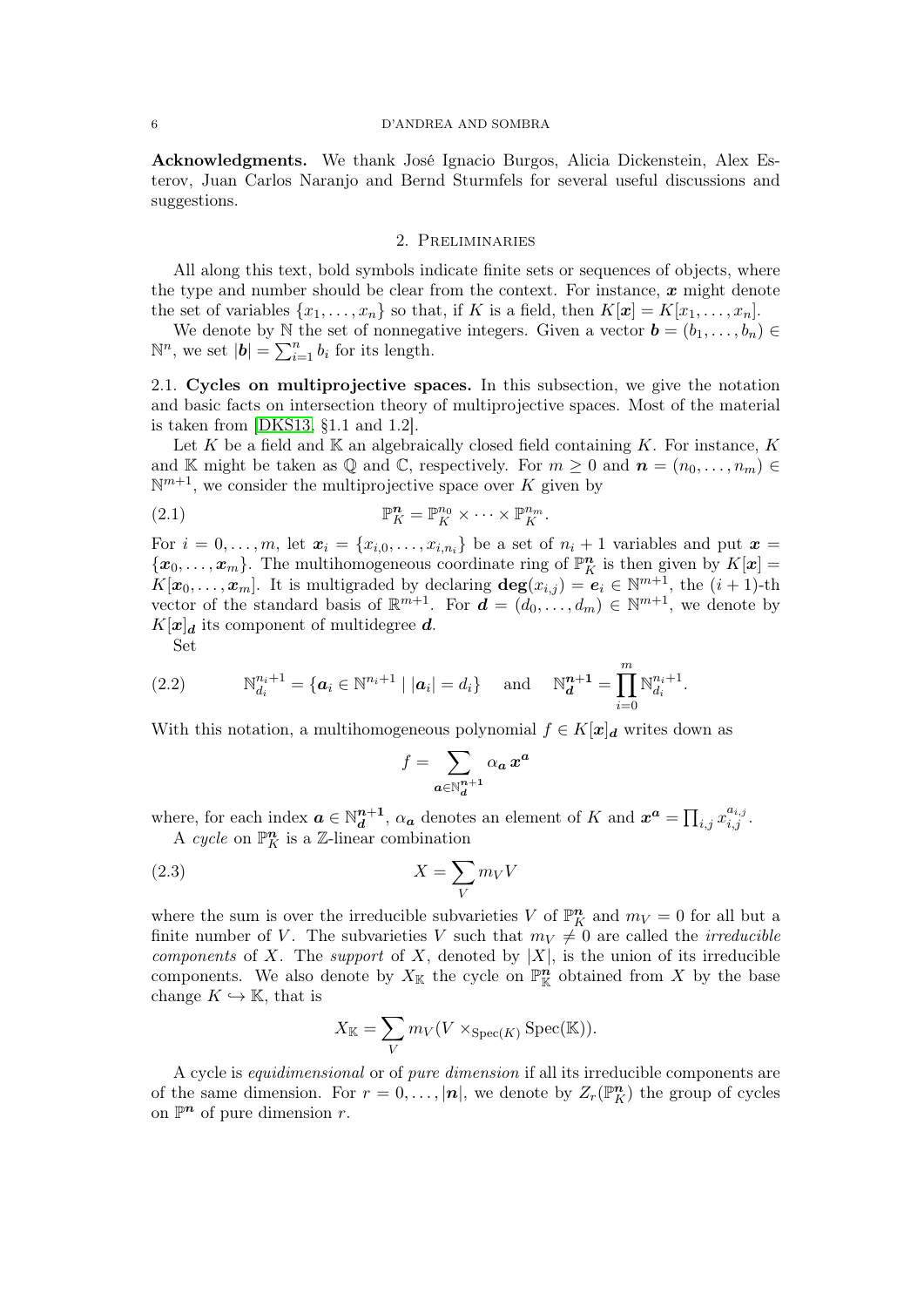Given a multihomogeneous ideal  $I \subset K[\mathbf{x}]$ , we denote by  $V(I)$  the subvariety of  $\mathbb{P}^n_K$ defined by I. For each minimal prime ideal P of I, we denote by  $m<sub>P</sub>$  its multiplicity, defined as the length of the K[x]-module  $(K[x]/I)_P$ . We then set

$$
Z(I) = \sum_{P} m_{P} V(P)
$$

for the cycle on  $\mathbb{P}^n$  defined by I.

We denote by  $\text{Div}(\mathbb{P}_K^n)$  the group of Cartier divisors on  $\mathbb{P}_K^n$ . Given a multihomogeneous rational function  $f \in K(\mathbf{x})^{\times}$ , we denote by

$$
\mathrm{div}(f)\in \mathrm{Div}({\mathbb P}^n_K)
$$

the associated Cartier divisor. Using [\[Har77,](#page-33-20) Propositions II.6.2 and II.6.11] and the fact that the ring  $K[\mathbf{x}]$  is factorial, we can verify that that every Cartier divisor on  $\mathbb{P}^n_K$ is of this form.

Let X be a cycle of pure dimension r and  $D \in \text{Div}(\mathbb{P}^n_K)$  a Cartier divisor intersecting X properly. We denote by  $X \cdot D$  the intersection product of X and D, with intersection multiplicities as in [\[Har77,](#page-33-20) §I.1.7, page 53], see also [\[DKS13,](#page-33-13) Definition 1.3]. It is a cycle of pure dimension  $r - 1$ .

Let  $\bar{X} \in Z_r(\mathbb{P}^n_K)$  and  $\bm{b} \in \mathbb{N}^m_r$  a vector of length r. For  $i = 0, \ldots, m$ , we denote by  $H_{i,j} \in \text{Div}\left(\mathbb{P}_{\mathbb{K}}^n\right), j = 1,\ldots,b_i$ , the inverse image under the projection  $\mathbb{P}_{\mathbb{K}}^n \to \mathbb{P}_{\mathbb{K}}^{n_i}$ of a family of  $b_i$  generic hyperplanes of  $\mathbb{P}^{n_i}$ . The *degree* of X of index **b**, denoted by  $deg_{\boldsymbol{b}}(X)$ , is defined as the degree of the 0-dimensional cycle

$$
X_{\mathbb{K}}\cdot \prod_{i=0}^m \prod_{j=1}^{b_i} H_{i,j}.
$$

<span id="page-6-1"></span>The Chow ring of  $\mathbb{P}^n$ , denoted by  $A^*(\mathbb{P}^n_K)$ , can be written down as

(2.4) 
$$
A^*(\mathbb{P}_K^n) = \mathbb{Z}[\theta_0,\ldots,\theta_m]/(\theta_0^{n_0+1},\ldots,\theta_m^{n_m+1})
$$

where  $\theta_i$  denotes the class of the inverse image under the projection  $\mathbb{P}_K^n \to \mathbb{P}_K^{n_i}$  of a hyperplane of  $\mathbb{P}_{K}^{n_i}$  [\[Ful98,](#page-33-21) Example 8.4.2].

Given  $X \in Z_r(\mathbb{P}_K^n)$ , its class in the Chow ring is

(2.5) 
$$
[X] = \sum_{\boldsymbol{b}} \deg_{\boldsymbol{b}}(X) \theta_0^{n_0 - b_0} \cdots \theta_m^{n_m - b_m},
$$

the sum being over all  $b \in \mathbb{N}_r^{m+1}$  such that  $b_i \leq n_i$  for all i. It is a homogeneous element of  $A^*(\mathbb{P}^n_K)$  of degree  $|n| - r$  containing the information of all the mixed degrees of X. In the particular case when  $X = Z(f)$  with  $f \in K[x]_d$ , we have that

<span id="page-6-2"></span><span id="page-6-0"></span>
$$
[Z(f)] = \sum_{i=0}^{m} d_i \theta_i.
$$

Let  $X \in Z_r(\mathbb{P}^n_K)$  and  $f \in K[\mathbf{x}]$  a multihomogeneous polynomial such that X and  $div(f)$  intersect properly. The multiprojective Bézout theorem says that

$$
[X \cdot \operatorname{div}(f)] = [X] \cdot [Z(f)],
$$

see for instance [\[DKS13,](#page-33-13) Theorem 1.11].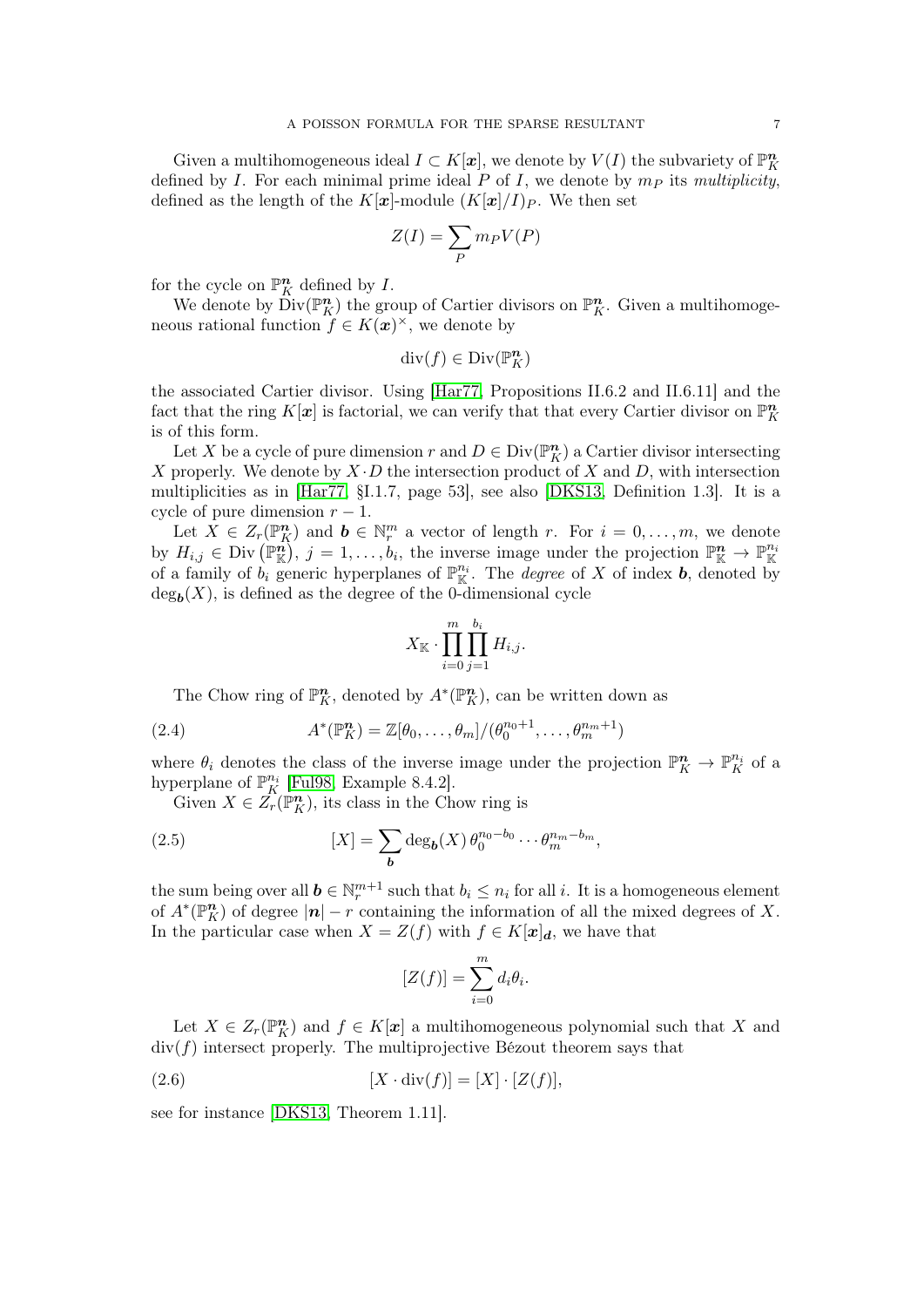<span id="page-7-0"></span>**Definition 2.1.** Let  $\varphi: \mathbb{P}_{K}^{n_{1}} \to \mathbb{P}_{K}^{n_{2}}$  be a morphism and V an irreducible subvariety of  $\mathbb{P}_{K}^{n_{1}}$  of dimension r. The *degree* of  $\varphi$  on V is defined as

$$
\deg(\varphi|_V) = \begin{cases} [K(V) : K(\varphi(V))] & \text{if } \dim(\varphi(V)) = r, \\ 0 & \text{if } \dim(\varphi(V)) < r. \end{cases}
$$

The direct image under  $\varphi$  of V is defined as  $\varphi_* V = \deg(\varphi|_V) \varphi(V)$ . It is a cycle of dimension  $r$ . This notion extends by linearity to equidimensional cycles and induces a linear map

$$
\varphi_*\colon Z_r(\mathbb{P}^{n_1}_K)\longrightarrow Z_r(\mathbb{P}^{n_2}_K).
$$

Let H be a hypersuface of  $\mathbb{P}_{K}^{n_2}$  not containing the image of  $\varphi$ . The *inverse image* of H under  $\varphi$  is defined as the hypersurface  $\varphi^* H = \varphi^{-1}(H)$ . This notion extends by linearity to a Z-linear map

$$
\varphi^* : \mathrm{Div}(\mathbb{P}^{n_2}_K) \dashrightarrow \mathrm{Div}(\mathbb{P}^{n_1}_K),
$$

well-defined for Cartier divisors whose support does not contain the image of  $\varphi$ .

Direct images of cycles, inverse images of Cartier divisors and intersection products are related by the projection formula [\[Ser65,](#page-33-22) Chapter V, §C.7, formula (11)]: let  $\varphi: \mathbb{P}_{K}^{n_1} \to \mathbb{P}_{K}^{n_2}$  be a morphism, X an equidimensional cycle on  $\mathbb{P}_{K}^{n_1}$  and D a Cartier divisor on  $\mathbb{P}_{K}^{n_{2}^{*}}$  intersecting  $\varphi_{*}X$  properly. Then

(2.7) 
$$
\varphi_* X \cdot D = \varphi_*(X \cdot \varphi^* D).
$$

<span id="page-7-2"></span>**Lemma 2.2.** Let  $0 \le q \le m$  and denote by  $\text{pr}: \mathbb{P}_{K}^{n} \to \prod_{i=0}^{q} \mathbb{P}_{K}^{n_{i}}$  the projection onto the first  $q + 1$  factors of  $\mathbb{P}_K^n$ . Let  $X \in Z_r(\mathbb{P}_K)$  and  $\mathbf{b} \in \mathbb{N}_r^{q+1}$ . Then

<span id="page-7-1"></span>
$$
\deg_{\mathbf{b}}(\mathrm{pr}_{*}X) = \deg_{\mathbf{b},\mathbf{0}}(X).
$$

*Proof.* We suppose without loss of generality that  $K$  is algebraically closed. We proceed by induction on the dimension of  $\overline{X}$ . For  $r = 0$  we have that  $X = \sum_{\xi} m_{\xi} \xi$  with  $\overline{\xi} \in \mathbb{P}^n_K$  and  $m_{\xi} \in \mathbb{Z}$ , and  $\boldsymbol{b} = \boldsymbol{0} \in \mathbb{N}^{q+1}$ . Then  $\text{pr}_* X = \sum_{\xi} m_{\xi} \text{pr}_* \xi$  and so

$$
\deg_{\mathbf{0}}(\mathrm{pr}_{*}X) = \sum_{\xi} m_{\xi} = \deg_{\mathbf{0},\mathbf{0}}(X).
$$

Now let  $r \geq 1$ . Choose  $0 \leq i_0 \leq q$  such that  $b_{i_0} \geq 1$  and let  $H \in \text{Div} \left( \prod_{i=0}^q \mathbb{P}_K^{n_i} \right)$ be the inverse image of a generic hyperplane of  $\mathbb{P}_{K}^{n_{i_0}}$  under the projection of  $\prod_{i=0}^{q} \mathbb{P}_{K}^{n_{i}}$ onto the  $i_0$ -th factor. This Cartier divisor intersects pr<sub>∗</sub>X properly and, by  $(2.7)$ ,

$$
\mathrm{pr}_{\ast}X\cdot H=\mathrm{pr}_{\ast}(X\cdot\mathrm{pr}^{\ast}H).
$$

Using this, together with the multiprojective Bézout theorem in [\(2.6\)](#page-6-0) and the inductive hypothesis, we deduce that

$$
\begin{aligned} \deg_{\pmb{b}}({\rm pr}_*(X))&=\deg_{\pmb{b}-\pmb{e}_{i_0}}({\rm pr}_*X\cdot H)=\deg_{\pmb{b}-\pmb{e}_{i_0}}({\rm pr}_*(X\cdot{\rm pr}^*H))\\&=\deg_{\pmb{0},\pmb{b}-\pmb{e}_{i_0}}(X\cdot{\rm pr}^*H)=\deg_{\pmb{0},\pmb{b}}(X), \end{aligned}
$$

which proves the statement.  $\Box$ 

We refer to [\[DKS13,](#page-33-13) §1.2] for other properties of mixed degrees of cycles, including their behavior with respect to linear projections, products and ruled joins.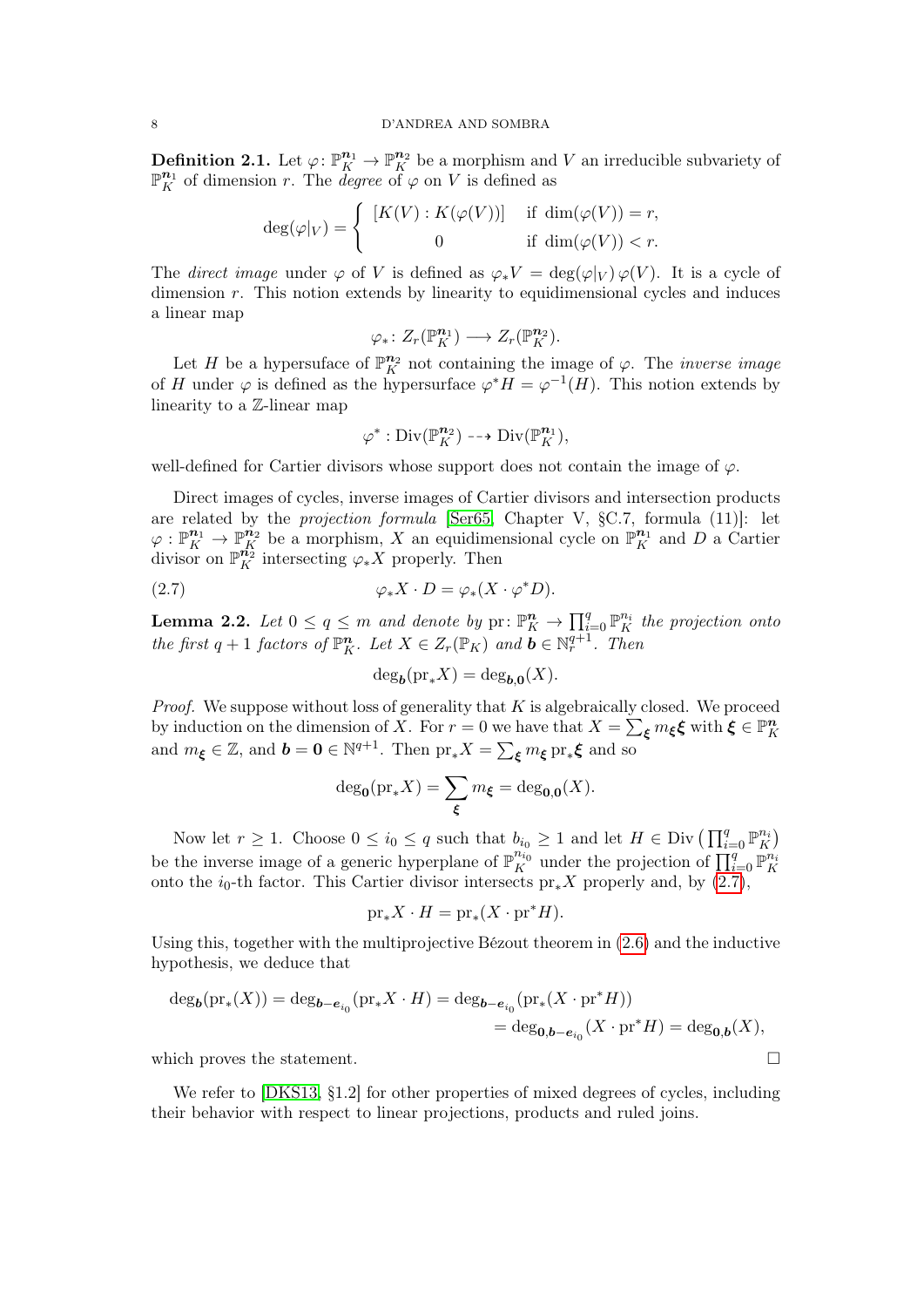<span id="page-8-0"></span>2.2. Eliminants and resultants of multiprojective cycles. In this subsection, we recall the notions and basic properties of eliminants of varieties and resultants of cycles following Rémond [\[Rém01\]](#page-33-12) and our joint paper with Krick [\[DKS13\]](#page-33-13). We also give an alternative definition of these objects with a more geometric flavor, and show that both coincide (Proposition [2.5\)](#page-9-0).

Let A be a factorial ring with field of fractions K. Let  $\mathbf{n} = (n_0, \ldots, n_m) \in \mathbb{N}^{m+1}$ and let  $\mathbb{P}^n$  be the corresponding multiprojective space as in [\(2.1\)](#page-5-1). Given  $r \geq 0$  and a family of vectors  $\mathbf{d} = (\mathbf{d}_0, \dots, \mathbf{d}_r) \in (\mathbb{N}^{m+1} \setminus \{\mathbf{0}\})^{r+1}$ , we set

$$
N_i = \# \mathbb{N}_{d_i}^{n+1} - 1 = \prod_{j=0}^m \binom{d_{i,j} + n_j}{n_j} - 1, \quad i = 0, \dots, r,
$$

with  $\mathbb{N}_{d}^{n+1}$ with  $\mathbb{N}_{d_i}^{n+1}$  as in [\(2.2\)](#page-5-2). We will work in the multiprojective space  $\mathbb{P}_K^N = \prod_{i=0}^r \mathbb{P}_K^{N_i}$ <br>with  $\mathbf{N} = (N_0, \ldots, N_r) \in \mathbb{N}^{r+1}$ . For each *i* we consider a set of  $N_i + 1$  variables  $u_i = \{u_{i,a}\}_{a \in \mathbb{N}_d^{n+1}}$ . The coordinates of  $\mathbb{P}_{K}^{N_i}$  are indexed by the elements of  $\mathbb{N}_{d_i}^{n+1}$ so  $K[\mathbf{u}_i]$  is the homogeneous coordinate ring of  $\mathbb{P}_K^{N_i}$ . Hence, if we set  $\mathbf{u} = {\mathbf{u}_0, \dots, \mathbf{u}_r}$ ,  $\frac{n+1}{d_i}$ , and then  $K[\boldsymbol{u}]$  is the multihomogeneous coordinate ring of  $\mathbb{P}_K^N$ .

<span id="page-8-3"></span>Consider the general multihomogeneous polynomial of multidegree  $d_i$  given by

(2.8) 
$$
F_i = \sum_{\mathbf{a} \in \mathbb{N}_{\mathbf{d}_i}^{n+1}} u_{i,\mathbf{a}} \mathbf{x}^{\mathbf{a}} \in K[\mathbf{u}_i][\mathbf{x}],
$$

and denote by  $\text{div}(F_i)$  the Cartier divisor on  $\mathbb{P}_K^n \times \mathbb{P}_K^N$  it defines. Given  $X \in Z_r(\mathbb{P}_K^n)$ , the family of Cartier divisors  $\text{div}(F_i)$ ,  $i = 0, \ldots, r$ , intersects  $X \times \mathbb{P}^N_K$  properly. We then set

<span id="page-8-5"></span>(2.9) 
$$
\Omega_{X,\boldsymbol{d}} = (X \times \mathbb{P}_K^{\boldsymbol{N}}) \cdot \prod_{i=0}^r \operatorname{div}(F_i),
$$

which is a cycle on  $\mathbb{P}_K^n \times \mathbb{P}_K^N$  of pure codimension  $|n| + 1$ . When  $X = V$  is an irreducible subvariety, it coincides with the incidence variety of  $V$  and  $F_i$ 's. Consider also the morphism given by the projection onto the second factor

<span id="page-8-4"></span>(2.10) 
$$
\rho \colon \mathbb{P}_K^n \times \mathbb{P}_K^N \longrightarrow \mathbb{P}_K^N.
$$

<span id="page-8-1"></span>**Definition 2.3.** Let  $V \subset \mathbb{P}_{K}^{n}$  be an irreducible subvariety of dimension r and  $d \in$  $(\mathbb{N}^{m+1}\setminus\{\mathbf{0}\})^{r+1}$ . The *eliminant* of V of index **d**, denoted by  $\text{Elim}_{d}(V)$ , is defined as any irreducible polynomial in A[u] giving an equation for the image  $\rho(\Omega_{V,d})$  if it is a hypersurface, and as 1 otherwise.

<span id="page-8-2"></span>**Definition 2.4.** Let  $V \subset \mathbb{P}_{K}^{n}$  be an irreducible subvariety of dimension r and  $d \in$  $(\mathbb{N}^{m+1}\setminus\{\mathbf{0}\})^{r+1}$ . The resultant of V of index **d**, denoted by  $\text{Res}_{d}(X)$ , is defined as any primitive polynomial in A[u] giving an equation for the direct image  $\rho_*\Omega_{V,d}$ .

More generally, let  $X \in Z_r(\mathbb{P}^n_K)$  and write  $X = \sum_{V} m_V V$  as in [\(2.3\)](#page-5-3). Then, the resultant of  $X$  of index  $\boldsymbol{d}$  is defined as

$$
\text{Res}_{\mathbf{d}}(X) = \prod_{V} \text{Res}_{\mathbf{d}}(V)^{m_V}.
$$

Both eliminants and resultants are well-defined up to an scalar factor in  $A^{\times}$ , the group of units of A.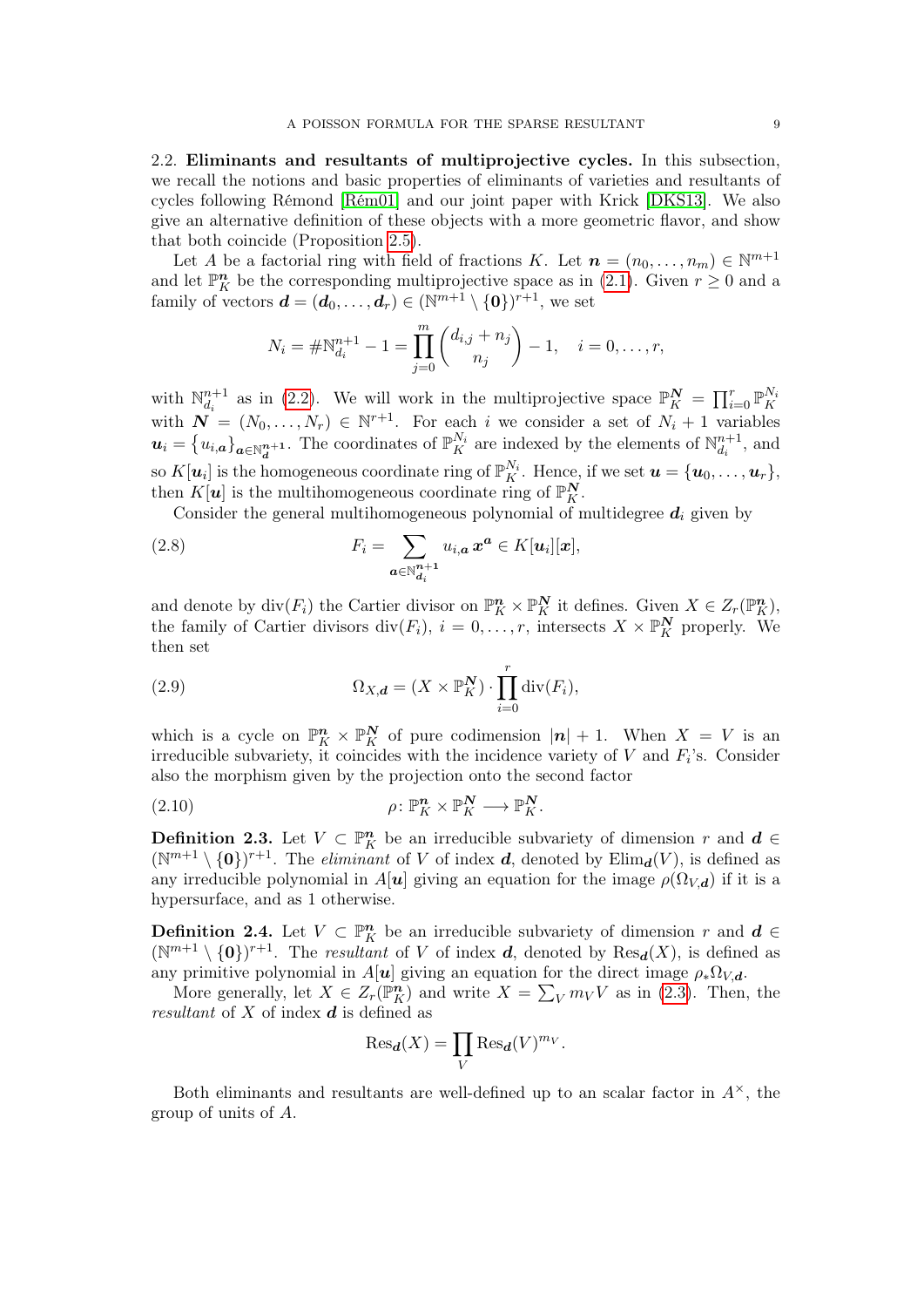The eliminant  $\text{Elim}_{d}(V)$  can be alternatively defined as an irreducible equation for the support of the direct image  $\rho_* \Omega_{V,d}$ . Hence

$$
\text{Res}_{\boldsymbol{d}}(V)=\lambda\,\text{Elim}_{\boldsymbol{d}}(V)^{\text{deg}(\rho|_{\Omega_{V,\boldsymbol{d}}})}
$$

with  $\lambda \in A^{\times}$ . The exponent  $\deg(\rho|_{\Omega_{V,d}})$  is not necessarily equal to 1 and so eliminants and resultants do not necessarily coincide, see for instance [\[DKS13,](#page-33-13) Example 1.31].

The definitions of these objects in [\[Rém01,](#page-33-12) [DKS13\]](#page-33-13) are given in more algebraic terms. We now show that our present definitions coincide with theirs.

<span id="page-9-0"></span>Proposition 2.5. The notions of eliminants and resultants in Definitions [2.3](#page-8-1) and [2.4](#page-8-2) respectively coincide, up to a scalar factor in  $A^{\times}$ , with those in [\[DKS13,](#page-33-13) Definitions 1.25 and 1.26].

*Proof.* Let notation be as Definitions [2.3](#page-8-1) and [2.4,](#page-8-2) and denote temporarily by  $\text{Elim}_{d}(V)$ and  $\text{Res}_{d}(V)$  the eliminant and the resultant from [\[DKS13\]](#page-33-13). By Proposition 1.37(2) and Lemma 1.34 in loc. cit., all four zero sets of  $\text{Elim}_{d}(V)$ ,  $\text{Res}_{d}(V)$ ,  $\text{Elim}_{d}(V)$  and  $\text{Res}_{d}(V)$  coincide. By construction, both  $\text{Elim}_{d}(V)$  and  $\text{Elim}_{d}(V)$  are irreducible and so they coincide up to a scalar factor in  $A^{\times}$ , proving the statement for the eliminants.

Both resultants are powers of the same irreducible polynomial. Hence, to prove the rest of the statement it is enough to show that their mixed degrees coincide.

<span id="page-9-1"></span>Let  $0 \leq i \leq r$ . By [\[DKS13,](#page-33-13) Propositions 1.10(4)] and Lemma [2.2,](#page-7-2)

(2.11) 
$$
\deg_{\mathbf{u}_i}(\text{Res}_{\mathbf{d}}(V)) = \deg_{\mathbf{N}-\mathbf{e}_i}(\rho_* \Omega_{V,\mathbf{d}}) = \deg_{\mathbf{0},\mathbf{N}-\mathbf{e}_i}(\Omega_{V,\mathbf{d}}),
$$

where  $e_i$  denotes the  $(i + 1)$ -th vector in the standard basis of  $\mathbb{Z}^{r+1}$ .

Let  $\theta_i$ ,  $i = 0, \ldots, m$ , and  $\zeta_j$ ,  $j = 0, \ldots, r$ , respectively denote the variables in the Chow rings  $A^*(\mathbb{P}_K^n)$  and  $A^*(\mathbb{P}_K^N)$  as in [\(2.4\)](#page-6-1). Let  $[\Omega_{V,d}]$  denote the class of the incidence variety in the Chow ring  $A^*(\mathbb{P}_K^n \times \mathbb{P}_K^N) \simeq A^*(\mathbb{P}_K^n) \otimes A^*(\mathbb{P}_K^N)$ . By [\(2.5\)](#page-6-2),

(2.12) 
$$
\deg_{\mathbf{0},\mathbf{N}-\mathbf{e}_i}(\Omega_{V,\mathbf{d}})=\mathrm{coeff}_{\theta^n\zeta_i}([\Omega_{V,\mathbf{d}}]).
$$

By the multiprojective Bézout theorem in [\(2.6\)](#page-6-0),  $[\Omega_{V,d}] = [V \times \mathbb{P}^N] \cdot \prod_{i=0}^n [Z(F_i)],$ where  $F_i$  is the general polynomial as in [\(2.8\)](#page-8-3). By [\[DKS13,](#page-33-13) Propositions 1.19(2) and 1.10(2,4)], the classes in  $A^*(\mathbb{P}_K^n) \otimes A^*(\mathbb{P}_K^N)$  of  $V \times \mathbb{P}_K^N$  and  $Z(F_i)$  are given by

<span id="page-9-2"></span>
$$
[V \times \mathbb{P}^{\mathbf{N}}] = [V] \otimes 1 \quad \text{and} \quad [Z(F_i)] = \zeta_i + \sum_{j=0}^{m} d_{i,j} \theta_j,
$$

where [V] denotes the class of V in  $A^*(\mathbb{P}^n<sub>K</sub>)$ . Hence,

<span id="page-9-3"></span>(2.13) 
$$
\operatorname{coeff}_{\theta^n \zeta_i}([\Omega_{V,d}]) = \operatorname{coeff}_{\theta^n \zeta_i} \left( ([V] \otimes 1) \cdot \prod_{i=0}^n \left( \zeta_i + \sum_{j=0}^m d_{i,j} \theta_j \right) \right)
$$

$$
= \operatorname{coeff}_{\theta^n} \left( [V] \cdot \prod_{\ell \neq i}^n \sum_{j=0}^m d_{\ell,j} \theta_j \right).
$$

Then,  $(2.11)$ ,  $(2.12)$  and  $(2.13)$  together with Proposition 1.32 in loc. cit., imply that

$$
\deg_{\mathbf{u}_i}(\text{Res}_{\mathbf{d}}(V)) = \deg_{\mathbf{u}_i}(\text{Res}_{\mathbf{d}}(V)).
$$

Hence, both resultants coincide up to a scalar factor in  $A^{\times}$ . The general case when X is a cycle of pure dimension  $r$  follows by linearity.  $\Box$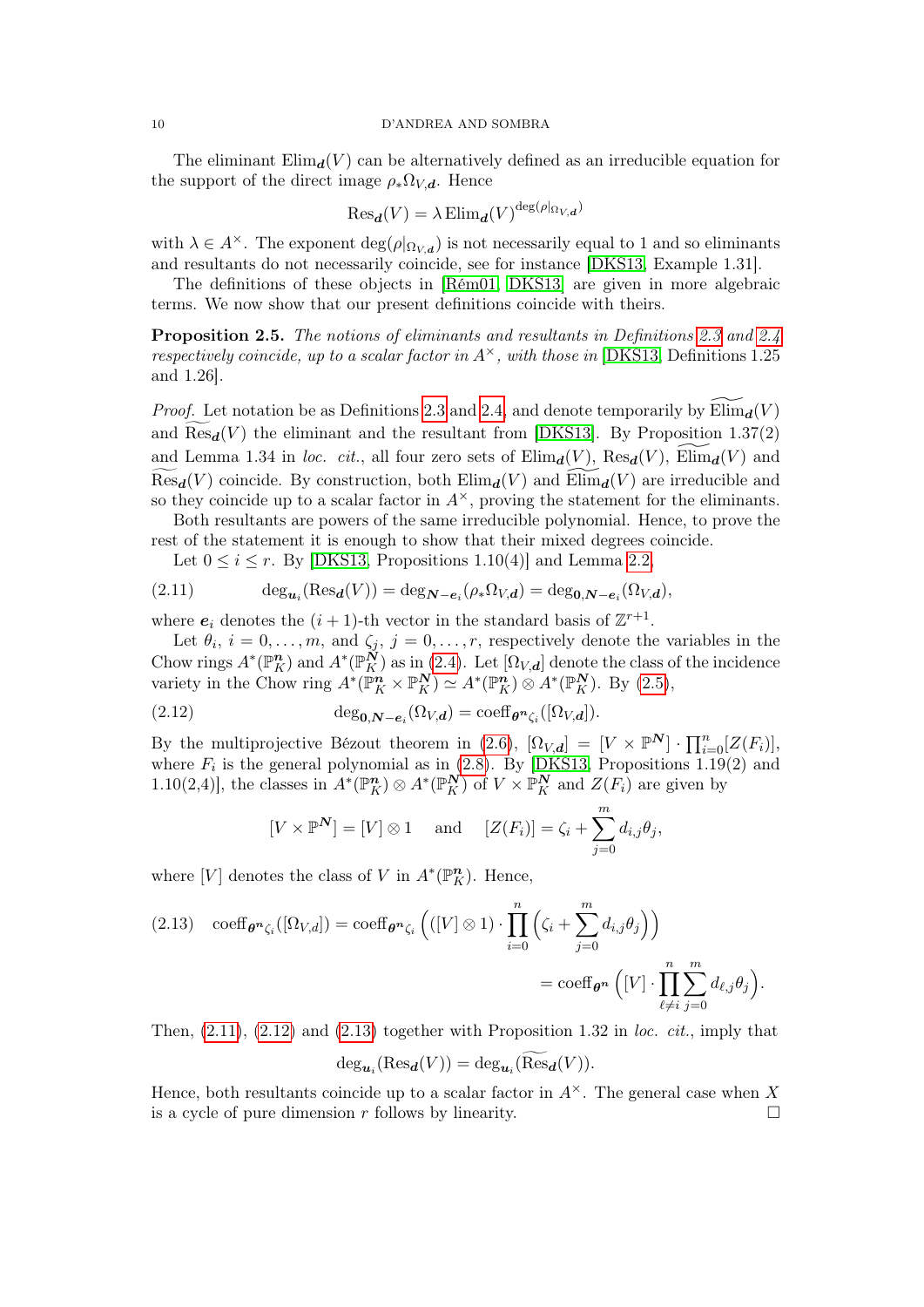Let  $V \subset \mathbb{P}^n$  be an irreducible subvariety of dimension r and  $\mathbf{d} \in (\mathbb{N}^{m+1} \setminus \{\mathbf{0}\})^{r+1}$ . Each set of variables  $u_i$  corresponds to the coefficients of a multihomogeneous polynomial of degree  $d_i$ . Hence, given  $f_i \in \mathbb{K}[x]_{d_i}$ ,  $i = 0, \ldots, r$ , we can write

$$
\text{Elim}_{d}(V)(f_0,\ldots,f_r)
$$
 and  $\text{Res}_{d}(X)(f_0,\ldots,f_r)$ 

for the evaluation of the eliminant and of the resultant at the coefficients of the  $f_i$ 's, respectively.

Eliminants and resultants are polynomials whose vanishing at a given family of multihomogeneous polynomials corresponds to the condition that this family has a common root on V: if  $\rho(\Omega_{V,d})$  is a hypersurface, then

<span id="page-10-1"></span>(2.14) 
$$
\text{Res}_{d}(V)(f_0,\ldots,f_r) = 0 \Longleftrightarrow V \cap V(f_0,\ldots,f_r) \neq \emptyset,
$$

and a similar statement holds for the eliminant.

A central property of resultants is that they translate intersection of cycles and Cartier divisors into evaluation. In precise terms, let  $X \in Z_r(\mathbb{P}^n_K)$  be a cycle of pure dimension  $r, d = (d_0, \ldots, d_r) \in (\mathbb{N}^{m+1} \setminus \{0\})^{r+1}$ , and  $f \in K[x]_{d_r}$  such that  $\text{div}(f)$ intersects  $X$  properly. Then

$$
\text{Res}_{\boldsymbol{d}_0,\boldsymbol{d}_1\ldots,\boldsymbol{d}_r}(X)(\boldsymbol{u}_0,\ldots,\boldsymbol{u}_{r-1},f)=\lambda\text{ Res}_{\boldsymbol{d}_0,\ldots,\boldsymbol{d}_{r-1}}(X\cdot \text{div}(f))(\boldsymbol{u}_0,\ldots,\boldsymbol{u}_{r-1}),
$$

with  $\lambda \in K^{\times}$ , see [\[Rém01,](#page-33-12) Proposition 3.6] or [\[DKS13,](#page-33-13) Proposition 1.40].

Resultants also behave well with respect to other geometric constructions including linear projections, products and ruled joins. Both eliminants and resultants are invariant under index permutations and field extensions. The partial degrees of a resultant are given by the mixed degrees of the underlying cycle, a fact already exploited in the proof of Proposition [2.5.](#page-9-0) The statements of these properties and their proofs can be found in [\[Rém01,](#page-33-12) [DKS13\]](#page-33-13).

<span id="page-10-0"></span>2.3. Multiprojective toric varieties and cycles. In this subsection, we set the standard notation for multiprojective toric varieties and cycles, and prove some preliminary results, most notably a formula for the intersection of a multiprojective toric cycle and a toric Cartier divisor (Proposition [2.8\)](#page-13-0). We assume a basic knowledge of the theory of normal toric varieties as explained in [\[Ful93,](#page-33-23) [CLS11\]](#page-33-24).

Let  $n \geq 0$  and  $M \simeq \mathbb{Z}^n$  a lattice of rank n, and set  $N = M^{\vee} = \text{Hom}(M, \mathbb{Z})$  for its dual lattice. Set also  $M_{\mathbb{R}} = M \otimes \mathbb{R}$  and  $N_{\mathbb{R}} = N \otimes \mathbb{R}$ . The pairing between  $x \in M_{\mathbb{R}}$ and  $u \in N_{\mathbb{R}}$  is denoted by  $\langle x, u \rangle$ .

For a field  $K$ , we set

(2.15) TM,K = Spec(K[M])

for the *(algebraic)* torus over K corresponding to  $M$ . For simplicity, we will focus on the case  $K = \mathbb{K}$  is algebraically closed, although all notions and results in this subsection are valid, with suitable modifications, over an arbitrary field. In our situation, we write  $\mathbb{T}_M = \mathbb{T}_{M,\mathbb{K}}$  for short. Since K is algebraically closed, we can identify this torus with its set of points. With this identification,

$$
\mathbb{T}_M = \text{Hom}(M,\mathbb{K}^\times) = N \otimes \mathbb{K}^\times \simeq (\mathbb{K}^\times)^n
$$

For  $a \in M$ , we denote by  $\chi^a: \mathbb{T}_M \to \mathbb{K}^\times$  the corresponding group homomorphism or *character* of  $\mathbb{T}_M$ .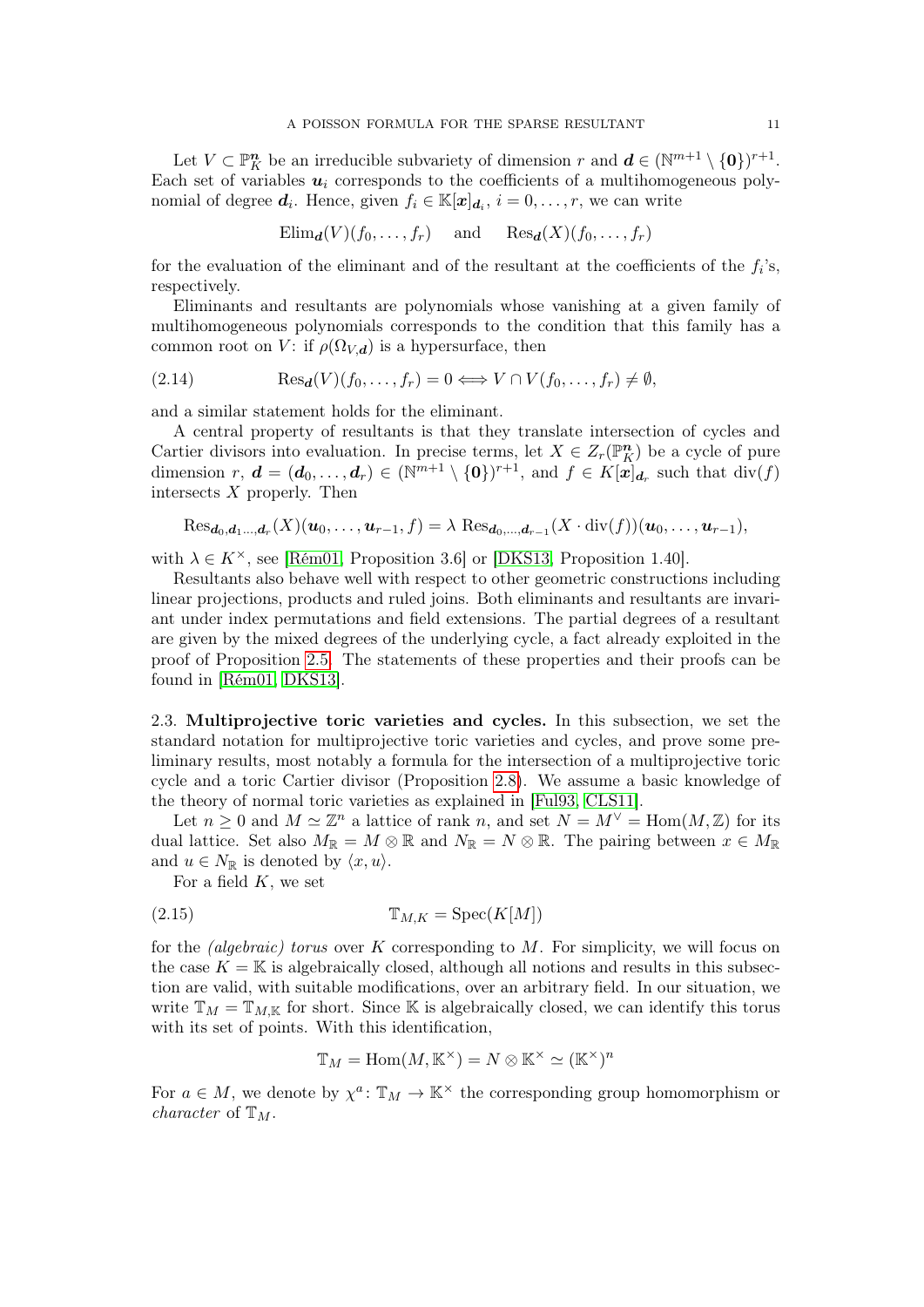For  $m \geq 0$ , consider a family of nonempty finite subsets  $\mathcal{A}_i = \{a_{i,0}, \ldots, a_{i,c_i}\} \subset M$ ,  $i = 0, \ldots, m$ , and set  $\mathcal{A} = (\mathcal{A}_0, \ldots, \mathcal{A}_m)$ . Set  $\mathbf{c} = (c_0, \ldots, c_m)$  and consider the associated multiprojective space over K

$$
\mathbb{P}^{\boldsymbol{c}} = \mathbb{P}^{\boldsymbol{c}}_{\mathbb{K}} = \prod_{i=0}^m \mathbb{P}^{c_i}_{\mathbb{K}}.
$$

For each *i*, we denote by  $x_i = \{x_{i,0}, \ldots, x_{i,c_i}\}\$ a set of  $c_i + 1$  variables and we put  $x = \{x_1, \ldots, x_m\}$ , so that  $\mathbb{K}[x] = \mathbb{K}[x_1, \ldots, x_m]$  is the multihomogeneous coordinate ring of  $\mathbb{P}^c$ .

<span id="page-11-0"></span>Let  $\varphi_{\mathcal{A}}\colon \mathbb{T}_M \to \mathbb{P}^c$  be the monomial map given, for  $\xi \in \mathbb{T}_M$ , by

$$
(2.16) \qquad \varphi_{\mathcal{A}}(\xi) = ((\chi^{a_{0,0}}(\xi) : \cdots : \chi^{a_{0,c_0}}(\xi)), \ldots, (\chi^{a_{m,0}}(\xi) : \cdots : \chi^{a_{m,c_m}}(\xi))).
$$

We then set

(2.17) 
$$
X_{\mathcal{A}} = \overline{\varphi_{\mathcal{A}}(\mathbb{T}_M)}, \quad Z_{\mathcal{A}} = (\varphi_{\mathcal{A}})_* \mathbb{T}_M
$$

for the associated multiprojective toric subvariety and toric cycle, respectively.

<span id="page-11-1"></span>For  $i = 0, \ldots, m$ , consider the sublattice of M given by

(2.18) 
$$
L_{\mathcal{A}_i} = \sum_{j=1}^{c_i} (a_{i,j} - a_{i,0}) \mathbb{Z},
$$

and put  $L_{\mathcal{A}} = \sum_{i=0}^{m} L_{\mathcal{A}_i}$ . By [\[CLS11,](#page-33-24) Proposition 1.1.8], it follows that

(2.19) dim(XA) = rank(LA).

In particular,  $X_{\mathcal{A}}$  coincides with the support of  $Z_{\mathcal{A}}$  if and only if rank( $L_{\mathcal{A}}$ ) = n. Otherwise,  $\dim(X_{\mathcal{A}}) \leq n - 1$  and  $Z_{\mathcal{A}} = 0$ .

For  $i = 0, \ldots, m$ , consider the convex hull

<span id="page-11-5"></span><span id="page-11-4"></span>
$$
\Delta_i = \text{conv}(\mathcal{A}_i) \subset M_{\mathbb{R}}.
$$

It is a lattice polytope lying in a translate of the linear space  $L_{\mathcal{A}_i,\mathbb{R}} = L_{\mathcal{A}_i} \otimes \mathbb{R}$ . We also set  $\Delta = \sum_{i=0}^{m} \Delta_i$  for its Minkowski sum, which is a lattice polytope lying in a translate of  $L_{\mathcal{A},\mathbb{R}} = L_{\mathcal{A}} \otimes \mathbb{R}$ . We denote by  $\Sigma_{\Delta}$  the conic polyhedral complex on  $N_{\mathbb{R}}$ given by the inner directions of  $\Delta$  as in [\[Ful93,](#page-33-23) page 26] or [\[CLS11,](#page-33-24) Proposition 6.2.3]. If dim( $\Delta$ ) = n, then  $\Sigma_{\Delta}$  is a fan.

The multiprojective toric variety  $X_{\mathcal{A}}$  is not necessarily normal. The next lemma shows that we can construct a proper normal toric variety dominating it by considering any fan refining  $\Sigma_{\Delta}$ . As it is customary, we denote by  $X_{\Sigma}$  the normal toric variety over K corresponding to a fan  $\Sigma$  on  $N_{\mathbb{R}}$ .

<span id="page-11-3"></span>**Lemma 2.6.** Let  $\Sigma$  be a fan in N<sub>R</sub> refining  $\Sigma_{\Delta}$ . The map  $\varphi_{\mathcal{A}}$  in [\(2.16\)](#page-11-0) extends to a morphism of proper toric varieties

$$
\Phi_{\mathcal{A}} \colon X_{\Sigma} \longrightarrow \mathbb{P}^c.
$$

In particular,  $X_{\mathcal{A}} = \Phi_{\mathcal{A}}(X_{\Sigma})$  and  $Z_{\mathcal{A}} = (\Phi_{\mathcal{A}})_{*}X_{\Sigma}$ .

*Proof.* Let  $\Sigma^{c_i}$  be the normal fan of the standard simplex of  $\mathbb{R}^{c_i}$ ,  $i = 0, \ldots, m$ , and set  $\Sigma^c = \prod_{i=0}^r \Sigma^{c_i}$ , which is a fan on  $\mathbb{R}^c$ . For each i, the toric variety associated to  $\Sigma_i$ is  $\mathbb{P}^{c_i}$  and so, by [\[CLS11,](#page-33-24) Proposition 3.1.14], the toric variety associated to  $\Sigma^c$  is the multiprojective space  $\mathbb{P}^c$ .

The map

<span id="page-11-2"></span>
$$
(\mathbb{K}^{\times})^{|\mathbf{c}|} \longrightarrow \mathbb{P}^{\mathbf{c}}, \quad (z_0, \ldots, z_m) \longmapsto ((1 : z_0), \ldots, (1 : z_m))
$$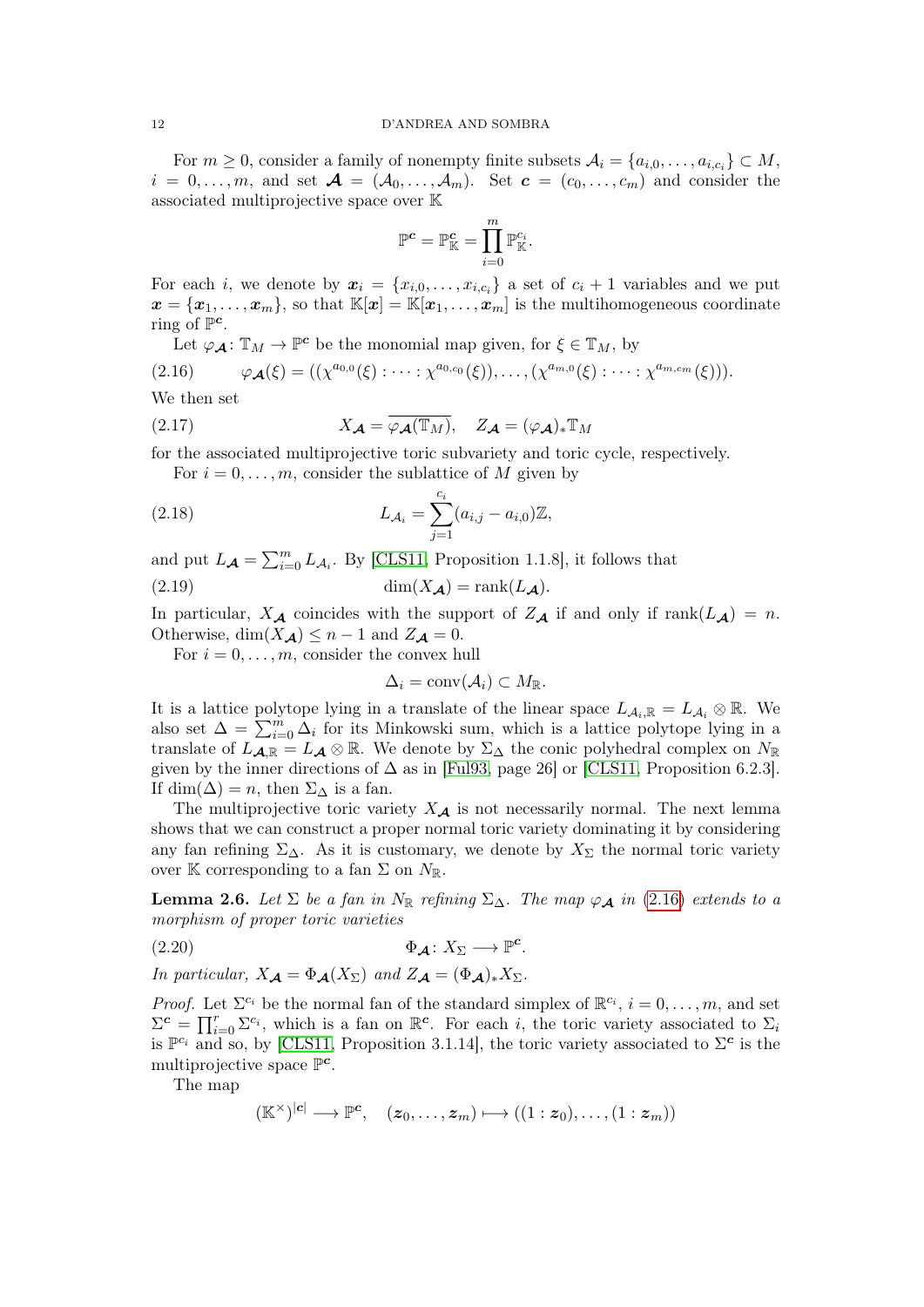gives an isomorphism between the torus  $(\mathbb{K}^{\times})^{|\mathbf{c}|}$  and the open orbit  $\mathbb{P}^{\mathbf{c}}_0$  of  $\mathbb{P}^n$ . The image of  $\varphi_{\mathcal{A}}$  is contained in this orbit and the map  $\varphi_{\mathcal{A}}\colon \mathbb{T}_M\to \mathbb{P}^c_0$  is a homomorphism of tori. Under the correspondence in [\[CLS11,](#page-33-24) Theorem 3.3.4], this homomorphism corresponds to the linear map  $A: N \to \mathbb{Z}^c$  given, for  $u \in N$ , by

(2.21) 
$$
A(u) = (\langle a_{i,j} - a_{i,0}, u \rangle)_{0 \le i \le m, 1 \le j \le c_i}.
$$

We have that  $A^{-1}(\Sigma^c) = \Sigma_{\Delta}$ . Since  $\Sigma$  refines  $\Sigma_{\Delta}$ , it follows that this linear map is compatible with the fans  $\Sigma$  and  $\Sigma^c$  in the sense of [\[CLS11,](#page-33-24) Definition 3.3.1]. By Theorem 3.3.4(a) in loc. cit.,  $\varphi_{\mathcal{A}}$  extends to a proper toric map  $\Phi_{\mathcal{A}}\colon X_{\Sigma} \to \mathbb{P}^c$ .

Since  $\Phi_{\mathcal{A}}$  is a map of proper toric varieties and  $\mathbb{T}_M$  is a dense open subset of  $X_{\Sigma}$ ,

<span id="page-12-0"></span>
$$
\Phi_{\mathcal{A}}(X_{\Sigma}) = \overline{\varphi_{\mathcal{A}}(\mathbb{T}_M)} = X_{\mathcal{A}}, \quad (\Phi_{\mathcal{A}})_* X_{\Sigma} = (\varphi_{\mathcal{A}})_* \mathbb{T}_M = Z_{\mathcal{A}},
$$

which completes the proof.  $\Box$ 

<span id="page-12-2"></span>**Lemma 2.7.** Let notation be as in  $(2.16)$  and  $(2.17)$ . Then

$$
X_{\mathcal{A}} \setminus \bigcup_{i=0}^n \bigcup_{j=0}^{c_i} V(x_{i,j}) = \varphi_{\mathcal{A}}(\mathbb{T}_M).
$$

*Proof.* By translating the subsets  $\mathcal{A}_i$  and restricting them to the sublattice  $L_{\mathcal{A}}$ , we can reduce without loss of generality to the case when  $M = L_A$ . Assume that we are in this situation, and consider the morphism of proper toric varieties  $\Phi_{\mathcal{A}}: X_{\Sigma} \longrightarrow \mathbb{P}^c$ in [\(2.20\)](#page-11-2) and its associated linear map  $A: N \to \mathbb{Z}^c$  as in [\(2.21\)](#page-12-0). For each cone  $\sigma \in \Sigma$ we denote by  $O(\sigma)$  the associated orbit under the orbit-cone correspondence explained in [\[Ful93,](#page-33-23) §3.1] and [\[CLS11,](#page-33-24) §3.2].

The correspondence  $\sigma \mapsto O(\sigma)$  is a bijection and so there is a decomposition

$$
X_{\Sigma} = \bigsqcup_{\sigma \in \Sigma} O(\sigma).
$$

We have that  $O(0) = \mathbb{T}_M$  and  $\Phi_{\mathcal{A}}(O(0)) = \varphi_{\mathcal{A}}(\mathbb{T}_M)$  is contained in  $\mathbb{P}_0^c$ , the open orbit of  $\mathbb{P}^c$ . On the other hand, the hypothesis that  $M = L_{\mathcal{A}}$  implies that the linear map A is injective and so, given  $\sigma \in \Sigma \setminus \{0\}$ , we have that  $A(\sigma) \neq 0$ . By [\[CLS11,](#page-33-24) Lemma 3.3.21(b)],  $\Phi_{\mathcal{A}}(O(\sigma))$  is contained in  $\mathbb{P}^c \setminus \mathbb{P}_0^c = \bigcup_{i,j} V(x_{i,j})$ . It follows that

$$
X_{\mathcal{A}} \setminus \bigcup_{i,j} V(x_{i,j}) = \Big( \bigcup_{\sigma \in \Sigma} \Phi_{\mathcal{A}}(O(\sigma)) \Big) \setminus \bigcup_{i,j} V(x_{i,j}) = \Phi_{\mathcal{A}}(O(0)) = \varphi_{\mathcal{A}}(\mathbb{T}_M),
$$

as stated.  $\Box$ 

Now suppose that the lattice polytope  $\Delta$  has dimension n and let  $\Gamma$  be a facet, that is, a face of  $\Delta$  of codimension 1. Let  $\bar{L}_{\Gamma \cap M} \simeq \mathbb{Z}^{n-1}$  be the sublattice of M generated by the differences of the lattice points of  $\Gamma$  and  $\mathbb{T}_{L_{\Gamma\cap M}} \simeq (\mathbb{K}^{\times})^{n-1}$  its associated torus. Let  $v(\Gamma) \in N$  denote the primitive inner normal vector of  $\Gamma$  and, for each i, set  $\Gamma_i$  for the face of  $\Delta_i$  which minimizes the functional  $v(\Gamma) \colon M_{\mathbb{R}} \to \mathbb{R}$  on  $\Delta_i$ .

<span id="page-12-1"></span>We consider the morphism  $\varphi_{\mathcal{A},\Gamma} \colon \mathbb{T}_{L_{\Gamma\cap M}} \to \mathbb{P}^c$  given, for  $\xi \in \mathbb{T}_{L_{\Gamma\cap M}}$ , by

(2.22) 
$$
\varphi_{\mathcal{A},\Gamma}(\xi)_{i,j} = \begin{cases} \chi^{a_{i,j}}(\xi) & \text{if } a_{i,j} \in \Gamma_i, \\ 0 & \text{otherwise.} \end{cases}
$$

Set  $Z_{\mathcal{A},\Gamma} = (\varphi_{\mathcal{A},\Gamma})_*(\mathbb{T}_{L_{\Gamma\cap M}}) \in Z_{n-1}(\mathbb{P}^c)$  for the associated multiprojective toric cycle.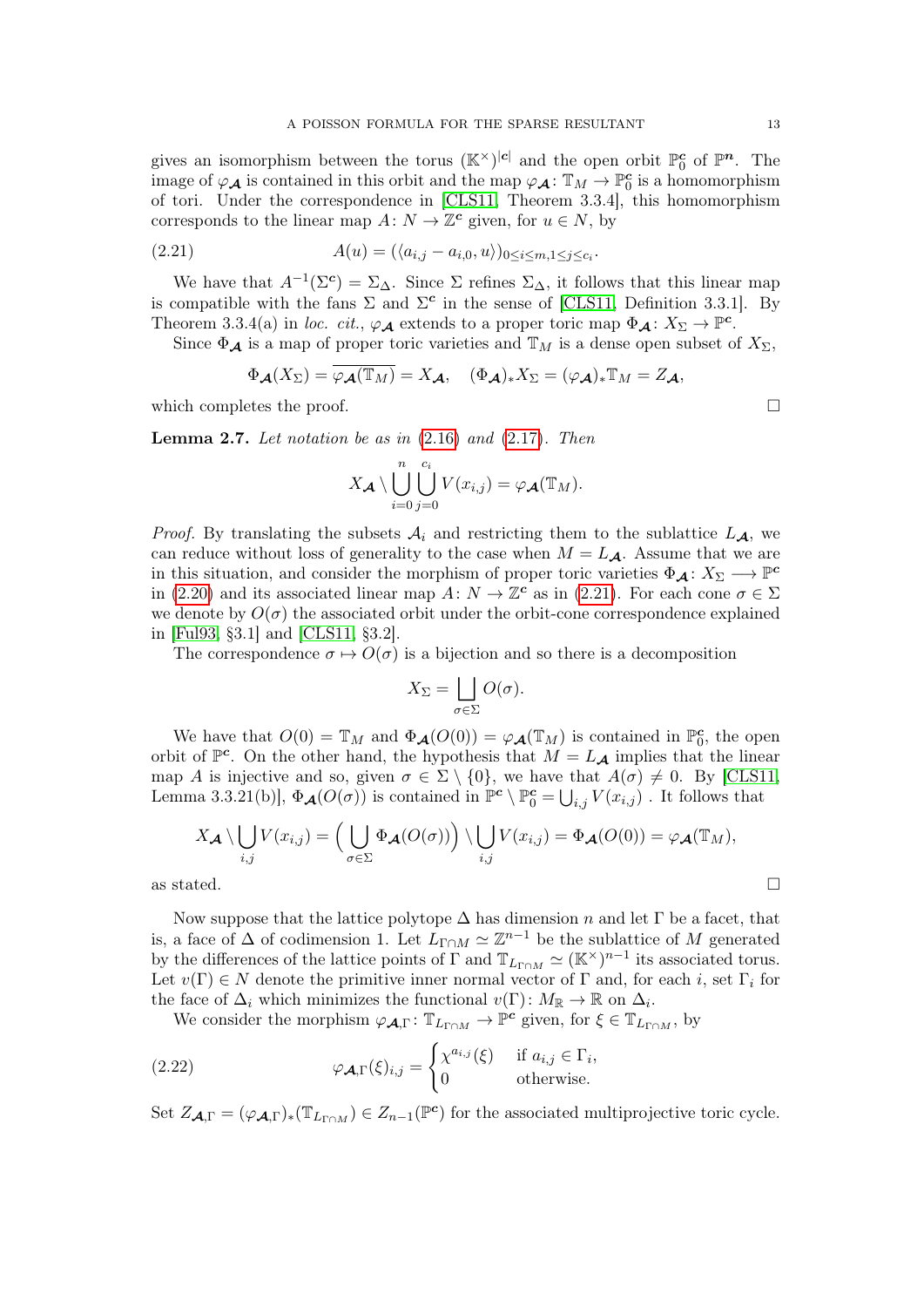For a bounded subset  $P \subset M_{\mathbb{R}}$ , we define its *support function* as the function  $h_P\colon N_{\mathbb{R}}\to{\mathbb{R}}$  given, for  $v\in N_{\mathbb{R}}$ , by

<span id="page-13-6"></span>(2.23) 
$$
h_P(v) = \inf_{x \in P} \langle v, x \rangle.
$$

The usual convention in convex analysis is to define support functions as convex functions by putting a "sup" instead of the "inf" in the formula above as it is done, for instance, in [\[Sch93,](#page-33-25) page 37]. Our notion of support function gives a concave function, and is better suited to toric geometry.

<span id="page-13-0"></span>**Proposition 2.8.** Let notation be as above and let  $0 \leq i \leq m$  and  $0 \leq j \leq c_i$ . If  $\dim(\Delta) = n$ , then

<span id="page-13-1"></span>(2.24) 
$$
Z_{\mathcal{A}} \cdot \mathrm{div}(x_{i,j}) = \sum_{\Gamma} -h_{\Delta_i - a_{i,j}}(v(\Gamma)) Z_{\mathcal{A},\Gamma},
$$

where the sum is over the facets  $\Gamma$  of  $\Delta$ . Otherwise,  $Z_{\mathcal{A}} \cdot \text{div}(x_{i,a_{i,j}}) = 0$ .

*Proof.* By symmetry, we can suppose without loss of generality that  $i = j = 0$ . Consider first the case when  $\dim(\Delta) = n$ . Then  $\Sigma_{\Delta}$  is a fan and so, by Lemma [2.6,](#page-11-3) the map  $\varphi_{\mathcal{A}}$  extends to a morphism of proper toric varieties

<span id="page-13-3"></span><span id="page-13-2"></span>
$$
\Phi_{\mathcal{A}}\colon X_{\Sigma_{\Delta}} \longrightarrow X_{\mathcal{A}}
$$

and  $Z_{\mathcal{A}} = (\Phi_{\mathcal{A}})_* X_{\Sigma_{\Delta}}$ .

Set  $D = (\Phi_{\mathcal{A}})^* \text{div}(x_{0,0}) \in \text{Div}(X_{\Sigma_{\Delta}})$ . By the projection formula [\(2.7\)](#page-7-1),

(2.25) 
$$
Z_{\mathcal{A}} \cdot \text{div}(x_{0,0}) = (\Phi_{\mathcal{A}})_*(X_{\Sigma_{\Delta}} \cdot D).
$$

Let  $\Psi_D\colon N_{\mathbb{R}}\to{\mathbb{R}}$  be the virtual support function of D under the correspondence in [\[CLS11,](#page-33-24) Theorem 4.2.12]. Using either Theorem 4.2.12(b) in loc. cit. or [\[Ful93,](#page-33-23) Lemma, page 61], it follows that

(2.26) 
$$
X_{\Sigma_{\Delta}} \cdot D = \sum_{\tau} -\Psi_D(v_{\tau}) V(\tau),
$$

the sum being over the rays  $\tau$  of  $\Sigma_{\Delta}$ , where  $v_{\tau}$  denotes the first nonzero vector in  $\tau \cap N$ and  $V(\tau)$  denotes the  $\mathbb{T}_M$ -invariant prime Weil divisor of  $X_{\Sigma_{\Delta}}$  determined by  $\tau$ .

Let  $\Delta^{c_0} = \text{conv}(0, e_{0,1}, \ldots, e_{0,c_0})$  be the standard simplex of  $\mathbb{R}^{c_0}$  and  $\Delta^{c_0} \times \{0\}$ its immersion into  $\mathbb{R}^c$ . We can verify that the virtual support function associated to the Cartier divisor div $(x_{0,0}) \in Div(\mathbb{P}^c)$  under the correspondence in [\[CLS11,](#page-33-24) Theorem 4.2.12] coincides with  $h_{\Delta^c 0 \times \{0\}}$ , the support function of this polytope. By loc. cit, Proposition 6.2.7,  $\Psi_D = h_{\Delta^c \circ \times \{0\}} \circ A$  where  $A: N \to \mathbb{Z}^c$  denotes the linear map in [\(2.21\)](#page-12-0). This implies that

<span id="page-13-4"></span>(2.27) 
$$
\Psi_D = h_{\Delta_0 - a_{0,0}},
$$

the support function of the translated polytope  $\Delta_0 - a_{0,0} \subset M_{\mathbb{R}}$ .

By construction, the rays of  $\Sigma_{\Delta}$  are the inner normal directions of the facets of  $\Delta$ . For each ray  $\tau$ , the prime Weil divisor  $V(\tau)$  is the closure of the orbit  $O(\tau)$  associated to  $\tau$  under the orbit-cone correspondence. We denote by  $\tau^{\perp}$  the subspace of  $M_{\mathbb{R}}$ orthogonal to  $\tau$  and by  $\iota_{\tau} : \mathbb{T}_{\tau^{\perp} \cap M} \to O(\tau)$  the isomorphism in [\[CLS11,](#page-33-24) Lemma 3.2.5].

Let  $\Gamma$  be the facet of  $\Delta$  corresponding to  $\tau$ . Hence,  $v_{\tau} = v(\Gamma)$ , the primitive inner normal vector of Γ. We can verify that  $\tau^{\perp} \cap M = L_{\Gamma \cap M}$  and so  $\mathbb{T}_{\tau^{\perp} \cap M} = \mathbb{T}_{L_{\Gamma \cap M}}$ , and that the composition  $\Phi_{\mathcal{A}} \circ \iota_{\tau}$  coincides with the map  $\varphi_{\mathcal{A},\Gamma}$  in [\(2.22\)](#page-12-1). Hence

<span id="page-13-5"></span>(2.28) (ΦA)∗V (τ ) = ZA,Γ.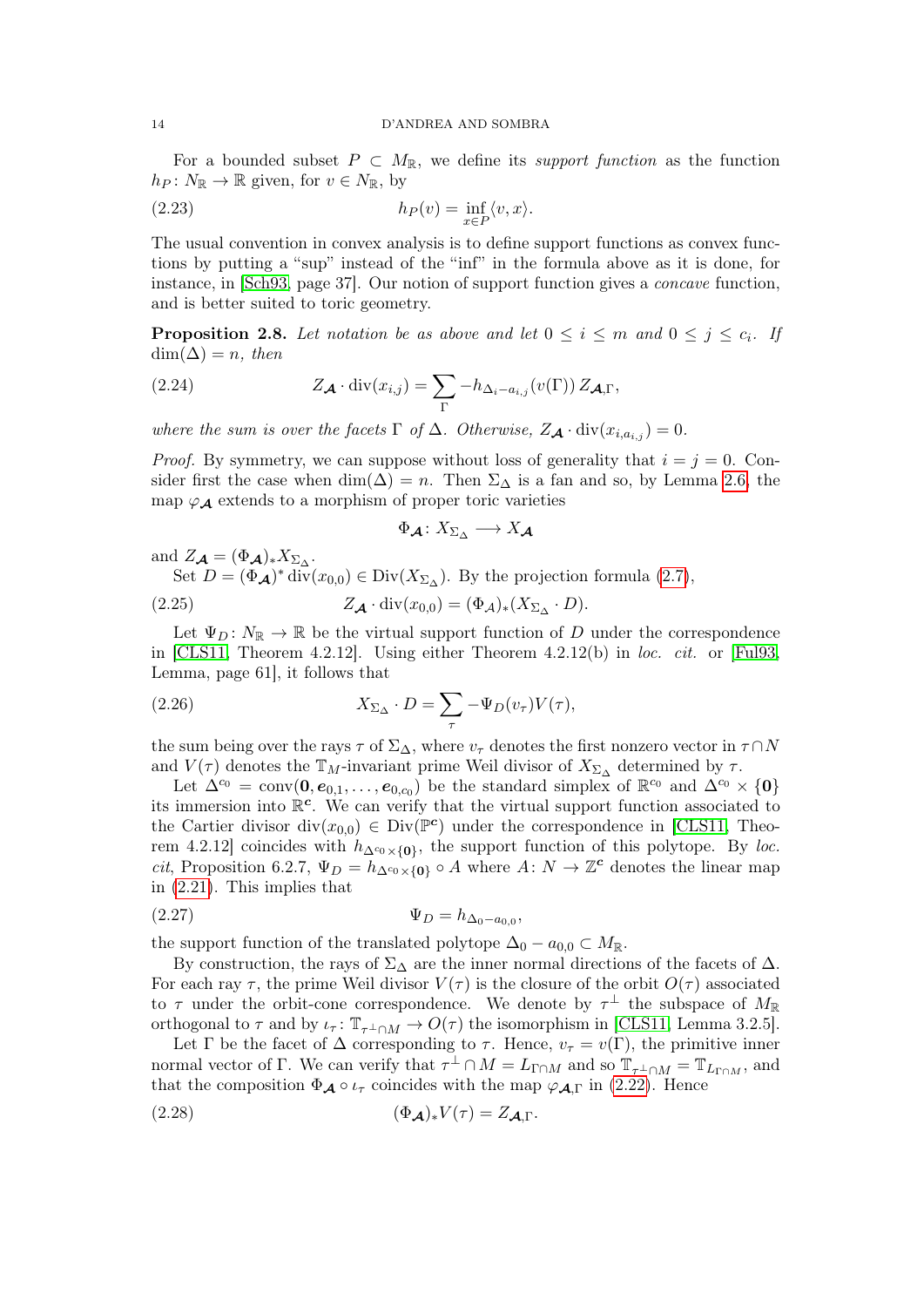The formula [\(2.24\)](#page-13-1) then follows from [\(2.25\)](#page-13-2), [\(2.26\)](#page-13-3), [\(2.27\)](#page-13-4) and [\(2.28\)](#page-13-5).

In the case when  $\dim(\Delta) < n$ , we have that  $rank(L_A) < n$ . It follows that  $Z_A = 0$ by [\(2.19\)](#page-11-4) and, a fortiori, that  $Z_{\mathcal{A}} \cdot \text{div}(x_{0,0}) = 0$ .

2.4. Root counting on algebraic tori. It is well-known that the number of roots of a family of Laurent polynomial is related to the combinatorics of the exponents appearing in its monomial expansion. For the convenience of the reader, we recall the results in this direction that we will use in the sequel.

We denote by  $\text{vol}_M$  the Haar measure on  $M_{\mathbb{R}}$  normalized so that M has covolume 1. The mixed volume of a family of compact bodies  $Q_1, \ldots, Q_n \subset M_{\mathbb{R}}$  is defined as

<span id="page-14-2"></span>(2.29) 
$$
MV_M(Q_1, ..., Q_n) = \sum_{j=1}^n (-1)^{n-j} \sum_{1 \le i_1 < ... < i_j \le n} vol_M(Q_{i_1} + ... + Q_{i_j}).
$$

For  $n = 0$  we agree that  $MV_M = 1$ .

We have that  $MV_M(Q, \ldots, Q) = n! vol_M(Q)$  and so the mixed volume can be seen as a generalization of the volume of a convex body. The mixed volume is symmetric and linear in each variable  $Q_i$  with respect to the Minkowski sum, invariant with respect to isomorphisms of lattices, and monotone with respect to the inclusion of compact bodies of  $M_{\mathbb{R}}$ , see for instance [\[CLO05,](#page-33-3) §7.4] or [\[Sch93,](#page-33-25) Chapter 5].

Let K be a field and  $\overline{K}$  its algebraic closure. Given a square family of Laurent polynomials  $f_i \in K[M], i = 1, \ldots, n$ , we denote by  $Z(f_1, \ldots, f_n)$  the cycle on  $\mathbb{T}_{M,K}$ , given by its isolated roots together with their corresponding multiplicities. In precise terms,

<span id="page-14-0"></span>(2.30) 
$$
Z(f_1,\ldots,f_n)=\sum_{\xi}m_{\xi}\xi,
$$

the sum being over the isolated points  $\xi$  of  $V(f_1,\ldots,f_n) \subset \mathbb{T}_{M,\overline{K}}$  and where, if  $I(\xi) \subset$  $\overline{K}[M]$  denotes the ideal of  $\xi$ , the multiplicity  $m_{\xi}$  is given by

(2.31) 
$$
m_{\xi} = \dim_{\overline{K}}(\overline{K}[M]/(f_1,\ldots,f_n))_{I(\xi)}.
$$

Write

(2.32) 
$$
f_i = \sum_{j=0}^{c_i} \alpha_{i,j} \chi^{a_{i,j}}, \quad i = 1, ..., n,
$$

with  $\alpha_{i,j} \in K^{\times}$  and  $a_{i,j} \in M$ . The *Newton polytope* of  $f_i$  is given by

<span id="page-14-3"></span>
$$
\Delta_i = \mathcal{N}(f_i) = \text{conv}(a_{i,0},\ldots,a_{i,c_i}) \subset M_{\mathbb{R}}.
$$

For  $v \in N_{\mathbb{R}}$ , we denote by  $\Delta_{i,v} \subset M_{\mathbb{R}}$  the subset of points of  $\Delta_i$  whose weight in the direction of v is minimal. It is a face of  $\Delta_i$ . We also set

<span id="page-14-1"></span>
$$
f_{i,v} = \sum_j \alpha_{i,j} \chi^{a_{i,j}} \in K[M], \quad i = 1, \dots, n,
$$

the sum being over  $0 \leq j \leq c_i$  such that  $a_{i,j} \in \Delta_{i,v}$ .

Bernstein's theorem [\[Ber75,](#page-33-16) Theorem B] states that, if  $char(K) = 0$  and, for all  $v \in N \setminus \{0\}$ , the family  $f_{i,v}$ ,  $i = 1, \ldots, n$ , has no root in  $\mathbb{T}_{M,\overline{K}}$ , then  $V(f_1, \ldots, f_n)$  is finite and

(2.33) 
$$
\deg(Z(f_1,\ldots,f_n)) = MV_M(\Delta_1,\ldots,\Delta_n).
$$

This statement also holds for an arbitrary field K [\[PS08,](#page-33-17) Proposition 1.4].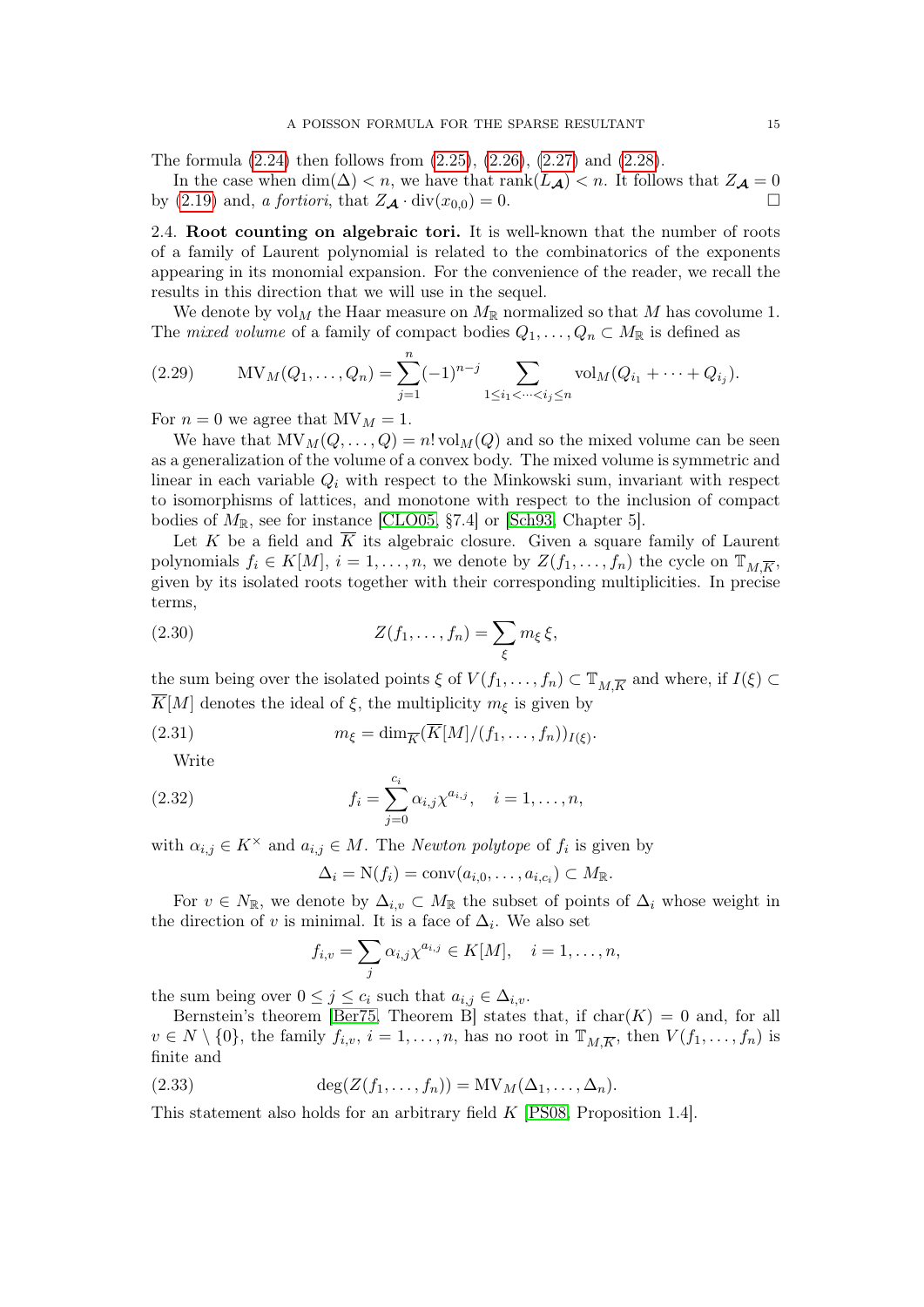#### 16 D'ANDREA AND SOMBRA

When K is endowed with a discrete valuation val:  $K^{\times} \to \mathbb{R}$ , there is a refinement of Bernstein's theorem due to Smirnov [\[Smi96\]](#page-33-19), that gives a combinatorial expression for the number of roots with a given valuation.

To state it properly, let  $K^{\circ}$  and  $K^{\circ\circ}$  denote the valuation ring and its maximal ideal associated to the pair  $(K, val)$ . Let  $\kappa$  be a uniformizer of  $K^{\circ}$ , that is, a generator of  $K^{\infty}$ , and  $k = K^{\circ}/K^{\infty}$  the residue field. For  $\alpha \in K$ , the *initial part* of  $\alpha$  with respect to  $\kappa$ , denoted by  $\text{init}_{\kappa}(\alpha)$ , is defined as the class in k of the element  $\kappa^{-\text{val}(\alpha)}\alpha \in K^{\circ}$ .

Consider also an arbitrary extension of the valuation to  $\overline{K}$ . Since  $\mathbb{T}_{M,\overline{K}} = N_{\mathbb{R}} \otimes \overline{K}^{\times}$ , this valuation induces a map  $\mathbb{T}_{M,\overline{K}} \to N_{\mathbb{R}}$ , that we also denote by val. For a square family of Laurent polynomials as before and  $w \in N_{\mathbb{R}}$ , we consider the cycle on  $\mathbb{T}_{M\overline{K}}$ given by

$$
Z(f_1,\ldots,f_n)_w=\sum_{\xi}m_{\xi}\xi,
$$

the sum being over the isolated points  $\xi$  of  $V(f_1, \ldots, f_n) \subset \mathbb{T}_{M,\overline{K}}$  such that val $(\xi) = w$ , and with multiplicities  $m_{\xi}$  as in [\(2.30\)](#page-14-0).

<span id="page-15-0"></span>For  $i = 1, \ldots, n$ , we consider the lifted polytope of  $f_i$  defined as

$$
(2.34) \qquad \widetilde{\Delta}_i = \text{conv}((a_{i,0}, -\text{val}(\alpha_{i,0})), \ldots, (a_{i,c_i}, -\text{val}(\alpha_{i,c_i}))) \subset M_{\mathbb{R}} \times \mathbb{R}.
$$

Given  $w \in N_{\mathbb{R}}$ , we denote by  $\widetilde{\Delta}_{i,(w,1)} \subset M_{\mathbb{R}} \times \mathbb{R}$  the subset of points of  $\widetilde{\Delta}_i$  whose weight in the direction of  $(w, 1)$  is minimal. It is a face of this lifted polytope contained in its upper envelope. Then we set  $\Delta_{i,(w,1)} \subset M_{\mathbb{R}}$  for the image of this face under the projection  $M_{\mathbb{R}} \times \mathbb{R} \to M_{\mathbb{R}}$ . We also set

$$
f_{i,(w,1)} = \sum_j \text{init}_{\kappa}(\alpha_{i,j}) \chi^{a_{i,j}} \in k[M], \quad i = 1,\ldots,n,
$$

the sum being over  $0 \leq j \leq c_i$  such that  $(a_{i,j}, -\text{val}(\alpha_{i,j})) \in \Delta_{i,(w,1)}$ .

In this situation, Smirnov's theorem [\[Smi96,](#page-33-19) Theorem 3.2.2(b)] states that if, for all  $w \in N$  such that  $\dim(\sum_{i=1}^n \widetilde{\Delta}_{i,(w,1)}) < n$  the family of Laurent polynomials  $f_{i,(w,1)} \in$  $k[M], i = 1, \ldots, n$ , has no root in  $\mathbb{T}_{M,\overline{k}}$ , then, for any  $w_0 \in N_{\mathbb{R}}$ , the set of points of  $V(f_1, \ldots, f_n)$  with valuation  $w_0$  is finite and

(2.35) 
$$
\deg(Z(f_1,\ldots,f_n)_{w_0}) = MV_M(\Delta_{1,(w_0,1)},\ldots,\Delta_{n,(w_0,1)}).
$$

We are interested in the following generic situation. For  $i = 1, \ldots, n$ , let  $u_i =$  $\{u_{i,0},\ldots,u_{i,c_i}\}\$  be a set of  $c_i+1$  variables and set  $\overline{\boldsymbol{u}}=\{\boldsymbol{u}_1,\ldots,\boldsymbol{u}_n\}$ . For a polynomial  $R=\sum_{\boldsymbol{b}}\beta_{\boldsymbol{b}}\overline{\boldsymbol{u}}^{\boldsymbol{b}}\in K[\overline{\boldsymbol{u}}],$  we set

(2.36) 
$$
\operatorname{val}(R) = \min_{\boldsymbol{b}} \operatorname{val}(\beta_{\boldsymbol{b}}).
$$

By Gauss' lemma, this gives a discrete valuation on the field  $\mathbb{F} := K(\overline{u})$  that extends val. We then consider an arbitrary extension of this valuation to the algebraic closure  $\overline{\mathbb{F}}$ and the associated map val:  $\mathbb{T}_M$ <sub> $\overline{\mathbb{F}}$ </sub>  $\rightarrow$  N<sub>R</sub> as before. We denote by f the residue field of F.

<span id="page-15-2"></span>Proposition 2.9. With notation as above, set

<span id="page-15-1"></span>
$$
F_i=\sum_{j=0}^{c_i}u_{i,j}\chi^{a_{i,j}}\in K[\boldsymbol{u}_i][M],\quad i=1,\ldots,n.
$$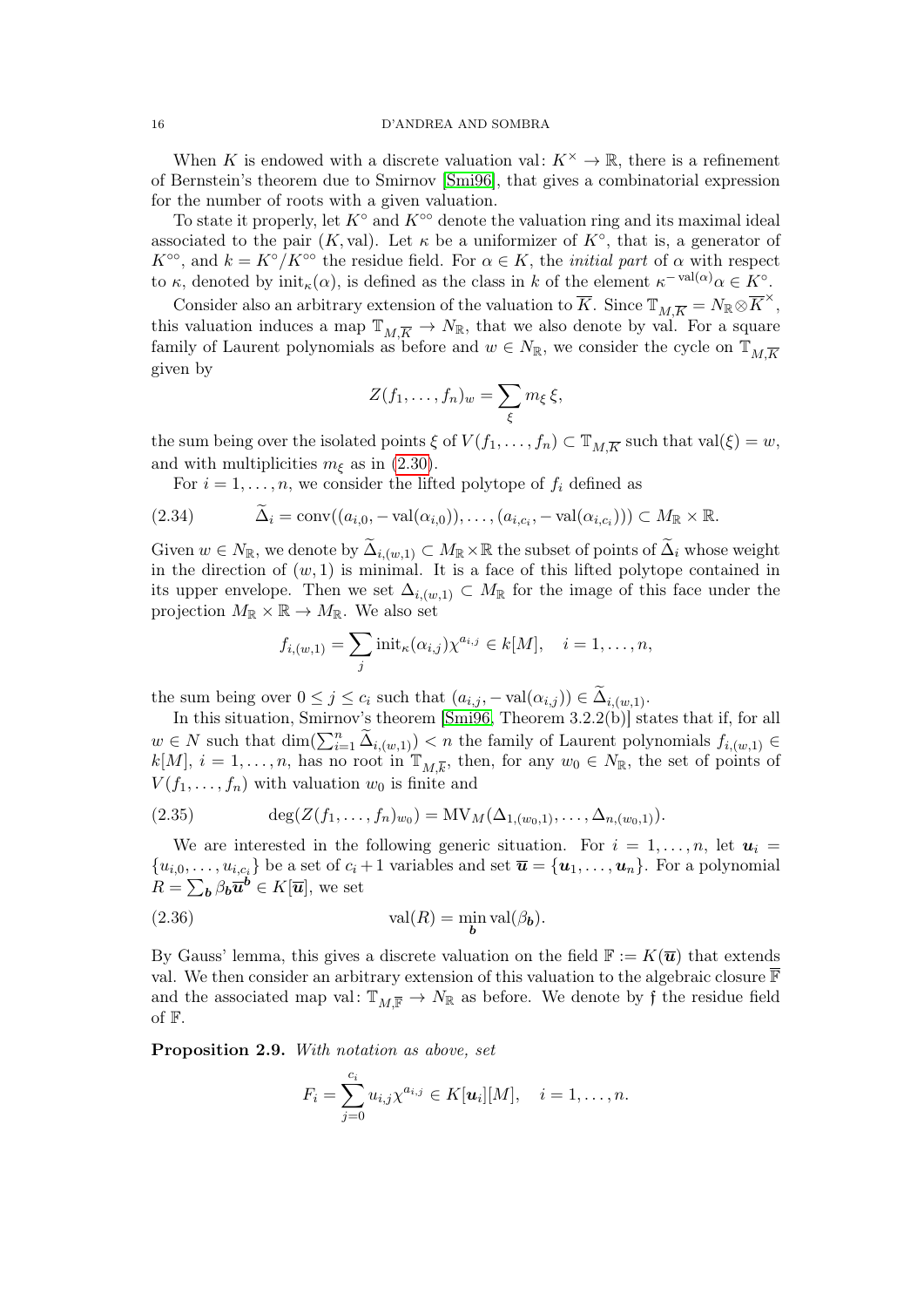Then  $V(F_1,\ldots,F_n) \subset \mathbb{T}_{M,\overline{\mathbb{F}}}$  is finite,  $\deg(Z(F_1,\ldots,F_n)) = MV_M(\Delta_1,\ldots,\Delta_n)$ , and  $val(\xi) = 0$  for all  $\xi \in V(F_1, \ldots, F_n)$ .

*Proof.* Let  $v \in N \setminus \{0\}$ . Since  $\Delta_{i,v}$  lies in a translate of the orthogonal space  $v^{\perp}$ , the roots of in the torus of the system  $F_{i,v}$ ,  $i = 1, \ldots, n$ , are the roots of an equivalent system of n general Laurent polynomials in  $n-1$  variables. Hence, this set of roots is empty, and Bernstein's theorem [\(2.33\)](#page-14-1) implies the first and the second claims.

For the last claim, denote by  $\widetilde{\Delta_i} \subset M_{\mathbb{R}} \times \mathbb{R}$  the lifted polytope in associated to  $F_i$  as in [\(2.34\)](#page-15-0),  $i = 1, \ldots, n$ . Since  $\text{val}(u_{i,j}) = 0$  for all j, we have that  $\Delta_{i,(w,1)} = \Delta_{i,w} \times \{0\}.$ We deduce that, for  $w \in N$ ,  $\Delta_{i,(w,1)} = \Delta_{i,w} \times \{0\}$  and  $F_{i,(w,1)}$  coincides with the class of  $F_{i,w}$  in the polynomial ring  $\widehat{\mathfrak{f}[\overline{u}]}$ .

Suppose now that  $\dim(\sum_{i=1}^n \widetilde{\Delta}_{i,(w,1)}) < n$ . Then  $\dim(\sum_{i=1}^n \Delta_{i,w}) < n$  and, similarly as before, the system  $F_{i,(w,1)}$ ,  $i = 1,\ldots,n$ , has no roots in  $\mathbb{T}_{M,\tilde{f}}$ . Smirnov's theorem applied to the case when  $f_i = F_i$ ,  $i = 1, ..., n$ , and  $w_0 = 0$ , implies that

$$
\deg(Z(F_1,\ldots,F_n)_0)=MV_M(\Delta_1,\ldots,\Delta_n)=\deg(Z(F_1,\ldots,F_n)).
$$

Hence all points of  $V(F_1, \ldots, F_n)$  have valuation 0, which concludes the proof.  $\Box$ 

## 3. Basic properties of sparse eliminants and resultants

<span id="page-16-0"></span>In this section, we show that the sparse eliminant and the sparse resultant respectively coincide with the eliminant and the resultant of a multiprojective toric variety/cycle. Using this interpretation, we derive some of their basic properties from the corresponding ones for general eliminants and resultants.

We will freely use the notation in [§2.3](#page-10-0) with  $K = \mathbb{Q}$  and  $\mathbb{K} = \mathbb{C}$ . We also set  $m = n$ so that, in particular, we have that  $A_i = \{a_{i,0}, \ldots, a_{i,c_i}\}, i = 0, \ldots, n$ , is a family of  $n + 1$  nonempty finite subsets of M or supports. We denote by  $\Delta_i = \text{conv}(\mathcal{A}_i)$  the convex hull of  $A_i$ .

For  $i = 0, \ldots, n$ , let  $u_i = \{u_{i,0}, \ldots, u_{i,c_i}\}$  be a set of  $c_i + 1$  variables. Set  $u =$  ${\bf u}_0, \ldots, {\bf u}_n$ , so that  $\mathbb{C}[{\bf u}] = \mathbb{C}[{\bf u}_0, \ldots, {\bf u}_n]$  is the multihomogeneous coordinate ring of the multiprojective space

<span id="page-16-1"></span>
$$
\mathbb{P}^{\boldsymbol{c}} = \prod_{i=0}^n \mathbb{P}_{\mathbb{C}}^{c_i}.
$$

For each i, we consider the general Laurent polynomial with support  $A_i$  given by

(3.1) 
$$
F_i = \sum_{j=0}^{c_i} u_{i,j} \chi^{a_{i,j}} \in \mathbb{Q}[u_i][M].
$$

We set for short

(3.2) 
$$
\mathcal{A} = (\mathcal{A}_0, \dots, \mathcal{A}_n), \quad \Delta = \sum_{i=0}^n \Delta_i \quad \text{and} \quad \mathcal{F} = (F_0, \dots, F_n)
$$

The incidence variety of the family  $\boldsymbol{F}$  is

<span id="page-16-2"></span>
$$
\Omega_{\mathcal{A}} = \{(\xi, \mathbf{u}) \mid F_0(\mathbf{u}_0, \xi) = \cdots = F_n(\mathbf{u}_n, \xi) = 0\} \subset \mathbb{T}_M \times \mathbb{P}^c,
$$

which is an irreducible subvariety of codimension  $n + 1$  defined over  $\mathbb{Q}$ . We denote by  $\pi\colon \mathbb{T}_M\times \mathbb{P}^{\mathbf{c}} \to \mathbb{P}^{\mathbf{c}}$  the projection onto the second factor.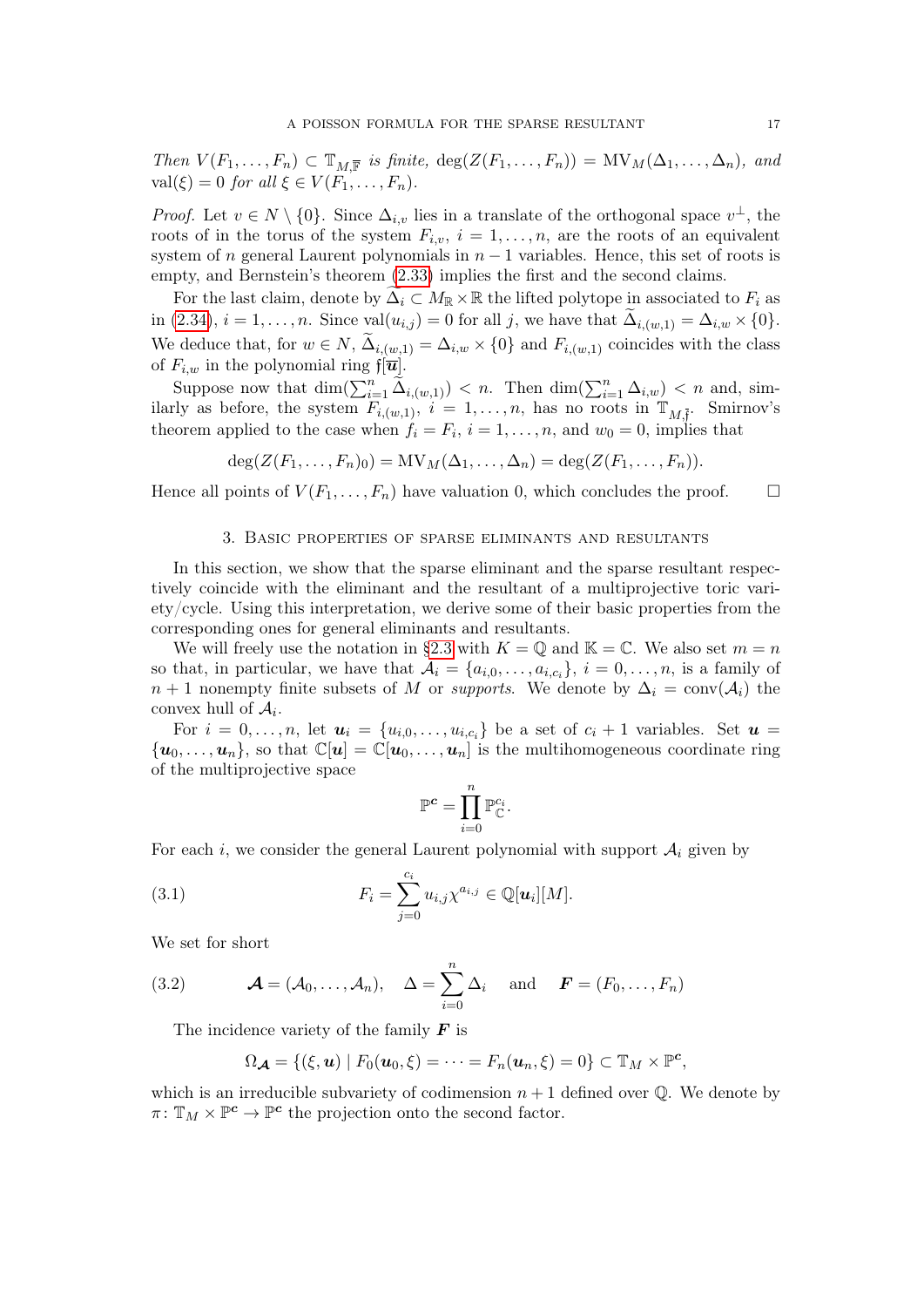**Definition 3.1.** The  $\mathcal{A}$ -eliminant or sparse eliminant, denoted by Elim $\mathcal{A}$ , is defined as any irreducible polynomial in  $\mathbb{Z}[u]$  giving an equation for the closure of the image  $\overline{\pi(\Omega_{\mathcal{A}})}$ , if this is a hypersurface, and as 1 otherwise.

The A-resultant or sparse resultant, denoted by  $\text{Res}_{A}$ , is defined as any primitive polynomial in  $\mathbb{Z}[u]$  giving an equation for the direct image  $\pi_*\Omega_{\mathcal{A}}$ .

Both the sparse eliminant and the sparse resultant are well-defined up to a sign. It follows from these definitions that there exists  $d_{\mathcal{A}} \in \mathbb{N}$  such that

<span id="page-17-3"></span>(3.3) 
$$
\operatorname{Res}_{\mathcal{A}} = \pm \operatorname{Elim}_{\mathcal{A}}^{d_{\mathcal{A}}},
$$

with  $d_{\mathcal{A}}$  equal to the degree of the restriction of  $\pi$  to the incidence variety  $\Omega_{\mathcal{A}}$ .

Let  $Z_{\mathcal{A}}$  be the multiprojective toric cycle on  $\mathbb{P}^c$  as in [\(2.17\)](#page-11-1) and  $|Z_{\mathcal{A}}|$  its support. Both are defined over Q, and we will consider their eliminants and resultants, in the sense of Definitions [2.3](#page-8-1) and [2.4,](#page-8-2) with respect to the ring  $A = \mathbb{Z}$ .

<span id="page-17-0"></span>**Proposition 3.2.** Let notation be as before and set  $e_i$ ,  $i = 0, \ldots, n$ , for the standard basis of  $\mathbb{Z}^{n+1}$ . Then

$$
\text{Elim}_{\mathcal{A}} = \pm \text{Elim}_{e_0, \dots, e_n}(|Z_{\mathcal{A}}|) \quad \text{and} \quad \text{Res}_{\mathcal{A}} = \pm \text{Res}_{e_0, \dots, e_n}(Z_{\mathcal{A}}).
$$

*Proof.* Let  $\mathbf{x} = \{x_{i,j}\}_{i,j}$  and  $\mathbf{u} = \{u_{i,j}\}_{i,j}$  respectively denote the homogeneous coordinates of the first and the second factor in the product  $\mathbb{P}^c \times \mathbb{P}^c$ , respectively. For  $i = 0, \ldots, n$ , consider the general linear form on  $\mathbb{P}^{c_i}$  given by

(3.4) 
$$
L_i = \sum_{j=0}^{c_i} u_{i,j} x_{i,j} \in \mathbb{Q}[u][x_i].
$$

Let  $\Sigma$  be a fan refining  $\Sigma_{\Delta}$  and  $\Phi_{\mathcal{A}}: X_{\Sigma} \to \mathbb{P}^c$  the corresponding morphism of proper toric varieties as in Lemma [2.6.](#page-11-3) For each  $i$ , set

<span id="page-17-4"></span>
$$
D_i = (\Phi_{\mathcal{A}} \times id_{\mathbb{P}^c})^*(div(L_i)) \in \text{Div}(X_{\Sigma} \times \mathbb{P}^c).
$$

This is a Cartier divisor whose restriction to  $\mathbb{T}_M \times \mathbb{P}^c$  coincides with  $\text{div}(F_i)$  for the general Laurent polynomial  $F_i$  as in [\(3.1\)](#page-16-1).

By Lemma [2.6,](#page-11-3)  $Z_{\mathcal{A}} \times \mathbb{P}^c = (\Phi_{\mathcal{A}} \times id_{\mathbb{P}^c})_*(X_{\Sigma} \times \mathbb{P}^c)$  and the family  $div(L_i), i =$  $0, \ldots, n$ , intersects this cycle properly. By the projection formula  $(2.7)$ , it follows that

$$
(\Phi_{\mathcal{A}} \times id_{\mathbb{P}^c})_*\Big((X_{\Sigma} \times \mathbb{P}^c) \cdot \prod_{i=0}^n D_i\Big) = (Z_{\mathcal{A}} \times \mathbb{P}^c) \cdot \prod_{i=0}^n \mathrm{div}(L_i).
$$

Let  $\rho: \mathbb{P}^c \times \mathbb{P}^c \to \mathbb{P}^c$  be the projection onto the second factor as in [\(2.10\)](#page-8-4). By the functoriality of the direct image,  $\pi_* = \rho_* \circ (\Phi_{\mathcal{A}} \times id_{\mathbb{P}^c})_*$ . Hence

<span id="page-17-1"></span>
$$
(3.5) \qquad \pi_*\Big((X_{\Sigma}\times\mathbb{P}^{\mathbf{c}})\cdot\prod_{i=0}^n D_i\Big)=\rho_*\Big((Z_{\mathbf{A}}\times\mathbb{P}^{\mathbf{c}})\cdot\prod_{i=0}^n \mathrm{div}(L_i)\Big)=\rho_*\Omega_{Z_{\mathbf{A}},(\mathbf{e}_0,\dots,\mathbf{e}_n)}
$$

for the incidence cycle  $\Omega_{Z_{\mathcal{A}},(e_0,...,e_n)}$  as in [\(2.9\)](#page-8-5).

On the other hand, the general linear form  $L_i$  does not vanish identically on  $\xi \times \mathbb{P}^c$ for any  $\xi \in X_{\mathcal{A}}$ . Hence, the support of  $D_i$  does not contain  $\zeta \times \mathbb{P}^c$  for any  $\zeta \in X_{\Sigma}$ . This implies that no component of the intersection cycle  $(X_{\Sigma} \times \mathbb{P}^c) \cdot \prod_{i=0}^n D_i$  is supported in  $(X_{\Sigma} \setminus \mathbb{T}_M) \times \mathbb{P}^c$ . It follows that

<span id="page-17-2"></span>(3.6) 
$$
\pi_*\Big((X_\Sigma \times \mathbb{P}^c) \cdot \prod_{i=0}^n D_i\Big) = \pi_*\Big((\mathbb{T}_M \times \mathbb{P}^c) \cdot \prod_{i=0}^n \mathrm{div}(F_i)\Big) = \pi_*\Omega_{\mathcal{A}}.
$$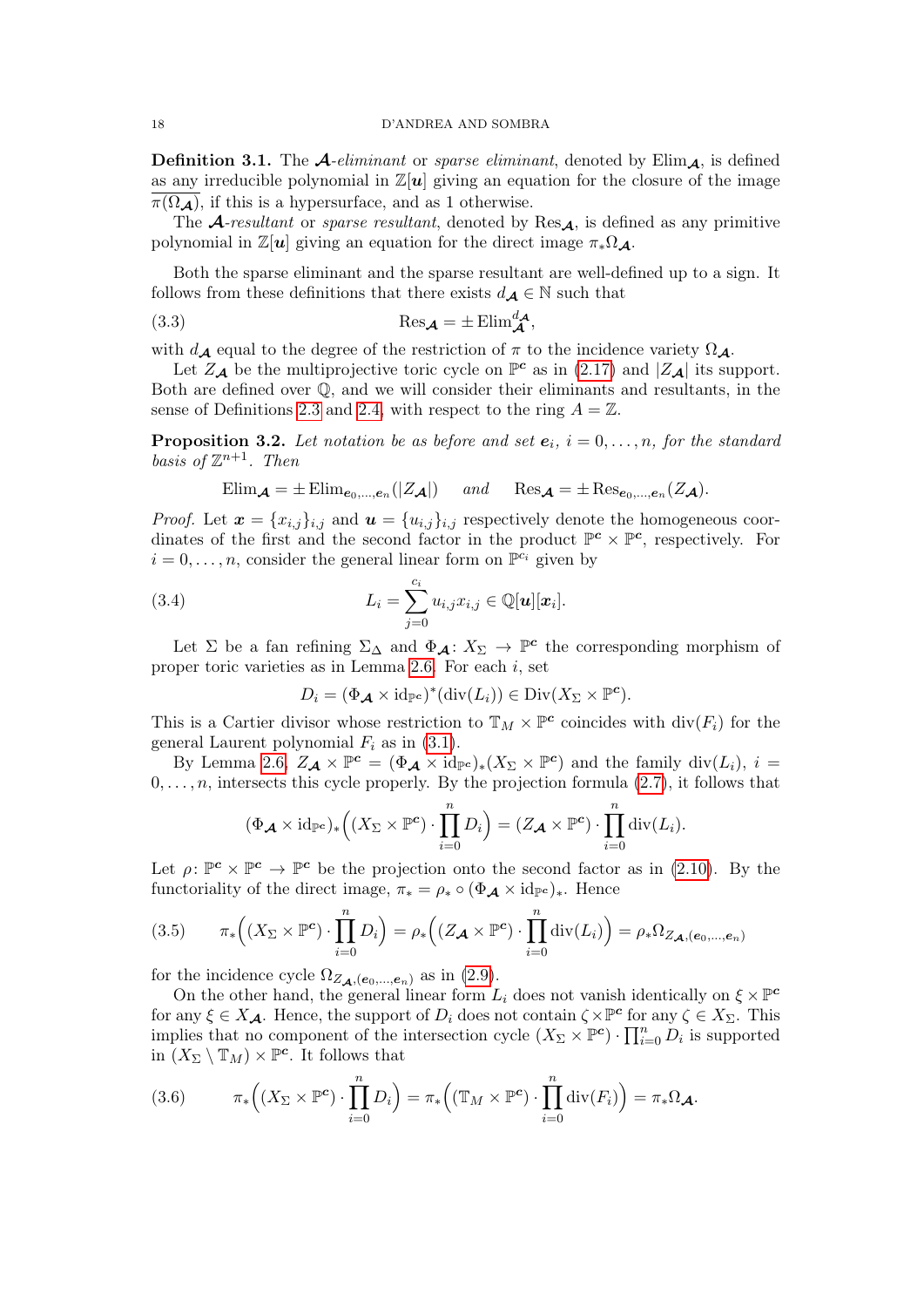From [\(3.5\)](#page-17-1) and [\(3.6\)](#page-17-2) we deduce the equality of cycles  $\rho_*\Omega_{Z_{\mathcal{A}},(e_0,...,e_n)} = \pi_*\Omega_{\mathcal{A}}$ , which implies the statement for the resultants and, a *fortiori*, for the eliminants.  $\Box$ 

We devote the rest of this section to the study of the basic properties of sparse eliminants and resultants.

<span id="page-18-4"></span>Proposition 3.3. Both the sparse eliminant and the sparse resultant are invariant, up to a sign, under permutations and translations of the supports.

Proof. The first statement follows directly from Proposition [3.2](#page-17-0) and [\[DKS13,](#page-33-13) Proposition 1.27. The second claim is a consequence of the fact that the monomial map  $\varphi_A$ in  $(2.16)$  is invariant under translations of the supports.

The following proposition gives the partial degrees of the sparse resultant. It is the analogue of the well-known formula for the partial degrees of the sparse eliminant given in [\[GKZ94,](#page-33-6) Chapter 8, Proposition 1.6] under some hypothesis, and by [\[PS93,](#page-33-11) Corollary 2.4] in the general case.

<span id="page-18-0"></span>Proposition 3.4. For  $i = 0, \ldots, n$ ,

$$
\deg_{\boldsymbol{u}_i}(\text{Res}_{\boldsymbol{\mathcal{A}}})=\text{MV}_M(\Delta_0,\ldots,\Delta_{i-1},\Delta_{i+1},\ldots,\Delta_n),
$$

where  $\Delta_i \subset M_{\mathbb{R}}$  denotes the convex hull of  $\mathcal{A}_i$  and  $\text{MV}_M$  is the mixed volume of convex bodies as in [\(2.29\)](#page-14-2).

Proof. By Proposition [3.2](#page-17-0) and [\[DKS13,](#page-33-13) Proposition 1.32],

<span id="page-18-2"></span>(3.7) 
$$
\deg_{\mathbf{u}_i}(\text{Res}_{\mathbf{A}}) = \deg_{\mathbf{u}_i}(\text{Res}_{\mathbf{e}_0,\dots,\mathbf{e}_n}(Z_{\mathbf{A}})) = \deg\left(Z_{\mathbf{A}} \cdot \prod_{j \neq i} H_j\right),
$$

where  $H_j \subset \mathbb{P}^c$  is the inverse image under the projection  $\mathbb{P}^c \to \mathbb{P}^{c_j}$  of a generic hyperplane of  $\mathbb{P}^{c_j}$ .

Let  $\Sigma$  be a fan refining  $\Sigma_{\Delta}$  and  $\Phi_{\mathcal{A}}: X_{\Sigma} \to \mathbb{P}^c$  the morphism of proper toric varieties as in Lemma [2.6.](#page-11-3) For  $j = 0, \ldots, n$ , set

<span id="page-18-3"></span><span id="page-18-1"></span>
$$
D_j = (\Phi_{\mathcal{A}})^* H_j \in \text{Div}(X_{\Sigma}).
$$

Observe that the restriction of  $D_i$  to  $\mathbb{T}_M$  coincides with the Cartier divisor of a generic Laurent polynomial  $f_j \in \mathbb{C}[M]$  with support  $\mathcal{A}_j$ . By the projection formula [\(2.7\)](#page-7-1),

(3.8) 
$$
Z_{\mathcal{A}} \cdot \prod_{j \neq i} H_j = (\Phi_{\mathcal{A}})_* \Big(X_{\Sigma} \cdot \prod_{j \neq i} \mathrm{div}(D_j)\Big).
$$

Since the hyperplanes  $H_j$  are generic, the cycle  $X_{\Sigma} \cdot \prod_{j \neq i} \text{div}(D_j)$  is supported on  $\mathbb{T}_M$ and so

(3.9) 
$$
X_{\Sigma} \cdot \prod_{j \neq i} \text{div}(D_j) = \mathbb{T}_M \cdot \prod_{j \neq i} \text{div}(f_j).
$$

By Bernstein's theorem [\(2.33\)](#page-14-1), the degree of the cycle in the right-hand side of [\(3.9\)](#page-18-1) coincides with the mixed volume  $MV_M(\Delta_0, \ldots, \Delta_{i-1}, \Delta_{i+1}, \ldots, \Delta_n)$ . The statement then follows from  $(3.7)$ ,  $(3.8)$  and  $(3.9)$ .

We recall here the notion of essential subfamily of supports introduced by Sturmfels in [\[Stu94\]](#page-34-1). For  $J \subset \{0, \ldots, n\}$ , we set

$$
L_{\mathcal{A}_J} = \sum_{j \in J} L_{\mathcal{A}_j}
$$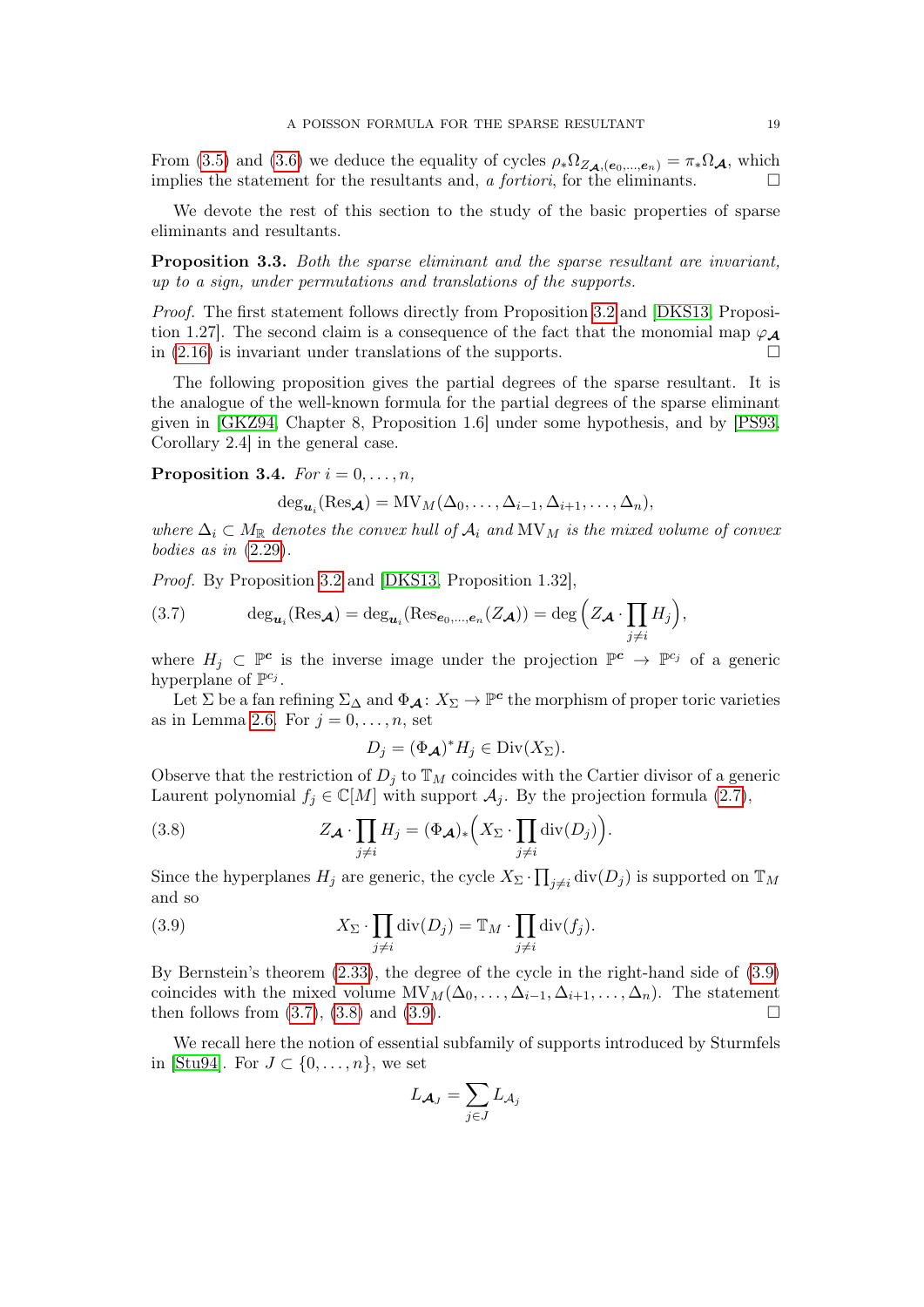with  $L_{\mathcal{A}_j}$  as in [\(2.18\)](#page-11-5).

**Definition 3.5.** Let  $J \subset \{0, \ldots, n\}$ . The subfamily  $\mathcal{A}_J = (\mathcal{A}_j)_{j \in J}$  is essential if the following conditions hold:

- (1)  $\#J = \text{rank}(L_{\mathcal{A}_J}) + 1;$
- (2)  $\#J' \leq \text{rank}\left(L_{\mathcal{A}'_J}\right)$  for all  $J' \subsetneq J$ .

**Remark 3.6.** When  $J = \emptyset$ , we have that  $L_{\mathcal{A}_J} = 0$  and so  $\#J = \text{rank}(L_{\mathcal{A}'_J}) = 0$ . In particular, if  $\mathcal{A}_J$  is an essential subfamily, then  $J \neq \emptyset$ . On the other extreme, when the family **A** is essential,  $\mathcal{A}_J$  is essential if and only if  $J = \{0, \ldots, n\}$ .

<span id="page-19-5"></span>**Lemma 3.7.** Let  $I \subset \{0, ..., n\}$  such that  $\text{rank}(L_{\mathcal{A}_I}) < \#I$ . Then there exists  $J \subset I$ such that  $\mathcal{A}_I$  is essential.

*Proof.* Choose a subset  $J \subset I$  which is minimal with respect to the inclusion, under the condition that  $rank(L_{\mathcal{A}_J}) < \#J$ . Such a minimal subset exists because of the hypothesis that  $\text{rank}(L_{\mathcal{A}_I}) \leq \#I$ . We have that  $\text{rank}(L_{\mathcal{A}_{J'}}) \geq \#I$  for all  $J' \subsetneq J$ , and the minimality of J implies that  $\text{rank}(L_{\mathcal{A}_J}) = \#J - 1$ . Hence, J is essential.

The notion of essential subfamily gives a combinatorial criterion to decide when  $\text{Res}_{\mathcal{A}} \neq 1$  and, in that case, to determine which are the sets of variables that actually appear in the sparse eliminant and the sparse resultant.

<span id="page-19-9"></span><span id="page-19-0"></span>Proposition 3.8. Let notation be as above.

- <span id="page-19-2"></span><span id="page-19-1"></span>(1) The following conditions are equivalent:
	- (a) Elim<sub> $\mathbf{A} \neq 1$ ;</sub>
	- (b)  $\text{Res}_{\mathbf{A}} \neq 1$ ;
	- (c) rank $(L_{\mathcal{A}_I}) \geq #I 1$  for all  $I \subset \{0, \ldots, n\};$
	- (d) there exists a unique essential subfamily of  $\mathcal{A}$ .
- <span id="page-19-7"></span><span id="page-19-6"></span><span id="page-19-3"></span>(2) Suppose that  $Elim_{\mathcal{A}} \neq 1$  or equivalently, that  $Res_{\mathcal{A}} \neq 1$ , and let  $\mathcal{A}_J$  be the unique essential subfamily of  $\mathcal A$ . Then the following conditions are equivalent:
	- (a)  $\deg_{\mathbf{u}_i}(\text{Elim}_{\mathbf{A}}) > 0;$
	- (b)  $\deg_{\mathbf{u}_i}(\text{Res}_{\mathbf{A}}) > 0;$
	- $(c)$   $i \in J$ .

<span id="page-19-8"></span>Proof. We first prove [\(1\)](#page-19-0). The equivalence between [\(1a\)](#page-19-1) and [\(1b\)](#page-19-2) follows directly from [\(3.3\)](#page-17-3).

By Proposition [3.2,](#page-17-0) we have that  $\text{Elim}_{\mathcal{A}} \neq 1$  if and only if  $\text{Elim}_{e_0,\dots,e_n}(|Z_{\mathcal{A}}|) \neq 1$ . By [\[DKS13,](#page-33-13) Lemmas 1.34 and 1.37(2)], this is equivalent to

<span id="page-19-4"></span>(3.10) 
$$
\dim(\text{pr}_I(|Z_{\mathcal{A}}|)) \geq \#I - 1 \quad \text{for all } I \subset \{0, \ldots, n\},
$$

where  $pr_I$  denotes the projection  $\prod_{i=0}^n \mathbb{P}^{c_i} \to \prod_{i \in I} \mathbb{P}^{c_i}$ . We claim that this condition is equivalent to [\(1c\)](#page-19-3).

To prove this, suppose that [\(3.10\)](#page-19-4) holds. In particular,  $\dim(|Z_{\mathcal{A}}|) = n$  and so  $|Z_{\mathcal{A}}| = X_{\mathcal{A}}$ . Hence,  $\text{pr}_I(|Z_{\mathcal{A}}|) = \text{pr}_I(X_{\mathcal{A}}) = X_{\mathcal{A}_I}$ . Applying [\(2.19\)](#page-11-4), we deduce that  $\dim(\text{pr}_I(|Z_{\mathcal{A}}|)) = \text{rank}(L_{\mathcal{A}_I})$  and so [\(1c\)](#page-19-3) follows. Conversely, suppose that (1c) holds. In particular, rank $(L_{\mathcal{A}}) = n$ . By [\(2.19\)](#page-11-4), this implies that  $dim(X_{\mathcal{A}}) = n$  and so  $|Z_{\mathcal{A}}| = X_{\mathcal{A}}$ . Hence  $\dim(\text{pr}_I(|Z_{\mathcal{A}}|)) = \dim(\text{pr}_I(X_{\mathcal{A}})) = \text{rank}(L_{\mathcal{A}_I}) \geq #I-1$ , and  $(3.10)$  follows.

We now show the equivalence of [\(1c\)](#page-19-3) and the existence of a unique essential subfamily of supports. First, assume that [\(1c\)](#page-19-3) holds. Lemma [3.7](#page-19-5) applied to the subset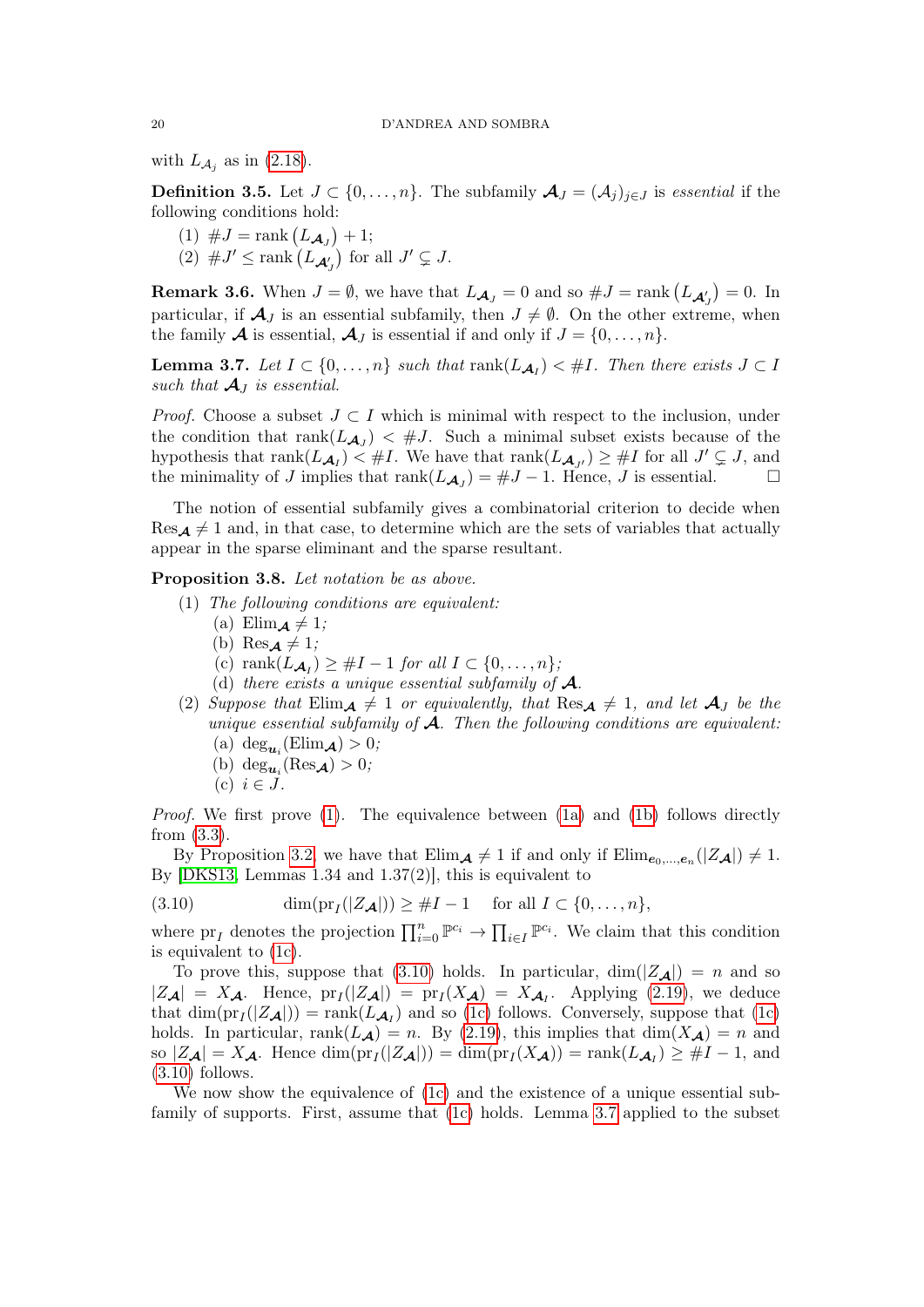$I = \{0, \ldots, n\}$  shows that there exists at least one essential subfamily  $\mathcal{A}_J$ . Suppose that there exist a further essential subfamily  $\mathcal{A}_{J'}$ . Then

$$
L_{\mathcal{A}_{J\cup J'}}=L_{\mathcal{A}_J}+L_{\mathcal{A}_{J'}} \quad \text{ and } \quad L_{\mathcal{A}_{J\cap J'}}\subset L_{\mathcal{A}_J}\cap L_{\mathcal{A}_{J'}}.
$$

We deduce that

<span id="page-20-0"></span>(3.11) 
$$
\operatorname{rank}(L_{\mathcal{A}_{J\cup J'}}) \leq \operatorname{rank}(L_{\mathcal{A}_{J}}) + \operatorname{rank}(L_{\mathcal{A}_{J'}}) - \operatorname{rank}(L_{\mathcal{A}_{J\cap J'}})
$$
  

$$
\leq \#J - 1 + \#J' - 1 - \#(J \cap J') = \#(J \cup J') - 2,
$$

since both  $\mathcal{A}_J$  and  $\mathcal{A}_{J'}$  are essential and  $\mathcal{A}_{J\cap J'}$  is a proper subfamily of them. The inequality [\(3.11\)](#page-20-0) contradicts [\(1c\)](#page-19-3), showing that there is a unique essential subfamily.

Conversely, suppose that [\(1c\)](#page-19-3) does not hold. Then, there exists a subset  $I_0 \subset$  $\{0,\ldots,n\}$  such that  $\text{rank}(L_{\mathcal{A}_{I_0}}) \leq \#I-2$ . By Lemma [3.7,](#page-19-5) there exists  $J \subset I_0$  such that  $\mathcal{A}_J$  is essential. Choose  $i_0 \in J$ . Then  $\text{rank}(L_{\mathcal{A}_{I_0\setminus\{i_0\}}}) \leq \#(I_0 \setminus \{i_0\}) - 1$ . Again, Lemma [3.7](#page-19-5) implies that there exists an essential subfamily of support  $\mathcal{A}_{J'}$  with  $J' \subset I_0 \setminus \{i_0\}$ . By construction, the essential subfamilies  $\mathcal{A}_J$  and  $\mathcal{A}_{J'}$  are different, concluding the proof of [\(1\)](#page-19-0).

We now turn to the proof of [\(2\)](#page-19-6). Suppose that  $\text{Elim}_{\mathcal{A}} \neq 1$  or  $\text{Res}_{\mathcal{A}} \neq 1$  and let  $\mathcal{A}_J$ denote the unique essential subfamily. The equivalence between [\(2a\)](#page-19-7) and [\(2b\)](#page-19-8) follows again from [\(3.3\)](#page-17-3).

Choose  $i \notin J$ . Then  $J \subset \{0, ..., n\} \setminus \{i\}$  and  $\text{rank}(L_{\mathcal{A}_J}) = \#J - 1$ . By [\[Sch93,](#page-33-25) Theorem 5.1.7], we have that  $MV_M(\Delta_0, \ldots, \Delta_{i-1}, \Delta_{i+1}, \ldots, \Delta_n) = 0$ .

Now let  $i \in J$ . There is no essential subfamily of supports  $\mathcal{A}_{J'}$  with  $J' \not\ni i$ . Lemma [3.7](#page-19-5) then implies that  $\text{rank}(L_{\mathcal{A}_I}) \geq \#I$  for all  $I \subset \{0, \ldots, n\} \setminus \{i\}$ . Applying again [\[Sch93,](#page-33-25) Theorem 5.1.7], we deduce that  $MV_M(\Delta_0, \ldots, \Delta_{i-1}, \Delta_{i+1}, \ldots, \Delta_n) > 0$ , as stated.  $\Box$ 

Given a family of Laurent polynomials  $f_i \in \mathbb{C}[M]$  with support contained in  $\mathcal{A}_i$ ,  $i = 0, \ldots, n$ , we denote by

<span id="page-20-4"></span>
$$
\text{Elim}_{\mathcal{A}}(f_0,\ldots,f_r), \quad \text{Res}_{\mathcal{A}}(f_0,\ldots,f_r) \quad \in \mathbb{C}
$$

the evaluation of the sparse eliminant and the sparse resultant, respectively, at the coefficients of the  $f_i$ 's.

Typically, the fact that the family of Laurent polynomials has a common root in the torus implies the vanishing of the sparse eliminant and of the sparse resultant. In precise terms, if  $\overline{\pi(\Omega_{\mathcal{A}})}$  is a hypersurface,

(3.12) 
$$
V(f_0, \ldots, f_n) \neq \emptyset \Longrightarrow \text{Res}_{\mathcal{A}}(f_0, \ldots, f_r) = 0,
$$

and a similar statement holds for the sparse eliminant. In Lemma [3.9](#page-20-1) below, we give sufficient conditions such that the vanishing of the sparse eliminant at a given family of Laurent polynomials implies the existence of a common root in the torus.

<span id="page-20-1"></span>Lemma 3.9. Let

<span id="page-20-2"></span>(3.13) 
$$
\boldsymbol{f} = (f_0, \dots, f_n) \in V(\text{Elim}_{\boldsymbol{\mathcal{A}}}) \setminus \bigcup_{i=0}^n \bigcup_{j=0}^{c_i} V\bigg(\frac{\partial \text{Elim}_{\boldsymbol{\mathcal{A}}}}{\partial u_{i,j}}\bigg) \subset \mathbb{P}^c.
$$

Then,  $V(f) \neq \emptyset$  and, for all  $\xi \in V(f)$ ,

<span id="page-20-3"></span>(3.14) 
$$
(\chi^{a_{i,j}}(\xi))_{0\leq i\leq n, 0\leq j\leq c_i} = \left(\frac{\partial \operatorname{Elim}_{\mathcal{A}}}{\partial u_{i,j}}(f)\right)_{0\leq i\leq n, 0\leq j\leq c_i} \in \mathbb{P}^c.
$$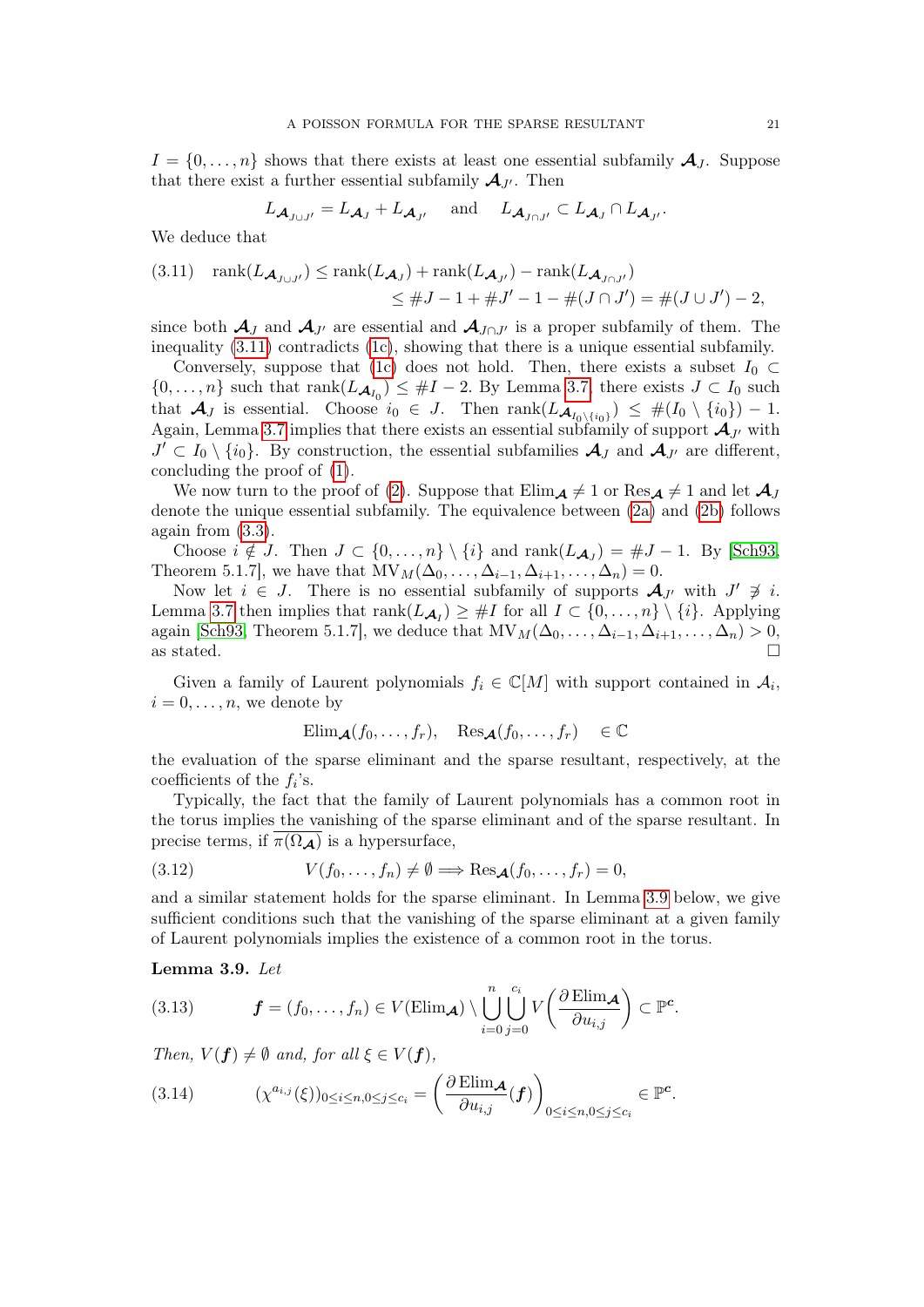*Proof.* If Elim $\mathcal{A} = 1$ , then  $V(\text{Elim}_{\mathcal{A}}) = \emptyset$  and the statement is trivially verified. Hence, we suppose that  $\text{Elim}_{\mathcal{A}} \neq 1$ .

By Proposition [3.8\(](#page-19-9)[1\)](#page-19-0) and [\(2.19\)](#page-11-4),  $\dim(X_{\mathcal{A}}) = n$ . Hence, by the definition of the toric cycle  $Z_{\mathcal{A}}$  in [\(2.17\)](#page-11-1), it follows that  $|Z_{\mathcal{A}}| = X_{\mathcal{A}}$ . By Proposition [3.2,](#page-17-0) Elim<sub>A</sub> =  $\text{Elim}_{e_0,\dots,e_n}(X_{\mathcal{A}})$  and so  $\pi(\Omega_{\mathcal{A}})=\rho(\Omega_{X_{\mathcal{A}},(e_0,\dots,e_n)})$ . In particular, the latter is a hypersurface that contains the point  $f$ . By  $(2.14)$ ,

(3.15) 
$$
X_{\mathcal{A}} \cap V(\ell_0,\ldots,\ell_n) \neq \emptyset,
$$

where  $\ell_i$  denotes the linear form on  $\mathbb{P}^{c_i}$  associated to  $f_i$  via the monomial map  $\varphi_A$ given in  $(2.16)$ .

Take a point  $\zeta \in X_{\mathcal{A}} \cap V(\ell_0, \ldots, \ell_n)$  and, for  $j = 0, \ldots, n$ , choose  $0 \leq l_j \leq c_j$  such that  $\zeta_{j,l_j} \neq 0$ . We assume without loss of generality that  $\zeta_{j,l_j} = 1$  for all j. By [\[DKS13,](#page-33-13) Proposition 1.37, there exists  $\kappa \gg 0$  such that

<span id="page-21-1"></span>
$$
\Big(\prod_{j=0}^n u_{j,l_j}^{\kappa}\Big)\operatorname{Elim}_{\mathbf{e}_0,\ldots,\mathbf{e}_n}(X_{\mathcal{A}})\in (L_0,\ldots,L_n)\quad \subset \mathbb{C}[\mathbf{u}][\mathbf{x}]/I(X_{\mathcal{A}}),
$$

where  $L_i$  denotes the general linear form as in [\(3.4\)](#page-17-4). Choose  $G_j \in \mathbb{C}[u][x]$  such that

<span id="page-21-0"></span>(3.16) 
$$
\left(\prod_{j=0}^{n} u_{j,l_j}^{\kappa}\right) \text{Elim}_{e_0,\dots,e_n}(X_{\mathcal{A}}) = \sum_{j=0}^{n} G_j L_j \qquad \text{(mod } I(X_{\mathcal{A}}) \otimes \mathbb{C}[u]).
$$

Computing partial derivatives, evaluating at the point  $(\zeta, f)$  and using the fact that  $Elim_{\mathcal{A}} = Elim_{e_0,\dots,e_n}(X_{\mathcal{A}}),$  we deduce from [\(3.16\)](#page-21-0) that

<span id="page-21-2"></span>
$$
\frac{\partial \operatorname{Elim}_{\mathcal{A}}}{\partial u_{i,j}}(\boldsymbol{f})=G_i(\boldsymbol{f},\boldsymbol{\zeta})\zeta_{i,j} \quad \text{ for } i=0,\ldots,n \text{ and } j=0,\ldots,c_i.
$$

By the choice of  $f$  in [\(3.13\)](#page-20-2),

(3.17) 
$$
(\zeta_{i,j})_{i,j} = \left(\frac{\partial \operatorname{Elim}_{\mathcal{A}}}{\partial u_{i,j}}(f)\right)_{i,j} \in \mathbb{P}^c.
$$

It follows that  $\zeta \in X_{\mathcal{A}} \setminus \bigcup_{i,j} V(x_{i,j})$ . By Lemma [2.7,](#page-12-2) this latter subset coincides with the image of the map  $\varphi_{\mathcal{A}}$ . It follows that  $\varphi_{\mathcal{A}}^{-1}(\zeta)$  is a nonempty subset of  $V(f)$ , proving the first statement.

Now let  $\xi \in V(f)$ . The point  $\zeta = \varphi_{\mathcal{A}}(\xi)$  satisfies [\(3.15\)](#page-21-1) and so it also satisfies  $(3.17)$ , which implies the formula  $(3.14)$  and completes the proof.

<span id="page-21-3"></span>**Proposition 3.10.** Suppose that  $L_A = M$  and that A is essential. Then

$$
\deg(\pi_{\mathcal{A}}|_{\Omega_{\mathcal{A}}})=1 \quad \text{and} \quad \text{Res}_{\mathcal{A}}=\pm \text{Elim}_{\mathcal{A}}.
$$

*Proof.* As  $\mathcal A$  is the unique essential subfamily, by Proposition [3.8\(](#page-19-9)[1\)](#page-19-0) we have that  $\overline{\pi(\Omega_{\mathcal{A}})}$  is a hypersurface of  $\mathbb{P}^c$  with defining equation Elim<sub>A</sub>. Consider the open subset of this hypersurface given by

$$
U = V(\mathrm{Elim}_{\mathcal{A}}) \setminus \bigcup_{i=0}^{n} \bigcup_{j=0}^{c_i} V\bigg(\frac{\partial \mathrm{Elim}_{\mathcal{A}}}{\partial u_{i,j}}\bigg).
$$

By Proposition [3.8\(](#page-19-9)[2\)](#page-19-6),  $deg_{u_i}(\text{Elim}_{\mathcal{A}}) > 0$  for all i and so  $U \neq \emptyset$ .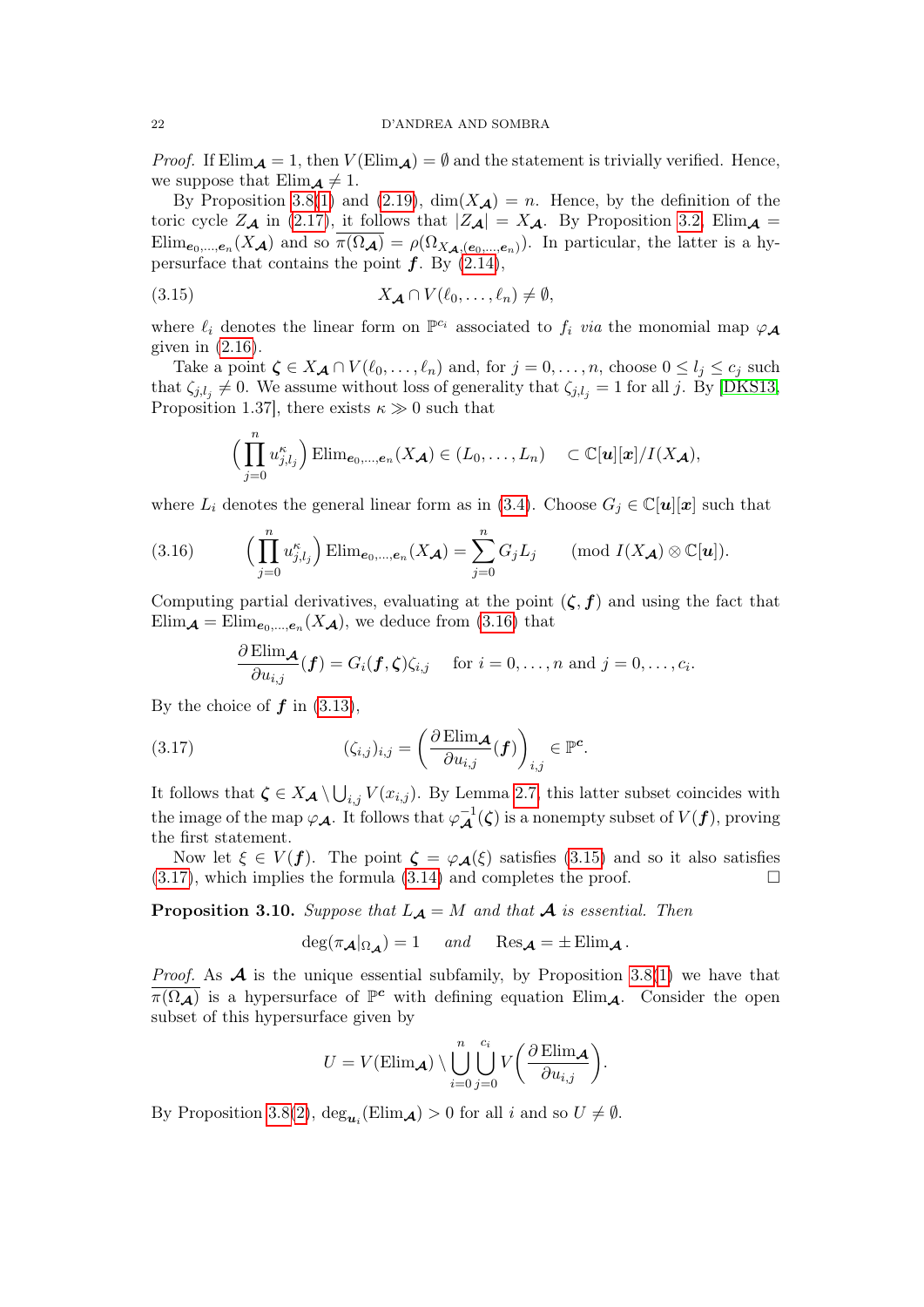Take  $f \in U$ . By Lemma [3.9,](#page-20-1)  $V(f) \neq \emptyset$  and, given  $\xi \in V(f) \subset \mathbb{T}_M$ , one can compute  $\chi^{a-b}(\xi)$  for all  $a, b \in \mathcal{A}_i$ ,  $i = 0, \ldots, n$ , in terms of  $f$ . Hence, one can compute  $\chi^a(\xi)$  for all  $a \in L_A$ . Since  $L_A = M$ , it follows that  $\xi$  is univocally determined and so

$$
\#\pi_{\mathcal{A}}(f) = 1 \quad \text{ for all } f \in U.
$$

By [\[Sha94,](#page-33-26) §II.6, Theorem 4],  $\deg(\pi_{\mathcal{A}}|_{\Omega_{\mathcal{A}}}) = 1$ , which proves the first statement.

The second statement follows directly from the first one and  $(3.3)$ .

Suppose that  $\text{Elim}_{\mathcal{A}} \neq 1$  and let  $\mathcal{A}_J$  be the unique essential subfamily of supports. For each  $i \in J$ , choose  $b_i \in M$  such that  $\mathcal{A}_i - b_i \subset L_{\mathcal{A}_J}$ . Then  $L_{\mathcal{A}_J}$  has rank  $\#J-1$  and  $\mathcal{A}_i-b_i$ ,  $i \in J$ , is a family of nonempty finite subsets of  $L_{\mathcal{A}_J}$ . We define  $\text{Elim}_{\mathcal{A}_J} \in \mathbb{Z}[\{u_i\}_{i \in J}]$  as the sparse eliminant associated to the lattice  $\tilde{L}_{\mathcal{A}_J}$  and this family of supports. This polynomial does not depend on the choice of the vectors  $b_i$ .

<span id="page-22-1"></span>**Proposition 3.11.** Suppose that  $\text{Elim}_{\mathcal{A}} \neq 1$  and let  $\mathcal{A}_J$  be the unique essential subfamily of  $\mathcal{A}$ . Then

$$
\mathrm{Elim}_{\mathcal{A}}=\pm\,\mathrm{Elim}_{\mathcal{A}_{\mathit{J}}}
$$

and, for  $i \in J$ ,

$$
\deg_{\boldsymbol{u}_i}(\text{Elim}_{\boldsymbol{\mathcal{A}}}) = MV_{L_{\boldsymbol{\mathcal{A}}_J}}(\{\Delta_j-b_j\}_{j\in J\setminus\{i\}}).
$$

*Proof.* The inclusion of lattices  $L_{\mathcal{A}_J} \hookrightarrow M$  induces a surjective homomorphism of tori  $\psi: \mathbb{T}_M \to \mathbb{T}_{L_{\mathcal{A}_J}}$ . Consider the incidence variety  $\Omega_{\mathcal{A}_J} \subset \mathbb{T}_{L_{\mathcal{A}_J}} \times \prod_{i \in J} \mathbb{P}^{c_i}$ . Then there is a commutative diagram



where  $\pi_J$  and  $\operatorname{pr}_J$  are induced by the projections  $\mathbb{T}_{L_{\mathcal{A}_J}} \times \prod_{i \in J} \mathbb{P}^{c_i} \to \prod_{i \in J} \mathbb{P}^{c_i}$  and  $\mathbb{P}^c \to \prod_{i \in J} \mathbb{P}^{c_i}$ , respectively. Let  $\mathbb{Q}[\{u_i\}_{i \in J}] \hookrightarrow \mathbb{Q}[u]$  be the inclusion of algebras corresponding to the arrow in the bottom row. Then there is an inclusion of ideals

$$
(\mathrm{Elim}_{\mathcal{A}})\cap\mathbb{Q}[\{\boldsymbol{u}_i\}_{i\in J}]\supset(\mathrm{Elim}_{\mathcal{A}_J}).
$$

The hypothesis that  $\text{Elim}_{\mathcal{A}} \neq 1$  implies that both ideals are principal and irreducible. We conclude that  $\text{Elim}_{\mathcal{A}} = \pm \text{Elim}_{\mathcal{A}_J}$ , which gives the first statement.

The second statement follows from the first one together with Propositions [3.10](#page-21-3) and [3.4.](#page-18-0)

<span id="page-22-2"></span>**Lemma 3.12.** Let  $L \subset M$  be a saturated sublattice of rank m and  $P_i$ ,  $i = 1, \ldots, n$ , convex bodies of  $M_{\mathbb{R}}$  such that  $P_i \subset L_{\mathbb{R}}$  for  $i = 1, \ldots, m$ . Then

<span id="page-22-0"></span>
$$
(3.18) \t MVM(P1,...,Pn) = MVL(P1,...,Pm) MVM/L(\varpi(Pm+1),..., \varpi(Pn)),
$$

where  $\varpi$  denotes the projection  $M_{\mathbb{R}} \to M_{\mathbb{R}}/L_{\mathbb{R}}$ .

*Proof.* The fact that L is saturated implies that there is an isomorphism  $M \simeq \mathbb{Z}^n$ identifying L with  $\mathbb{Z}^m \times \{0\}$ . The mixed volumes in [\(3.18\)](#page-22-0) are invariant under isomorphism of lattices, and so it suffices to prove this formula in the case when  $M = \mathbb{Z}^n$ and  $L = \mathbb{Z}^m \times \{0\}.$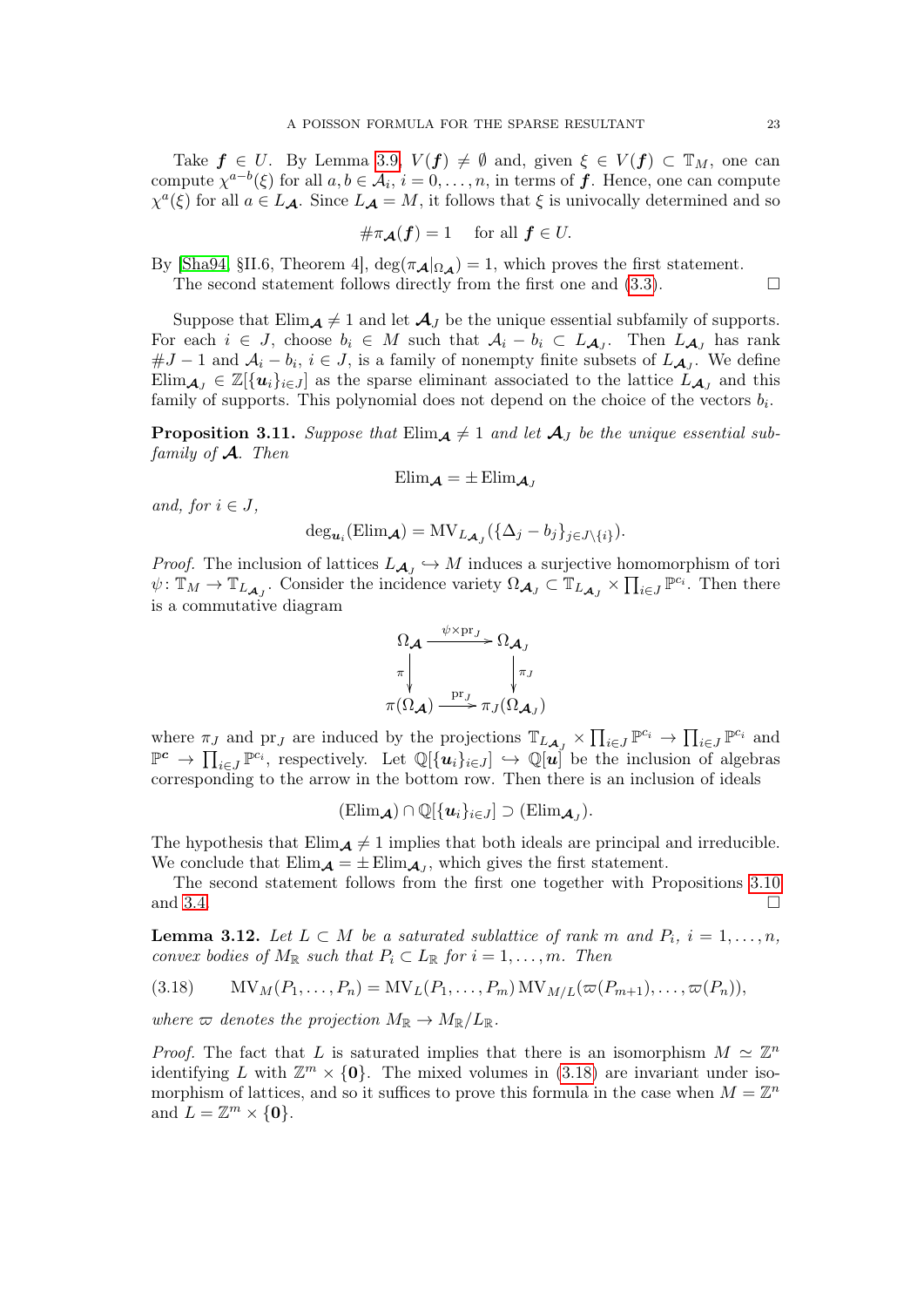Let  $P, Q \subset \mathbb{R}^n$  be compact bodies such that  $P \subset \mathbb{R}^m \times \{0\}$ . The function on  $\mathbb{R}_{\geq 0}$ given by  $\lambda \mapsto \text{vol}_{\mathbb{Z}^n}(\lambda P + Q)$  is polynomial in  $\lambda$ , and

<span id="page-23-1"></span>(3.19) 
$$
MV_{\mathbb{Z}^n}(\overbrace{P,\ldots,P}^m,\overbrace{Q,\ldots,Q}^{n-m}) = \mathrm{coeff}_{\lambda^m}(\mathrm{vol}_{\mathbb{Z}^n}(\lambda P + Q)).
$$

Let  $\lambda \in \mathbb{R}_{\geq 0}$ . By Fubini's theorem,

<span id="page-23-2"></span>(3.20) 
$$
\text{vol}_{\mathbb{Z}^n}(\lambda P + Q) = \int_{\mathbb{R}^{n-m}} \text{vol}_{\mathbb{Z}^m}((\lambda P + Q) \cap (\mathbb{R}^m + x)) \, \mathrm{d}x
$$

$$
= \int_{\mathbb{R}^{n-m}} \text{vol}_{\mathbb{Z}^m}(\lambda P + (Q \cap (\mathbb{R}^m + x)) \, \mathrm{d}x.
$$

with  $d\mathbf{x} = dx_1 \dots dx_{n-m}$ . The m-dimensional volume of  $\lambda P + (Q \cap (\mathbb{R}^m + \mathbf{x}))$  is different from 0 if and only if  $Q \cap (\mathbb{R}^m + x) \neq \emptyset$  or, equivalently, if and only if  $\mathbf{x} \in \varpi(Q)$ . In that case, coeff<sub> $\lambda^m(\text{vol}_{\mathbb{Z}^m}(\lambda P + (Q \cap (\mathbb{R}^m + \mathbf{x}))) = \text{vol}_{\mathbb{Z}^m}(P)$ . Hence,</sub>

<span id="page-23-3"></span>(3.21) 
$$
\operatorname{coeff}_{\lambda^m}\Big(\int_{\mathbb{R}^{n-m}} \operatorname{vol}_{\mathbb{Z}^m}(\lambda P + (Q \cap (\mathbb{R}^m + x)) dt\Big) = \operatorname{vol}_{\mathbb{Z}^m}(P) \int_{\varpi(Q)} dx = \operatorname{vol}_{\mathbb{Z}^m}(P) \operatorname{vol}_{\mathbb{Z}^{n-m}}(\varpi(Q)).
$$

By [\(3.19\)](#page-23-1), [\(3.20\)](#page-23-2) and [\(3.21\)](#page-23-3), it follows that

$$
\mathrm{MV}_{\mathbb{Z}^n}(\overbrace{P,\ldots,P}^{m},\overbrace{Q,\ldots,Q}^{n-m})=\mathrm{vol}_{\mathbb{Z}^m}(P)\,\mathrm{vol}_{\mathbb{Z}^{n-m}}(\varpi(Q)),
$$

which gives the formula [\(3.18\)](#page-22-0) for the case when  $P_1 = \cdots = P_m = P$  and  $P_{m+1} =$  $\cdots = P_n = Q$ . The general case follows by a standard polarization argument.

The following result shows that the degree of the restriction of  $\pi$  to the incidence variety  $\Omega_{\mathcal{A}}$  and, a fortiori, the relation between the sparse resultant and the sparse eliminant, can be expressed in combinatorial terms. This formula already appears in [\[Est07,](#page-33-27) Theorem 2.23].

<span id="page-23-0"></span>**Proposition 3.13.** Suppose that  $\text{Res}_{\mathcal{A}} \neq 1$  and let  $\mathcal{A}_J$  be the unique essential subfamily of  $\mathcal{A}$ . Then

$$
\deg(\pi_{\mathcal{A}}|_{\Omega_{\mathcal{A}}})=[L_{\mathcal{A}_J}^{\text{sat}}:L_{\mathcal{A}_J}]\,\text{MV}_{M/L_{\mathcal{A}_J}^{\text{sat}}}(\{\varpi(\Delta_i)\}_{i\notin J}),
$$

where  $L_{\mathcal{A}_J}^{\text{sat}} = (L_{\mathcal{A}_J}^{\text{sat}} \otimes \mathbb{Q}) \cap M$  denotes the saturation of the sublattice  $L_{\mathcal{A}_J}$ , and  $\varpi$  the projection  $M_{\mathbb{R}} \to M/L_{\mathcal{A}_J}^{\text{sat}} \otimes \mathbb{R}$ . In particular,

$$
\text{Res}_{\mathcal{A}} = \pm \text{Elim}_{\mathcal{A}}^{[L_{\mathcal{A}_J}^{\text{sat}}:L_{\mathcal{A}_J}]_{\text{MV}_{M/L_{\mathcal{A}_J}^{\text{sat}}}({{\pi(\Delta_i)}})_{i\notin J})}.
$$

*Proof.* Suppose for simplicity that  $J = \{0, \ldots, m\}$  and set  $L = L_{\mathcal{A}_J}$  for short. By comparing the degree with respect to  $u_0$  of Res<sub>A</sub> and of Elim<sub>A</sub> using Propositions [3.4](#page-18-0) and [3.11,](#page-22-1) we deduce that

$$
\deg(\pi_{\mathcal{A}}|_{\Omega_{\mathcal{A}}}) = \frac{MV_M(\Delta_1, \dots, \Delta_n)}{MV_L(\Delta_1 - a_{1,0}, \dots, \Delta_m - a_{m,0})}.
$$

We have that  $[L^{\text{sat}}:L] \text{ vol}_L = \text{vol}_{L^{\text{sat}}}$  and so  $[L^{\text{sat}}:L] \text{ MV}_L = \text{MV}_{L^{\text{sat}}}$ . Lemma [3.12](#page-22-2) then implies that

$$
\deg(\pi_{\mathcal{A}}|_{\Omega_{\mathcal{A}}})=[L^{\text{sat}}:L]\,\mathrm{MV}^{\text{sat}}_{M/L}(\varpi(\Delta_{m+1}),\ldots,\varpi(\Delta_n)),
$$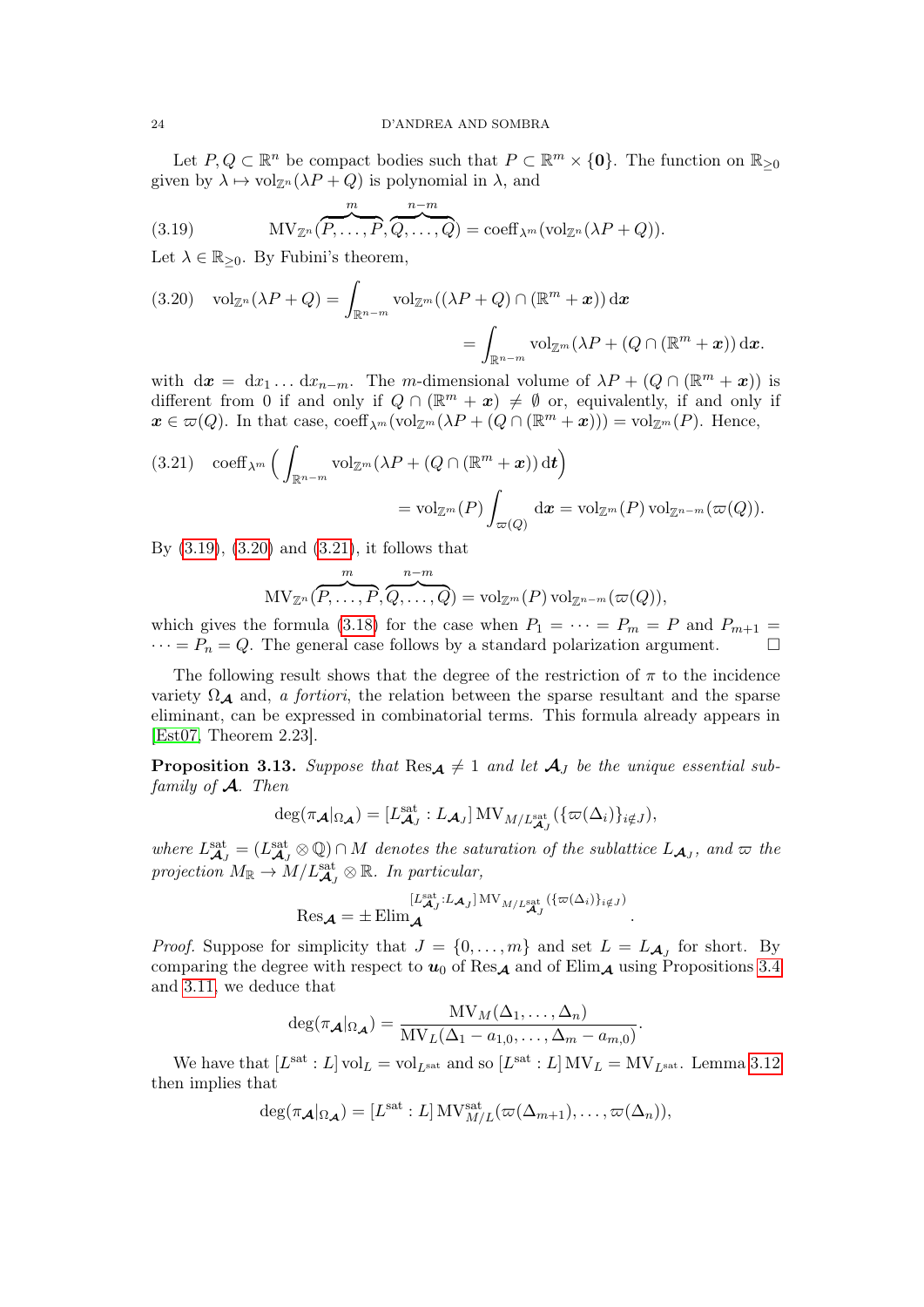which proves the first statement. The second claim follows then from  $(3.3)$ .

<span id="page-24-0"></span>**Example 3.14.** Let  $\mathcal{A}_0, \ldots, \mathcal{A}_n$  be a family of  $n + 1$  nonempty finite subsets of M with  $A_0 = \{a\}$  for  $a \in M$ . Suppose that  $A_0$  is the unique essential subfamily, and set  $\Delta_i = \text{conv}(\mathcal{A}_i), i = 1, \ldots, n$ . By Propositions [3.11](#page-22-1) and [3.13,](#page-23-0) it follows that

$$
\text{Elim}_{\mathcal{A}} = \pm u_{0,a}, \quad \text{Res}_{\mathcal{A}} = \pm u_{0,a}^{\text{MV}_M(\Delta_1, \dots, \Delta_n)}
$$

and deg( $\pi_{\mathcal{A}}|_{\Omega_{\mathcal{A}}}$ ) = MV<sub>M</sub>( $\Delta_1,\ldots,\Delta_n$ ).

In [\[Som04\]](#page-34-2), the second author gave a bound for the height of the  $\mathcal{A}$ -eliminant in the case when the family  $\mathcal A$  is essential. The following result extends this bound to an arbitrary family of supports. Recall that, given a polynomial  $R = \sum_a \alpha_a u^a \in \mathbb{Z}[u]$ , its height and its sup-norm are respectively defined as

$$
h(R) = \log(\max_{\mathbf{a}} |\alpha_{\mathbf{a}}|)
$$
 and  $||R||_{\sup} = \sup_{|u_{i,j}|=1} |R(\mathbf{u})|$ .

<span id="page-24-1"></span>Proposition 3.15. Let notation be as above. Then

$$
h(\text{Res}_{\mathcal{A}}) \leq \sum_{i=0}^{n} MV_{M}(\Delta_{0},\ldots,\Delta_{i-1},\Delta_{i+1},\ldots,\Delta_{n})\log(\#\mathcal{A}_{i}).
$$

*Proof.* We suppose that  $\text{Res}_{\mathcal{A}} \neq 1$  because otherwise, the inequality is trivially satisfied. Let  $\mathcal{A}_J$  be the unique essential subfamily of supports. By [\[Som04,](#page-34-2) Lemma 1.3],

$$
\log \|\operatorname{Elim}_{\mathcal{A}_J}\|_{\sup} \leq \frac{1}{[L_{\mathcal{A}_J}^{\mathrm{sat}}:L_{\mathcal{A}_J}]} \sum_{i\in J} \mathrm{MV}_{L_{\mathcal{A}_J}^{\mathrm{sat}}}(\{\Delta_j - a_{j,0}\}_{j\neq i}) \log(\#\mathcal{A}_i).
$$

Multiplying both sides of this inequality by  $\deg(\pi_{\mathcal{A}}|_{\Omega_{\mathcal{A}}})$  and applying Proposition [3.13,](#page-23-0) it follows that

$$
\log \|\operatorname{Res}_{\mathcal{A}}\|_{\sup} \leq \sum_{i\in J} \mathrm{MV}_{M/L_{\mathcal{A}_J}^{\mathrm{sat}}}(\{\varpi(\Delta_k)\}_{k\notin J}) \mathrm{MV}_{L_{\mathcal{A}_J}^{\mathrm{sat}}}(\{\Delta_j - a_{j,0}\}_{j\in J\setminus\{i\}}) \log(\#\mathcal{A}_i).
$$

For short, write  $\mu_i$  for the product of the two mixed volumes in the right-hand side of this formula. By Lemma [3.12](#page-22-2) and Propositions [3.4](#page-18-0) and [3.8\(](#page-19-9)[2\)](#page-19-6),

$$
MV_M(\Delta_0, \dots, \Delta_{i-1}, \Delta_{i+1}, \dots, \Delta_n) = \begin{cases} \mu_i & \text{if } i \in J, \\ 0 & \text{if } i \notin J. \end{cases}
$$

It follows that

$$
\log \|\operatorname{Res}_{\mathcal{A}}\|_{\sup} \leq \sum_{i=0}^n \mathrm{MV}_M(\Delta_0,\ldots,\Delta_{i-1},\Delta_{i+1},\ldots,\Delta_n) \log(\#\mathcal{A}_i).
$$

The statement follows from the fact that  $h(Res_{\mathbf{A}}) \leq log \|Res_{\mathbf{A}}\|_{sup}$ , the latter being a consequence of Cauchy's integral formula, see page 1255 in *loc. cit* for details.  $\square$ 

### 4. The Poisson formula

<span id="page-24-2"></span>In this section, we prove the Poisson formula in Theorem [1.1.](#page-2-0) We also derive some of its consequences, including the formula for the product of the roots in Corollary [1.3,](#page-3-0) the product formula for the addition of supports, and the extension of the "hidden variable" technique to the sparse setting.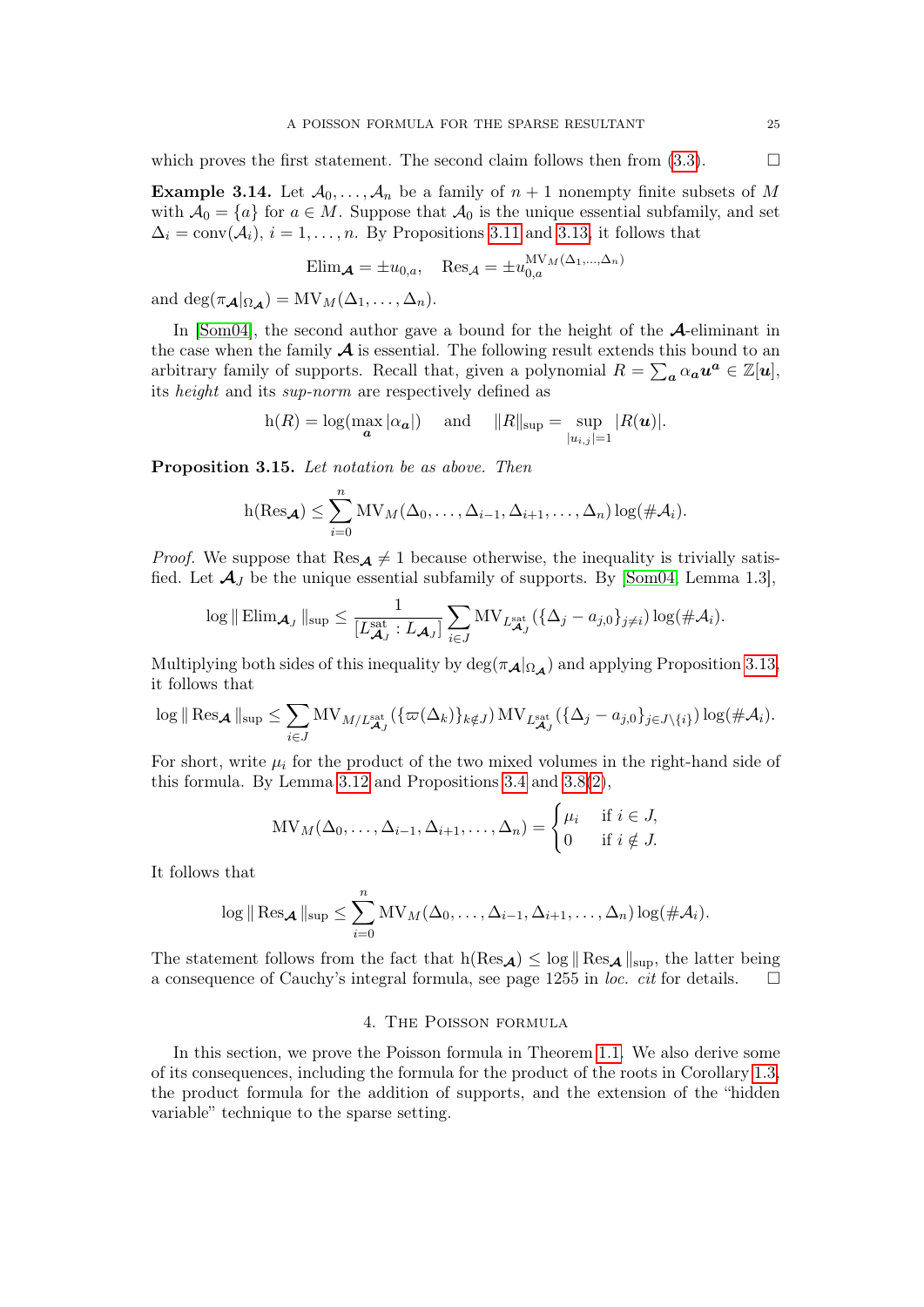<span id="page-25-2"></span>We keep the notation at [\(3.2\)](#page-16-2). Furthermore, we set

(4.1) 
$$
\overline{\mathcal{A}} = (\mathcal{A}_1, ..., \mathcal{A}_n), \quad \overline{\Delta} = \sum_{i=1}^n \Delta_i \quad \text{and} \quad \overline{\mathbf{F}} = (F_1, ..., F_n)
$$

Let  $\mathcal{B} \subset M$  be a nonempty finite subset and  $f = \sum_{b \in \mathcal{B}} \beta_b \chi^b \in K[M]$  a Laurent polynomial over a field K with support contained in  $\mathcal{B}$ . Given  $v \in N_{\mathbb{R}}$ , we set

$$
\mathcal{B}_v = \{b \in \mathcal{B} \mid \langle b, v \rangle = h_{\mathcal{B}}(v)\} \quad \text{and} \quad f_v = \sum_{b \in \mathcal{B}_v} \beta_b \chi^b,
$$

with  $h_{\mathcal{B}}$  the support function of  $\mathcal{B}$  as in [\(2.23\)](#page-13-6). We also set  $\mathbb{F} = \mathbb{Q}(\boldsymbol{u}_1, \ldots, \boldsymbol{u}_n)$ .

<span id="page-25-0"></span>**Definition 4.1.** Let  $v \in N \setminus \{0\}$  and  $v^{\perp} \subset M_{\mathbb{R}}$  the orthogonal subspace. Then  $M \cap v^{\perp}$  is a lattice of rank  $n-1$  and, for  $i=1,\ldots,n$ , there exists  $b_{i,v} \in M$  such that  $A_{i,v} - b_{i,v} \subset M \cap v^{\perp}$ . The sparse resultant of  $A_1, \ldots, A_n$  in the direction of v, denoted by  $\text{Res}_{\mathcal{A}_{1,v},..., \mathcal{A}_{n,v}}$ , is defined as the sparse resultant of the family  $\mathcal{A}_{i,v} - b_{i,v}$ ,  $i = 1, \ldots, n$ , considered as a family of nonempty finite subsets of  $M \cap v^{\perp}$ .

Let  $F_i \in \mathbb{F}[M]$  be the general polynomial with support  $\mathcal{A}_i$  as in  $(3.1), i = 1, \ldots, n$  $(3.1), i = 1, \ldots, n$ . For each *i*, write  $F_{i,v} = \chi^{b_{i,v}} G_{i,v}$  for the general Laurent polynomial  $G_{i,v} \in \mathbb{F}[M \cap v^{\perp}]$ with support  $A_{i,v} - b_{i,v}$ . The expression

$$
\mathrm{Res}_{\overline{\mathcal{A}}_{v}}(\overline{\bm{F}}_{v}) = \mathrm{Res}_{\mathcal{A}_{1,v}, ..., \mathcal{A}_{n,v}}(F_{1,v}, \ldots, F_{n,v}) \in \mathbb{Z}[\bm{u}_{1}, \ldots, \bm{u}_{n}]
$$

is defined as the evaluation of this directional sparse resultant at the coefficients of the  $G_{i,v}$ 's. These constructions are independent of the choice of the  $b_{i,v}$ 's.

By Proposition [3.8\(](#page-19-9)[1\)](#page-19-0), we have that  $\text{Res}_{\mathcal{A}_{1,v},..., \mathcal{A}_{n,v}} \neq 1$  only if v is an inner normal to a face of  $\overline{\Delta}$  of dimension  $n-1$ . In particular, the number of non-trivial directional sparse resultants of the family  $\overline{A}$  is finite.

<span id="page-25-3"></span>We first prove the following Poisson formula for the general Laurent polynomials.

<span id="page-25-1"></span>Theorem 4.2. Let notation be as in  $(4.1)$ . Then

(4.2) 
$$
\operatorname{Res}_{\mathcal{A}}(\mathbf{F}) = \pm \prod_{v} \operatorname{Res}_{\overline{\mathcal{A}}_{v}} (\overline{\mathbf{F}}_{v})^{-h_{\mathcal{A}_{0}}(v)} \cdot \prod_{\xi} F_{0}(\xi)^{m_{\xi}},
$$

the first product being over the primitive vectors  $v \in N$  and the second over the roots  $\xi \in \mathbb{T}_{M,\overline{\mathbb{F}}}$  of  $F_1,\ldots,F_n$ , and where  $m_{\xi}$  denotes the multiplicity of  $\xi$  as in [\(2.31\)](#page-14-3).

*Proof.* First suppose that  $\dim(\Delta) \leq n-1$ . By Proposition [3.8\(](#page-19-9)[1\)](#page-19-0), the sparse resultant in the left-hand side of [\(4.2\)](#page-25-3) is 1. Since  $\dim(\overline{\Delta}) \leq \dim(\Delta) \leq n-1$ , the family  $\overline{F}$  has no roots and so the second product in the right-hand side is also 1. When  $\dim(\overline{\Delta}) = n-2$ , Proposition [3.8](#page-19-9)[\(1\)](#page-19-0) also implies that all directional sparse resultants of  $\overline{A}$  in the first product of [\(4.2\)](#page-25-3) are equal to 1. When  $\dim(\overline{\Delta}) = n-1$ , there are two directional sparse resultants which might be nontrivial, corresponding to a primitive normal vector of  $\Delta$  and its opposite. Both directional sparse resultants coincide, but they appear with opposite exponents in the first product of [\(4.2\)](#page-25-3). In all these cases, the formula reduces to the equality  $1 = \pm 1$ .

From now on, we assume that  $\dim(\Delta) = n$ . Let  $Z_{\mathcal{A}}$  be the multiprojective toric cycle in [\(2.17\)](#page-11-1). This cycle is defined over Q and so it can be considered as a cycle of  $\mathbb{P}^n_{\mathbb{O}}$ . Let  $Z_{\mathcal{A},\mathbb{F}} = Z_{\mathcal{A}} \times \operatorname{Spec}(\mathbb{F})$  be the cycle on  $\mathbb{P}^n_{\mathbb{F}}$  induced by the base change  $\mathbb{Q} \stackrel{\cong}{\to} \mathbb{F}$ . Consider the linear forms  $L_i = \sum_{j=0}^{c_i} u_{i,j} x_{i,j} \in \mathbb{F}[\mathbf{x}], i = 1, \ldots, n$ , and set  $\text{div}(L_i)$  for the corresponding Cartier divisor on  $\mathbb{P}^{\mathbf{c}}_{\mathbb{F}}$ . These Cartier divisors intersect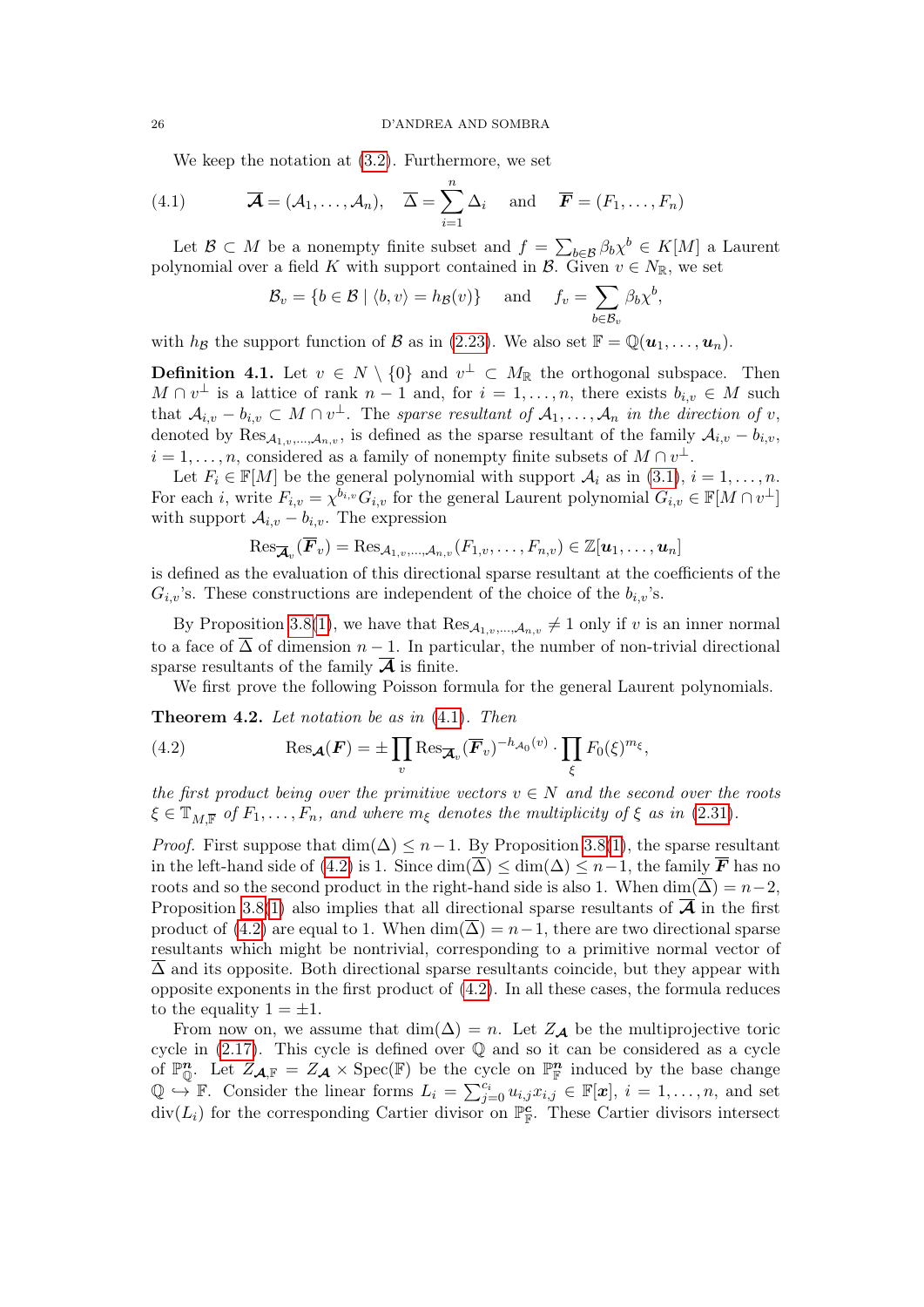$Z_{\mathcal{A},\mathbb{F}}$  properly, and applying [\[DKS13,](#page-33-13) Propositions 1.28 and 1.40 and Corollary 1.38] we deduce that

<span id="page-26-0"></span>(4.3) 
$$
\operatorname{Res}_{e_0,\dots,e_n}(Z_{\mathcal{A}}) = \lambda_1 \operatorname{Res}_{e_0} \left( Z_{\mathcal{A}, \mathbb{F}} \cdot \prod_{i=1}^n \operatorname{div}(L_i) \right) = \lambda_2 \prod_{\xi} F_0(\xi)^{m_{\xi}}
$$

with  $\lambda_i \in \mathbb{F}^{\times}$ , the product in the right-hand side being as in [\(4.2\)](#page-25-3).

Suppose for the moment that  $a_{0,0} = 0$ . Then, by evaluating [\(4.3\)](#page-26-0) at  $F_0 = 1$ , we obtain that  $\lambda_2 = \text{Res}_{e_0,\dots,e_n}(Z_{\mathcal{A}})(1, \mathbf{F})$ . By [\[DKS13,](#page-33-13) Propositions 1.40] and Proposi-tion [2.8,](#page-13-0) there exist  $\nu_i \in \mathbb{Q}^\times$  such that

<span id="page-26-1"></span>(4.4) 
$$
\operatorname{Res}_{e_0,\dots,e_n}(Z_{\mathcal{A}})(1,\overline{F}) = \nu_1 \operatorname{Res}_{e_1,\dots,e_n}(Z_{\mathcal{A}} \cdot \operatorname{div}(x_{0,0}))
$$
  

$$
= \nu_2 \prod_{\Gamma} \operatorname{Res}_{e_1,\dots,e_n}(Z_{\mathcal{A},\Gamma})(\overline{F}_{v(\Gamma)})^{-h_{\mathcal{A}_0}(v(\Gamma))},
$$

the product being over the facets  $\Gamma$  of  $\Delta$ , and where  $v(\Gamma)$  denotes the primitive inner normal vector of Γ. By Proposition [3.2,](#page-17-0)  $\text{Res}_{e_0,\dots,e_n}(Z_{\mathcal{A}}) = \text{Res}_{\mathcal{A}}$  and, for each facet Γ,

<span id="page-26-2"></span>(4.5) 
$$
\operatorname{Res}_{e_1,\ldots,e_n}(Z_{\mathcal{A},\Gamma}) = \operatorname{Res}_{\overline{\mathcal{A}}_{v(\Gamma)}}.
$$

By Proposition [3.8\(](#page-19-9)[1c\)](#page-19-3),  $\text{Res}_{\overline{\mathcal{A}}_v} = 1$  for every primitive vector  $v \in N$  which is not an inner normal to a facet of  $\Delta$ .

From  $(4.3)$ ,  $(4.4)$  and  $(4.5)$ , it follows that

(4.6) 
$$
\operatorname{Res}_{\mathcal{A}} = \nu_2 \prod_v \operatorname{Res}_{\overline{\mathcal{A}}_v} (\mathbf{F}_v)^{-h_{\mathcal{A}_0}(v)} \cdot \prod_{\xi} F_0(\xi)^{m_{\xi}}
$$

with  $\nu_2 \in \mathbb{Q}^{\times}$ , the product being over the primitive vectors  $v \in N$ .

To prove that  $\nu_2$  is actually equal to  $\pm 1$ , we will show its p-adic valuation is zero for every prime p of  $\mathbb{Z}$ . To do this, let p be such a prime and consider the p-adic valuation ord<sub>p</sub> on Q. We extend this valuation to the field  $\mathbb{F}(\boldsymbol{u}_0) = \mathbb{Q}(\boldsymbol{u}_0, \boldsymbol{u}_1, \dots, \boldsymbol{u}_n)$ as in [\(2.36\)](#page-15-1), and we also denote it by ord<sub>p</sub>. By Proposition [2.9,](#page-15-2)  $\text{ord}_p(\xi) = 0$  for every root  $\xi \in \mathbb{T}_{M,\overline{\mathbb{F}(u_0)}}$  of  $F_1,\ldots,F_n$ . Hence

$$
\operatorname{ord}_p\bigg(\prod_{\xi}F_0(\xi)^{m_{\xi}}\bigg)=0.
$$

It follows that  $\text{ord}_p(\nu_2) = 0$ . Since this holds for every p, we deduce that  $\nu_2 = \pm 1$ , which proves the theorem for the case when  $a_{0,0} = 0$ .

In particular, let  $a \in M$  and set  $\mathcal{A}_0 = \{0, a\}$ , and  $-\mathcal{A}_0 = \{0, -a\}$ . Note that  $-\mathcal{A}_0$ is the translate of  $\mathcal{A}_0$  by the point  $-a$ . By Proposition [3.3,](#page-18-4)

$$
\operatorname{Res}_{\mathcal{A}_0,\overline{\mathcal{A}}}(u_{0,0}+u_{0,1}\chi^a,\overline{\mathbf{F}})=\pm \operatorname{Res}_{-\mathcal{A}_0,\overline{\mathcal{A}}}(u_{0,0}\chi^{-a}+u_{0,1},\overline{\mathbf{F}}).
$$

Since both  $\mathcal{A}_0$  and  $-\mathcal{A}_0$  contain 0, we can apply the previous case to both presentations of this sparse resultant to deduce that

$$
\prod_{v} \text{Res}_{\overline{\mathcal{A}}_{v}}(\overline{F}_{v})^{-\min(0,\langle a,v\rangle)} \cdot \prod_{\xi} (u_{0,0} + u_{0,1}\chi^{a}(\xi))^{m_{\xi}}
$$
\n
$$
= \pm \prod_{v} \text{Res}_{\overline{\mathcal{A}}_{v}}(\overline{F}_{v})^{-\min(0,\langle -a,v\rangle)} \cdot \prod_{\xi} (u_{0,0}\chi^{-a}(\xi) + u_{0,1})^{m_{\xi}}.
$$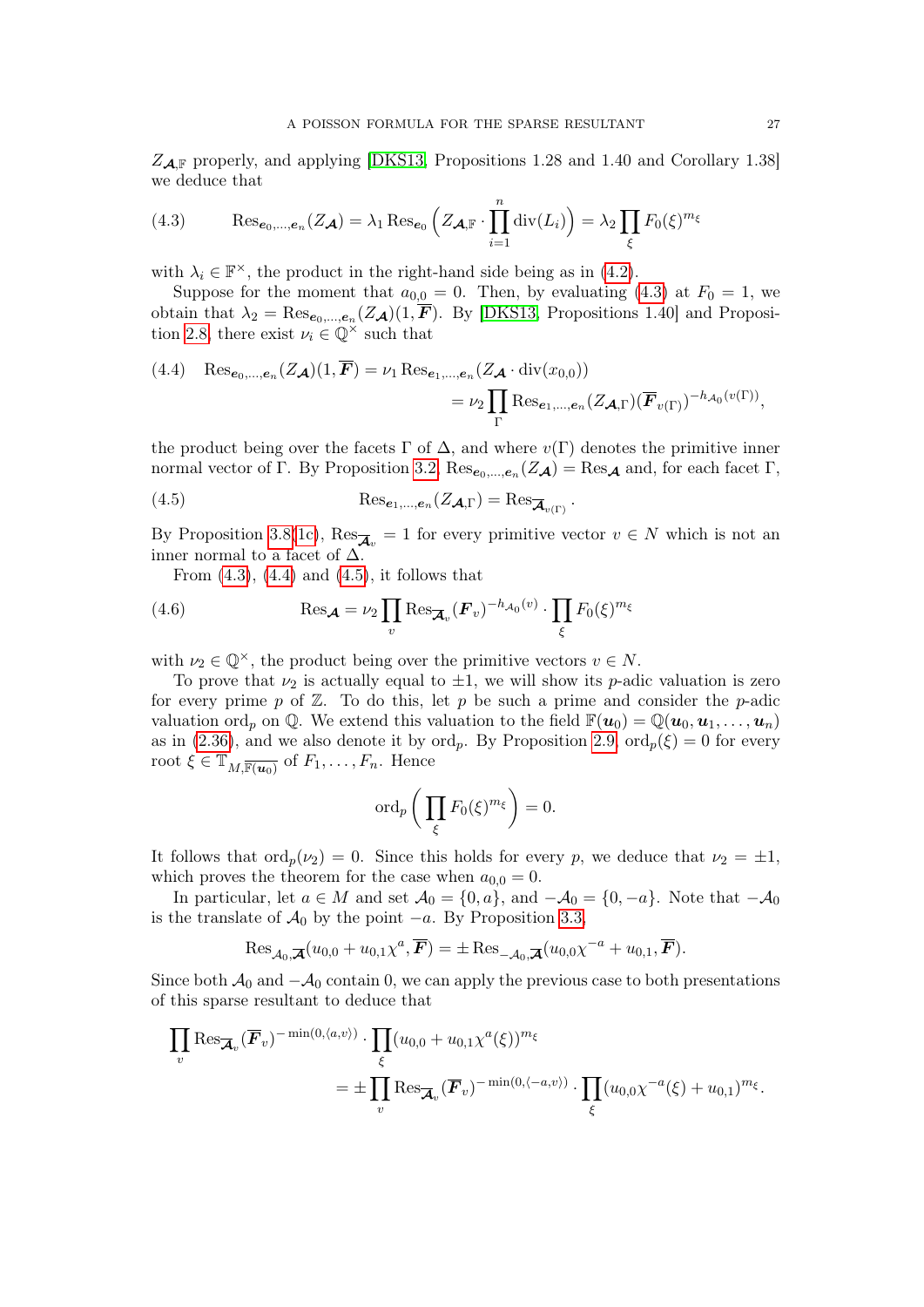Using that  $\min(0, \langle a, v \rangle) - \min(0, -\langle a, v \rangle) = \langle a, v \rangle$ , we deduce from here that a  $\Pi$  $\langle a,v\rangle$ 

(4.7) 
$$
\prod_{\xi} \chi^a(\xi)^{m_{\xi}} = \pm \prod_{v} \text{Res}_{\overline{\mathcal{A}}_v} (\overline{\mathbf{F}}_v)^{\langle a, v \rangle}.
$$

Now we consider the general case when  $a_{0,0}$  is an arbitrary element of M. Applying Proposition [3.3,](#page-18-4) the formula for the case when  $a_{0,0} = 0$ , and [\(4.7\)](#page-27-0), we get

<span id="page-27-0"></span>
$$
\operatorname{Res}_{\mathcal{A}_0,\overline{\mathcal{A}}}(F_0,\overline{F}) = \operatorname{Res}_{\mathcal{A}_0 - a_{0,0},\overline{\mathcal{A}}}(\chi^{-a_{0,0}}F_0,\overline{F})
$$
  
\n
$$
= \pm \prod_v \operatorname{Res}_{\overline{\mathcal{A}}_v}(\overline{F}_v)^{\langle a_{0,0},v\rangle - h_{\mathcal{A}_0}(v)} \cdot \prod_{\xi} (\chi^{a_{0,0}}(\xi)F_0(\xi))^{m_{\xi}}
$$
  
\n
$$
= \pm \prod_v \operatorname{Res}_{\overline{\mathcal{A}}_v}(\overline{F}_v)^{-h_{\mathcal{A}_0}(v)} \cdot \prod_{\xi} F_0(\xi)^{m_{\xi}},
$$

completing the proof.  $\Box$ 

<span id="page-27-4"></span>Remark 4.3. Let notation be as in Theorem [4.2.](#page-25-1) By the structure theorem for Artin rings, there is a decomposition into local Artin rings

$$
\mathbb{F}[M]/(F_1,\ldots,F_n)=\bigoplus_{\xi}A_{\xi},
$$

where the direct sum is over the roots  $\xi$  of the family  $F_i$ ,  $i = 1, \ldots, n$ . Each local Artin ring  $A_{\xi}$  is a F-algebra of dimension  $m_{\xi}$ . Hence

<span id="page-27-1"></span>(4.8) 
$$
\deg(Z(F_1,\ldots,F_n))=\sum_{\xi}m_{\xi}, \text{ and } \prod_{\xi}F_0(\xi)^{m_{\xi}}=\text{norm}_{S/\mathbb{F}}(F_0),
$$

with  $S = \mathbb{F}[M]/(F_1, \ldots, F_n)$ , and where norm  $S/\mathbb{F}(F_0)$  denotes the norm of  $F_0$  as an element of this  $\mathbb{F}\text{-algebra that is, the determinant of the } \mathbb{F}\text{-linear endomorphism of } S$ defined by the multiplication by  $F_0$ .

We now study the genericity conditions allowing to specialize the Poisson formula [\(4.2\)](#page-25-3).

<span id="page-27-2"></span>**Lemma 4.4.** Let  $f_i, g_i \in \mathbb{C}[M], i = 1, \ldots, n$ , such that  $V(f_1, \ldots, f_n) \subset \mathbb{T}_M$  has dimension 0. Let t be a variable and consider the ideal

$$
I = (f_1 + tg_1, \dots, f_n + tg_n) \subset \mathbb{C}[t][M].
$$

Then t is not a zero divisor modulo I.

*Proof.* Let  $V(I)$  be the subvariety of  $\mathbb{T}_M \times \mathbb{A}^1$  defined by I. This ideal is generated by n elements and so, as a consequence of Krull's Hauptidealsatz, all irreducible components of  $V(I)$  have dimension  $\geq 1$ .

We have that  $I + (t) = (f_1, \ldots, f_n, t)$  and so  $V(I) \cap V(t)$  is 0-dimensional. This implies that, if W is an irreducible component of  $V(I)$  such that  $W \cap V(t) \neq \emptyset$ , then  $\dim(W) = 1$ . Hence, there is an open subset  $U \subset \mathbb{T}_M \times \mathbb{A}^1$  containing the hyperplane  $V(t)$  where the family  $f_i+tg_i$ ,  $i=1,\ldots,n$ , forms a complete intersection. In particular, I has no embedded components supported on  $U$ . We conclude that t does not belong to any of the associated prime ideals of I and so it is not a zero divisor modulo I.  $\Box$ 

<span id="page-27-3"></span>**Lemma 4.5.** Let  $f_i \in \mathbb{C}[M]$  with support contained in  $A_i$  and  $F_i$  the general Laurent polynomial with support  $\mathcal{A}_i$  as in [\(3.1\)](#page-16-1),  $i = 0, \ldots, n$ . Set  $D = MV_M(\Delta_1, \ldots, \Delta_n)$  and consider the quotient algebras

$$
R=\mathbb{C}[M]/(f_1,\ldots,f_n), \quad S=\mathbb{C}\otimes \mathbb{F}(t)[M]/(f_1+tF_1,\ldots,f_n+tF_n).
$$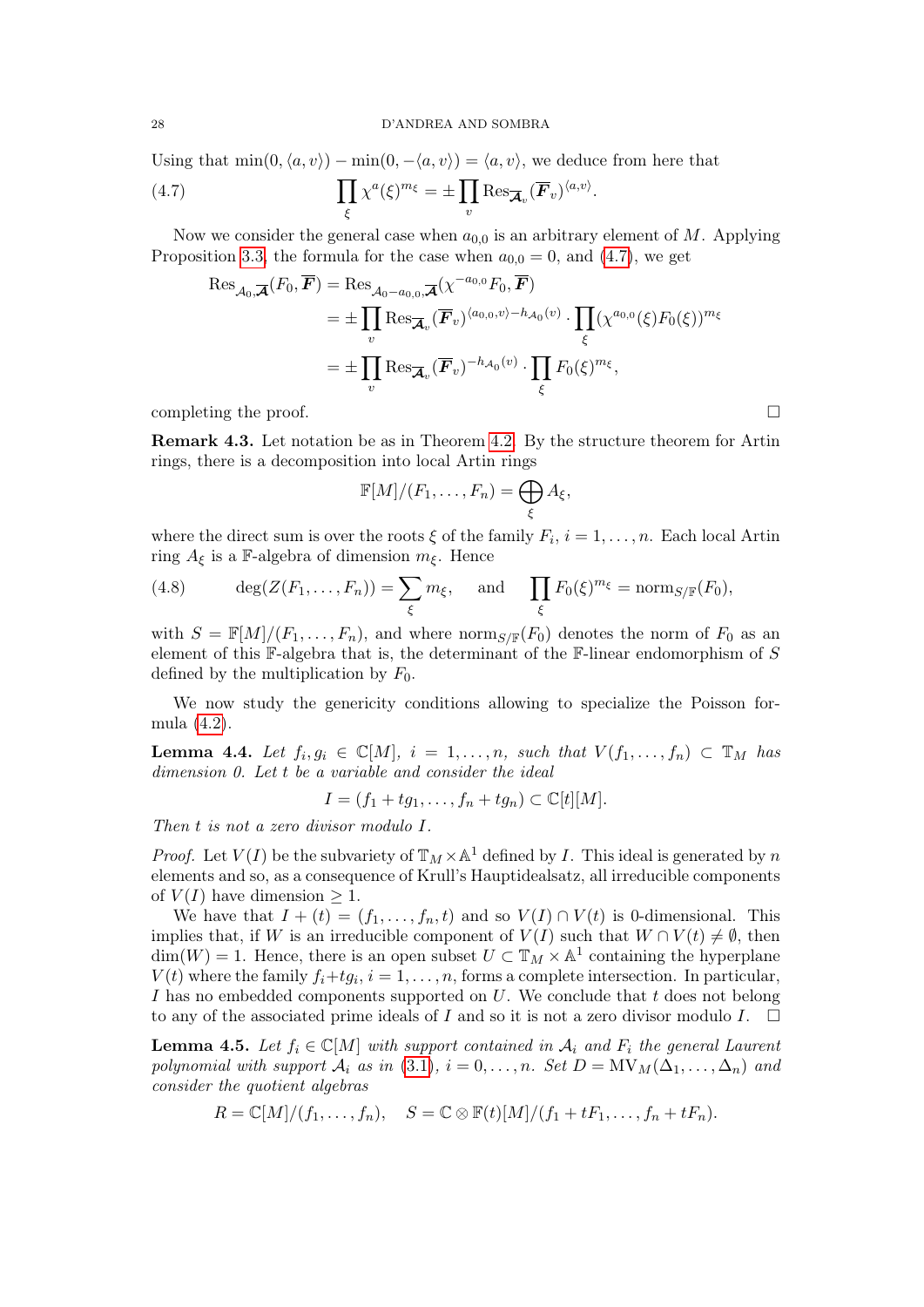Suppose that  $\dim_{\mathbb{C}}(R) = D$  and let  $g_k \in \mathbb{C}[M], k = 1, \ldots, D$ , giving a basis of R over C. Then,

- <span id="page-28-0"></span>(1) dim<sub>C⊗F(t)</sub>(S) = D and  $g_k$ ,  $k = 1, ..., D$ , is a basis of S over F(t),
- <span id="page-28-2"></span>(2) norm<sub>S/ $\mathbb{C} \otimes \mathbb{F}(t) (f_0 + tF_0) \big|_{t=0} = \text{norm}_{R/\mathbb{C}}(f_0)$ .</sub>

*Proof.* We first prove [\(1\)](#page-28-0). Set  $\mathbb{L} = \mathbb{C} \otimes \mathbb{F}$  for short. The family  $f_i + tF_i$ ,  $i = 1, ..., n$ , verifies the hypothesis of Bernstein's theorem in [\(2.33\)](#page-14-1). Then  $V(f_1+tF_1,\ldots,f_n+tF_n)$ is of dimension 0 and, by  $(4.8)$ ,

<span id="page-28-1"></span>
$$
\dim_{\mathbb{L}(t)}(S) = \deg(Z(f_1 + tF_1, \ldots, f_n + tF_n)) = D = \dim_{\mathbb{C}}(R).
$$

Hence, to prove that the  $g_k$ 's form a basis of S over  $\mathbb{L}(t)$ , it is enough to show that they are linearly independent. Suppose that this is not the case and take a nontrivial linear combination

(4.9) 
$$
\sum_{l=1}^{D} \gamma_l g_l = 0 \quad \text{on } S
$$

with  $\gamma_l \in \mathbb{L}(t)$ , not all of them simultaneously zero. Set  $I \subset \mathbb{L}[t][M]$  for the ideal generated in this ring by the family  $f_i + tF_i$ ,  $i = 1, ..., n$ . Multiplying [\(4.9\)](#page-28-1) by a suitable denominator in  $\mathbb{L}[t] \setminus \{0\}$ , we can assume without loss of generality that  $\gamma_l \in \mathbb{C}[\boldsymbol{u}_1,\ldots,\boldsymbol{u}_n][t]$  and that  $\sum_{l=1}^D \gamma_l g_l \in I$ . Moreover, by Lemma [4.4,](#page-27-2) the variable t is not a zero divisor modulo I and so we can also assume that  $t \nmid \gcd_{\mathbb{L}[t]}(\gamma_1, \ldots, \gamma_D)$ .

We then obtain a nontrivial linear combination over  $\mathbb C$  for the  $g_k$ 's by specializing  $(4.9)$  at  $t = 0$  and taking any nonzero coefficient in the expansion with respect to the variables  $u_i$ . This contradicts our assumption and hence it follows that the  $g_k$ 's form a basis of S over  $\mathbb{L}(t)$ , which proves [\(1\)](#page-28-0).

<span id="page-28-3"></span>Now we turn to [\(2\)](#page-28-2). For  $j = 0, \ldots, c_0$  and  $k = 1, \ldots, D$  write

(4.10) 
$$
\chi^{a_{0,j}} g_k = \sum_{l=1}^D p_{j,k,l} g_l \in R \text{ and } \chi^{a_{0,j}} g_k = \sum_{l=1}^D P_{j,k,l} g_l \in S
$$

with  $p_{j,k,l} \in \mathbb{C}$  and  $P_{j,k,l} \in \mathbb{L}(t)$ . Using the fact that t is not a zero divisor modulo I, we can deduce that none of the  $P_{j,k,l}$ 's has a pole at  $t = 0$  and that  $\chi^{a_{0,j}} g_k - \sum_{l=1}^D P_{j,k,l} g_l \in$ I. Evaluating the right equation in  $(4.10)$  at  $t = 0$  we obtain

<span id="page-28-4"></span>(4.11) 
$$
\chi^{a_{0,j}} g_k = \sum_{l=1}^D P_{j,k,l} \Big|_{t=0} g_l \in (f_1, \dots, f_n) \subset \mathbb{L}[M].
$$

Since the  $g_k$ 's are a basis of R over  $\mathbb C$ , they are also a basis of  $R \otimes \mathbb L$  over  $\mathbb L$ . It then follows from [\(4.10\)](#page-28-3) and [\(4.11\)](#page-28-4) that  $P_{j,k,l}|_{t=0} = p_{j,k,l} \in \mathbb{C}$  for all j, k, l.

Let  $m_{f_0}$  and  $m_{f_0}$  respectively denote the matrix of the multiplication by  $F_0$  on S and by  $f_0$  on  $R$ , with respect to the basis  $g_k$ ,  $k = 1, \ldots, D$ . Then,

$$
m_{f_0 + tF_0}\big|_{t=0} = (m_{f_0} + t m_{F_0})\big|_{t=0} = m_{f_0},
$$

and hence

norm<sub>S/L(t)</sub>(F<sub>0</sub>)
$$
_{t=0}
$$
 = det $(m_{f_0 + tF_0}|_{t=0})$  = det $(m_{f_0})$  = norm<sub>R/C</sub>(f<sub>0</sub>),  
as stated.

We finally prove the results stated in the introduction.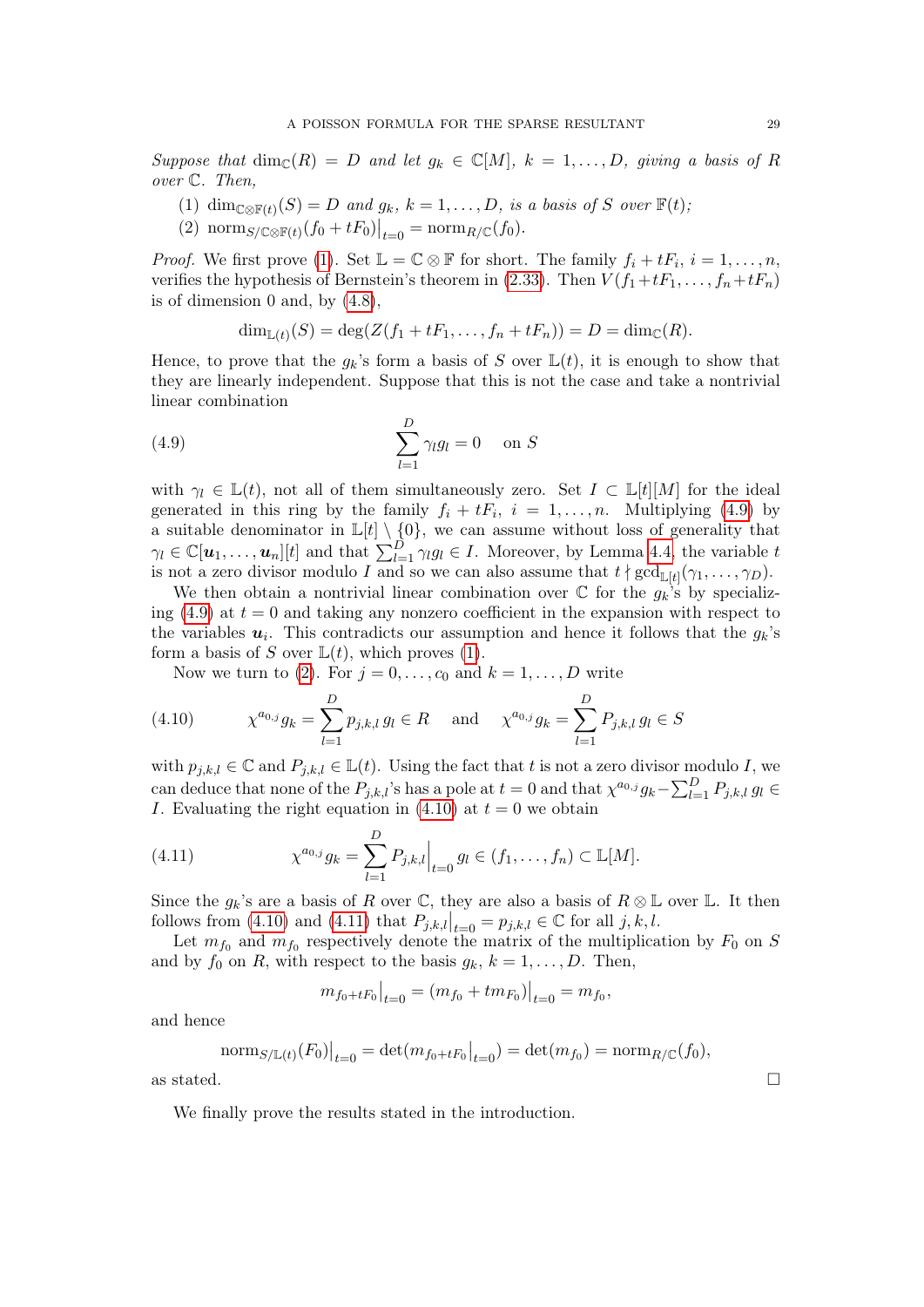#### 30 D'ANDREA AND SOMBRA

*Proof of Theorem [1.1](#page-2-0) and Corollary [1.3.](#page-3-0)* By [\(3.12\)](#page-20-4), the hypothesis  $\text{Res}_{\overline{\mathcal{A}}_v}(f_v) \neq 0$  implies that the family  $f_{i,v}$ ,  $i = 1, \ldots, n$ , has no roots in  $\mathbb{T}_M$ . Then, by Bernstein's theorem in [\(2.33\)](#page-14-1), the variety  $V(f_1, \ldots, f_n)$  is of dimension 0 and

 $\dim_{\mathbb{C}}(\mathbb{C}[M]/(f_1,\ldots,f_n)) = \deg(Z(f_1,\ldots,f_n)) = D.$ 

Then we can apply Lemma [4.5](#page-27-3)[\(2\)](#page-28-2) and Remark [4.3](#page-27-4) to deduce that

<span id="page-29-1"></span>
$$
(4.12) \quad \prod_{\xi} f_0(\xi)^{m_{\xi}} = \operatorname{norm}_{R/\mathbb{C}}(f_0)
$$
\n
$$
= \operatorname{norm}_{S/\mathbb{C}\otimes\mathbb{F}(t)}(f_0 + tF_0)|_{t=0} = \left(\prod_{\xi} (f_0(\xi) + tF_0(\xi))^{m_{\xi}}\right)|_{t=0}.
$$

Applying the Poisson formula [\(4.2\)](#page-25-3) to the general Laurent polynomials  $f_i + tF_i$ ,  $i =$  $0, \ldots, n$ , we deduce that the second product in  $(4.12)$  is equal to

<span id="page-29-2"></span>(4.13) 
$$
\pm \operatorname{Res}_{\mathcal{A}}(\mathbf{f} + t\mathbf{F}) \cdot \prod_{v} \operatorname{Res}_{\overline{\mathcal{A}}_{v}} (\overline{\mathbf{f}}_{v} + t\overline{\mathbf{F}}_{v})^{h_{\mathcal{A}_{0}}(v)},
$$

the product being over the primitive vectors  $v \in N$ . Theorem [1.1](#page-2-0) then follows from [\(4.12\)](#page-29-1) by evaluation [\(4.13\)](#page-29-2) at  $t = 0$ .

Corollary [1.3](#page-3-0) follows from Theorem [1.1](#page-2-0) applied to the supports  $\{a\}, \mathcal{A}_1, \ldots, \mathcal{A}_n$ .  $\Box$ 

From the Poisson formula, we can deduce a number of other properties for the sparse resultant. The following is the product formula for the addition of supports.

<span id="page-29-0"></span>**Corollary 4.6.** Let  $\mathcal{A}_0, \mathcal{A}'_0, \mathcal{A}_1, \ldots, \mathcal{A}_n \subset M$  be nonempty finite subsets and  $F_0, F'_0$ ,  $F_1, \ldots, F_n$  the general Laurent polynomials with support  $\mathcal{A}_0, \mathcal{A}'_0, \mathcal{A}_1, \ldots, \mathcal{A}_n$ , respectively. Then

$$
Res_{\mathcal{A}_0+\mathcal{A}_0',\mathcal{A}_1,\dots,\mathcal{A}_n}(F_0F'_0, F_1,\dots, F_n)
$$
  
=  $\pm Res_{\mathcal{A}_0,\mathcal{A}_1,\dots,\mathcal{A}_n}(F_0, F_1,\dots, F_n) \cdot Res_{\mathcal{A}_0',\mathcal{A}_1,\dots,\mathcal{A}_n}(F'_0, F_1,\dots, F_n).$ 

Proof. This follows from Theorem [4.2](#page-25-1) and the additivity of support functions with respect to the addition of sets.

We devote the rest of this section to the proof of Theorem [1.4](#page-4-0) in the introduction. Let  $n \geq 1$  and set  $M = \mathbb{Z}^n$  and let be the general Laurent polynomials  $F_i \in \mathbb{Q}[u_i][t_1^{\pm 1}, \ldots, t_n^{\pm 1}]$  with support  $\mathcal{A}_i$ ,  $i = 1, \ldots, n$ . Let  $\text{Res}_{\mathcal{A}_1, \ldots, \mathcal{A}_n}^{t_n}$  as defined in [\(1.3\)](#page-3-1).

<span id="page-29-5"></span>**Proposition 4.7.** Let notation be as above. Then, there exists  $d \in \mathbb{Z}$  such that

<span id="page-29-3"></span>(4.14) 
$$
\operatorname{Res}_{\mathcal{A}_1,\dots,\mathcal{A}_n}^{t_n} = \pm t_n^d \operatorname{Res}_{\{0,e_1\},\mathcal{A}_1,\dots,\mathcal{A}_n} (z - t_n, F_1, \dots, F_n)|_{z = t_n},
$$
  
with  $e_n = (0, \dots, 0, 1) \in \mathbb{Z}^n$ .

*Proof.* Let  $\overline{\mathcal{A}} = (\mathcal{A}_1, \ldots, \mathcal{A}_n)$ ,  $\overline{\mathbf{F}} = (F_1, \ldots, F_n)$  and  $\overline{\mathbf{u}} = {\mathbf{u}_1, \ldots, \mathbf{u}_n}$  as before, and set for short

<span id="page-29-4"></span>
$$
R = \text{Res}_{\overline{\mathcal{A}}}^{t_n} \in \mathbb{Q}[\overline{\mathbf{u}}][t_n^{\pm 1}] \quad \text{and} \quad E = \text{Res}_{\{0,e_1\},\overline{\mathcal{A}}}(z - t_n, \overline{F}) \in \mathbb{Q}[\overline{\mathbf{u}}][z].
$$

Set also  $\varpi: \mathbb{R}^n \to \mathbb{R}^{n-1}$  for the projection onto the first  $n-1$  coordinates of  $\mathbb{R}^n$ .

We will prove the statement by induction on the number of variables. When  $n = 1$ ,

(4.15) 
$$
R = \pm F_1
$$
 and  $E = z^{-\text{ord}_{t_1}(F_1)} F_1(z)$ .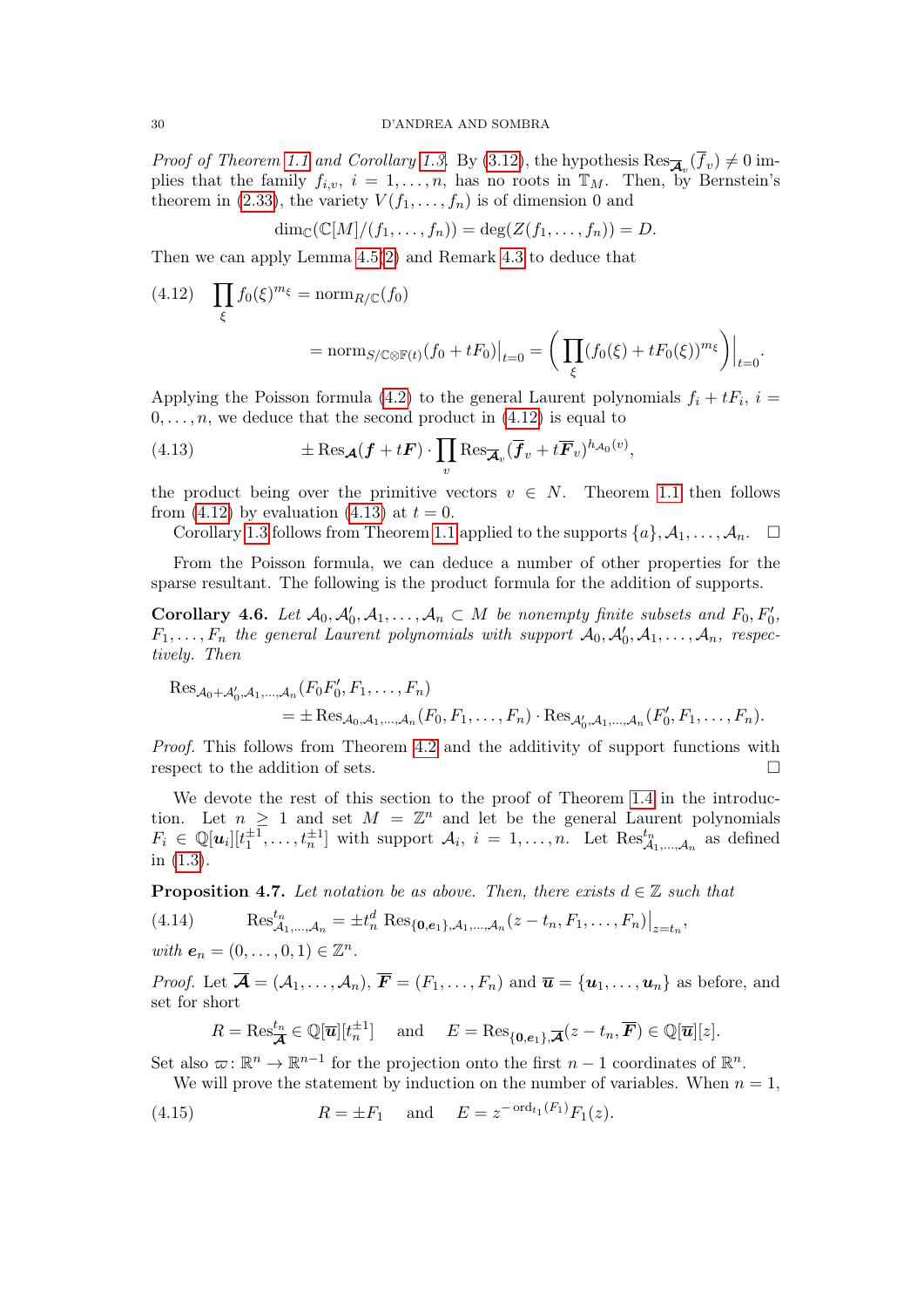These identities can be respectively proven using Example [3.14](#page-24-0) and the formula [\(4.2\)](#page-25-3). This implies [\(4.14\)](#page-29-3) in this case, with  $d = \text{ord}_{t_1}(F_1)$ .

Suppose now that  $n \geq 2$ . Applying the formula [\(4.2\)](#page-25-3) both to R and to E, we get

$$
R = \pm \prod_{v} \text{Res}_{\varpi(A_1)v, \dots, \varpi(A_{n-1})v} (F_{1,v}, \dots, F_{n-1,v})^{-h_{\varpi(A_n)}(v)} \prod_{\xi} F_n(\xi)^{m_{\xi}},
$$
  

$$
E(t_n) = \pm \prod_{w} \text{Res}_{\{0, e_n\}_w, A_{1,w}, \dots, A_{n-1,w}} ((z - t_n)w, F_{1,w}, \dots, F_{n-1,w})^{-h_{A_n}(w)} \prod_{\eta} F_n(\eta)^{m_{\eta}}.
$$

In these formulae, the first product is over all primitive vectors v in  $\mathbb{Z}^{n-1}$ , the second is over the roots  $\xi$  of  $F_1, \ldots, F_{n-1}$  in  $(\overline{\mathbb{C}(\boldsymbol{u}_1, \ldots, \boldsymbol{u}_{n-1})(t_n)}^{\times})^{n-1}$ , the third is over all primitive vectors w in  $\mathbb{Z}^n$ , and the fourth is over the roots  $\eta$  of  $z-t_n, F_1, \ldots, F_{n-1}$ in  $(\overline{\mathbb{C}(\boldsymbol{u}_1,\ldots,\boldsymbol{u}_{n-1})(z)}^{\times})^n$ .

Using Remark [4.3,](#page-27-4) we can verify that

$$
\prod_{\xi} F_n(\xi)^{m_{\xi}} = \prod_{\eta} F_n(\eta)^{m_{\eta}} \bigg|_{z=t_n}
$$

Let  $w = (w_1, \ldots, w_n) \in \mathbb{Z}^n$ . If w is of the form  $(v, 0)$  with  $v \in \mathbb{Z}^{n-1}$ , then  $h_{\mathcal{A}_n}(w) =$  $h_{\varpi(\mathcal{A}_n)}(v)$ . Applying the inductive hypothesis, we get that, in this case,

<span id="page-30-1"></span>
$$
(4.16) \quad \text{Res}_{\varpi(\mathcal{A}_1)_v,\dots,\varpi(\mathcal{A}_{n-1})_v}(F_{1,v},\dots,F_{n-1,v})^{-h_{\varpi(\mathcal{A}_n)}(v)}
$$
  
=  $t_n^{-h_{\mathcal{A}_n}(w)d_w} \text{Res}_{\{0,e_n\},\mathcal{A}_{1,w},\dots,\mathcal{A}_{n-1,w}}(z-t_n,F_{1,w},\dots,F_{n-1,w})^{-h_{\mathcal{A}_n}(w)}\Big|_{z=t_n}$ 

with  $d_w \in \mathbb{Z}$ . On the other hand, if  $w_n \neq 0$ , then

$$
(z - t_n)_w = \begin{cases} z & \text{if } w_n > 0, \\ -t_n & \text{if } w_n < 0. \end{cases}
$$

Example [3.14](#page-24-0) implies that

(4.17) 
$$
\text{Res}_{\{0,e_n\}_w,A_{1,w},\ldots,A_{n-1,w}}((z-t_n)_w,F_{1,w},\ldots,F_{n-1,w})^{-h_{\mathcal{A}_n}(w)} = \pm z^{c_w}
$$
 with

<span id="page-30-2"></span>
$$
c_w = \begin{cases} -h_{\mathcal{A}_n}(w) \, \text{MV}_{\mathbb{Z}^n \cap w^\perp}(\Delta_{1,w}, \dots, \Delta_{n,w}) & \text{if } w_n > 0, \\ 0 & \text{if } w_n < 0, \end{cases}
$$

where  $\Delta_{i,w}$  is the face in the direction w of the convex hull of  $\mathcal{A}_i$ . The statement then follows from  $(4.16)$  and  $(4.17)$  with

<span id="page-30-3"></span>(4.18) 
$$
d = -\sum_{w} h_{\mathcal{A}_n}(w) d_w - \sum_{w} h_{\mathcal{A}_n}(w) \operatorname{MV}_{\mathbb{Z}^n \cap w^{\perp}}(\Delta_{1,w}, \dots, \Delta_{n,w}) \in \mathbb{Z},
$$
  
for  $d_w$  as in (4.16).

<span id="page-30-0"></span>**Remark 4.8.** The exponent  $d$  in  $(4.14)$  can be made explicit in terms of mixed integrals in the sense of [\[PS08,](#page-33-17) Definition 1.1] or, equivalently, shadow mixed volumes as in [\[Est08,](#page-33-18) Definition 1.7]. Indeed, let  $\iota: \mathbb{R}^n \to \mathbb{R}^n$  given by  $(x_1, \ldots, x_{n-1}, x_n) \mapsto$  $(x_1, \ldots, x_{n-1}, -x_n)$ . Then d coincides with the mixed integral of the family of concave functions on  $\varpi(\Delta_i) \to \mathbb{R}$ ,  $i = 1, \ldots, n$ , parametrizing the upper envelope of  $\iota(\Delta_i)$ . This can be shown by induction on the number of variables  $n$  by using  $(4.15)$ , plus the recursive formulae [\(4.18\)](#page-30-3) and [\[PS08,](#page-33-17) (8.6)].

*Proof of Theorem [1.4.](#page-4-0)* This follows directly from Proposition [4.7](#page-29-5) and Theorem [1.1.](#page-2-0)  $\Box$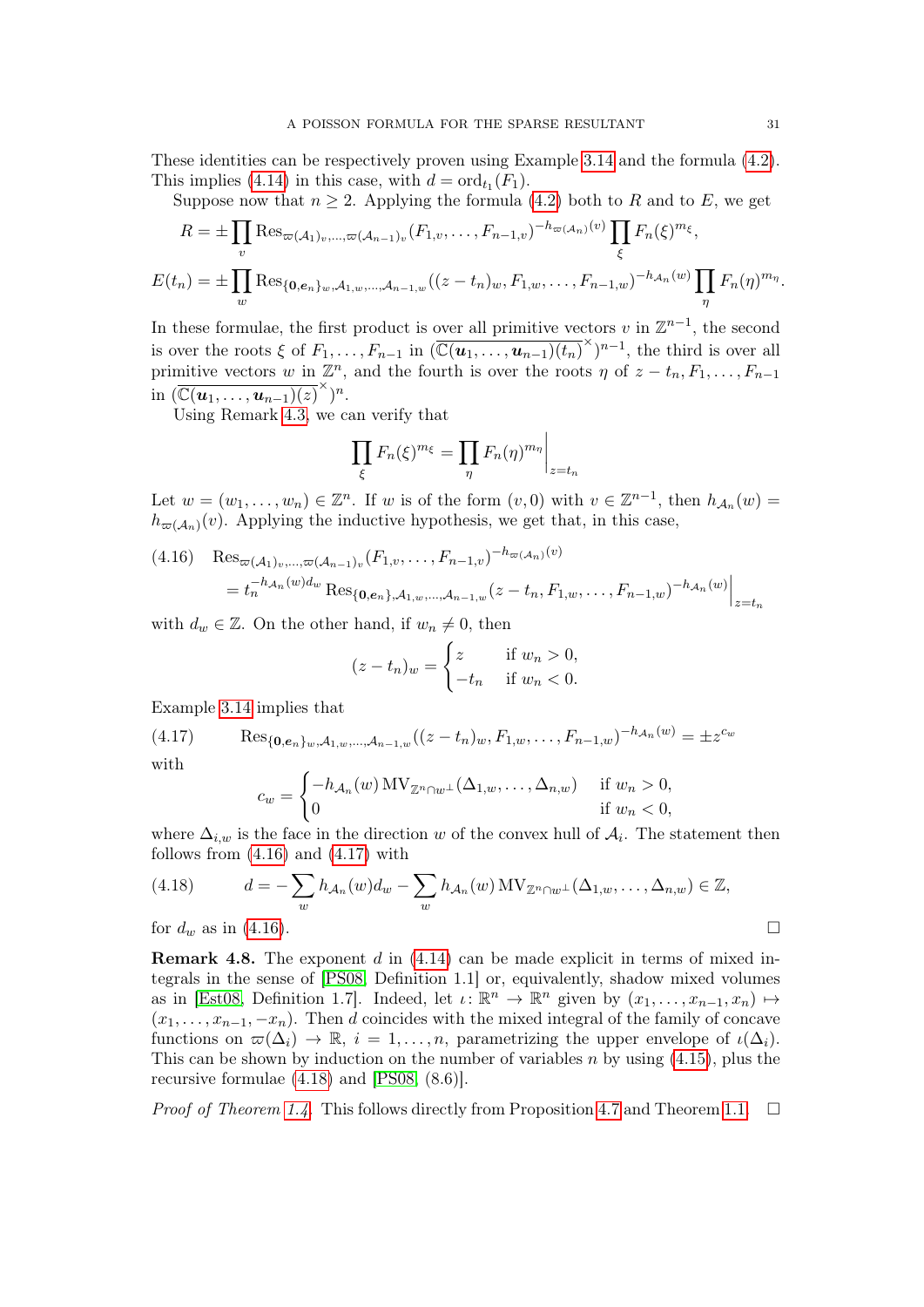#### <span id="page-31-0"></span>32 D'ANDREA AND SOMBRA

## 5. Comparison with previous results and further examples

Using the relation between sparse resultants and sparse eliminants given in Proposition [3.13,](#page-23-0) we can easily translate any results for sparse resultants in terms of sparse eliminants and viceversa: with notation as in Proposition [3.13,](#page-23-0) we have that

$$
\mathrm{Res}_{\mathcal{A}} = \pm \mathrm{Elim}_{\mathcal{A}}^{d_{\mathcal{A}}}
$$

with

$$
d_{\mathcal{A}} = \begin{cases} [L_{\mathcal{A}_J}^{\text{sat}} : L_{\mathcal{A}_J}] \, \text{MV}_{M/L_{\mathcal{A}_J}^{\text{sat}}}(\{\varpi(\Delta_i)\}_{i \notin J}) & \text{if } \exists! \text{ essential subfamily } \mathcal{A}_J, \\ 0 & \text{otherwise.} \end{cases}
$$

In particular, the Poisson formula in Theorem [4.2](#page-25-1) can be translated in terms of sparse eliminants as follows. Let notation be as in that result. For each primitive vector  $v \in N$  we choose  $b_{i,v} \in M$  such that  $\mathcal{A}_{i,v} - b_{i,v} \subset M \cap v^{\perp} \simeq \mathbb{Z}^{n-1}, i = 1, \ldots, n$ , and we set

$$
d_{\overline{\mathcal{A}}_v} := d_{\mathcal{A}_{1,v}-b_{1,v},\ldots,\mathcal{A}_{n,v}-b_{n,v}}.
$$

Then, the formula [\(4.2\)](#page-25-3) can be rewritten as

<span id="page-31-2"></span>(5.1) 
$$
\mathrm{Elim}_{\mathcal{A}}^{d_{\mathcal{A}}}(F) = \pm \prod_{v} \mathrm{Elim}_{\overline{\mathcal{A}}_{v}}(\overline{F}_{v})^{-d_{\overline{\mathcal{A}}_{v}}h_{\mathcal{A}_{0}}(v)} \cdot \prod_{\xi} F_{0}(\xi)^{m_{\xi}}.
$$

On the other hand, the product formula in [\[PS93,](#page-33-11) Theorem 1.1] can be reformulated with our notation as

(5.2) 
$$
\text{Elim}_{\mathcal{A}} = \lambda \cdot \prod_{v} \text{Elim}_{\overline{\mathcal{A}}_v} (\overline{F}_v)^{-\delta_v} \cdot \prod_{\xi} F_0(\xi)^{m_{\xi}},
$$

with  $\lambda \in \mathbb{Q}^{\times}$  and where, for each primitive vector  $v \in N$ , the exponent  $\delta_v$  is given by

<span id="page-31-1"></span>
$$
\delta_v = \begin{cases} [L_{\overline{\mathcal{A}}_v}^{\text{sat}} : L_{\overline{\mathcal{A}}_v}] & \text{if } v \text{ is normal to a facet of } \overline{\Delta}, \\ 0 & \text{otherwise.} \end{cases}
$$

In [\[PS93,](#page-33-11) Theorem 1.1], it is implicitly assumed that  $L_{\mathcal{A}} = \mathbb{Z}^n$  and that the family  $\mathcal{A}$ is essential. These assumptions imply that  $d\mathbf{A} = 1$ . Hence, [\(5.2\)](#page-31-1) actually holds if and only if, for every primitive vector  $v \in N$  such that  $\text{Elim}_{\overline{\mathcal{A}}_v} \neq 1$ ,

$$
\delta_v = d_{\overline{\mathcal{A}}_v} h_{\mathcal{A}_0}(v).
$$

This set of equalities does hold when, for each v such that  $\overline{\mathcal{A}}_v$  has a unique essential subfamily, this subfamily actually coincides with  $\overline{\mathcal{A}}_{v}$ . The Pedersen-Sturmfels product formula is correct in that case, which includes the unmixed case when  $\mathcal{A}_0 = \cdots = \mathcal{A}_n =$ A for a nonempty finite subset  $\mathcal{A} \subset \mathbb{Z}^n$  such that  $L_{\mathcal{A}} = \mathbb{Z}^n$ .

Example [1.2](#page-2-1) in the introduction illustrates how [\(5.2\)](#page-31-1) can fail in degenerate cases. In the setting of this example,  $L_{\mathcal{A}} = \mathbb{Z}^2$  and  $\mathcal{A}$  is essential. However, for the vector (1,0), the unique essential subfamily  $\overline{A}_{(1,0)}$  is the point  $\{(-1,0)\}$ . The exponent of the directional eliminant  $\text{Elim}_{\mathcal{A}_{1,(1,0)},\mathcal{A}_{2,(1,0)}}=u_{1,1}$  in the formula [\(5.1\)](#page-31-2) is the 1-dimensional volume of the segment conv $((-1, 0), (-1, 2))$ , which is equal to 2. On the other hand,  $\delta_{(1,0)} = 1$  because  $L_{\overline{\mathcal{A}}_{(1,0)}}$  is saturated, and so [\(5.2\)](#page-31-1) fails in this case.

In [\[Min03\]](#page-33-15), Minimair reformulated [\(5.2\)](#page-31-1) in the course of his study of sparse resultants under vanishing coefficients, but this reformulation has also flaws. In particular, the definition of the exponent  $e_{A_1,...,A_n}$  in [\[Min03,](#page-33-15) Remark 3] depends on the construction of a supplement of the sublattice  $L_{\mathcal{A}_J}$  associated to an essential subfamily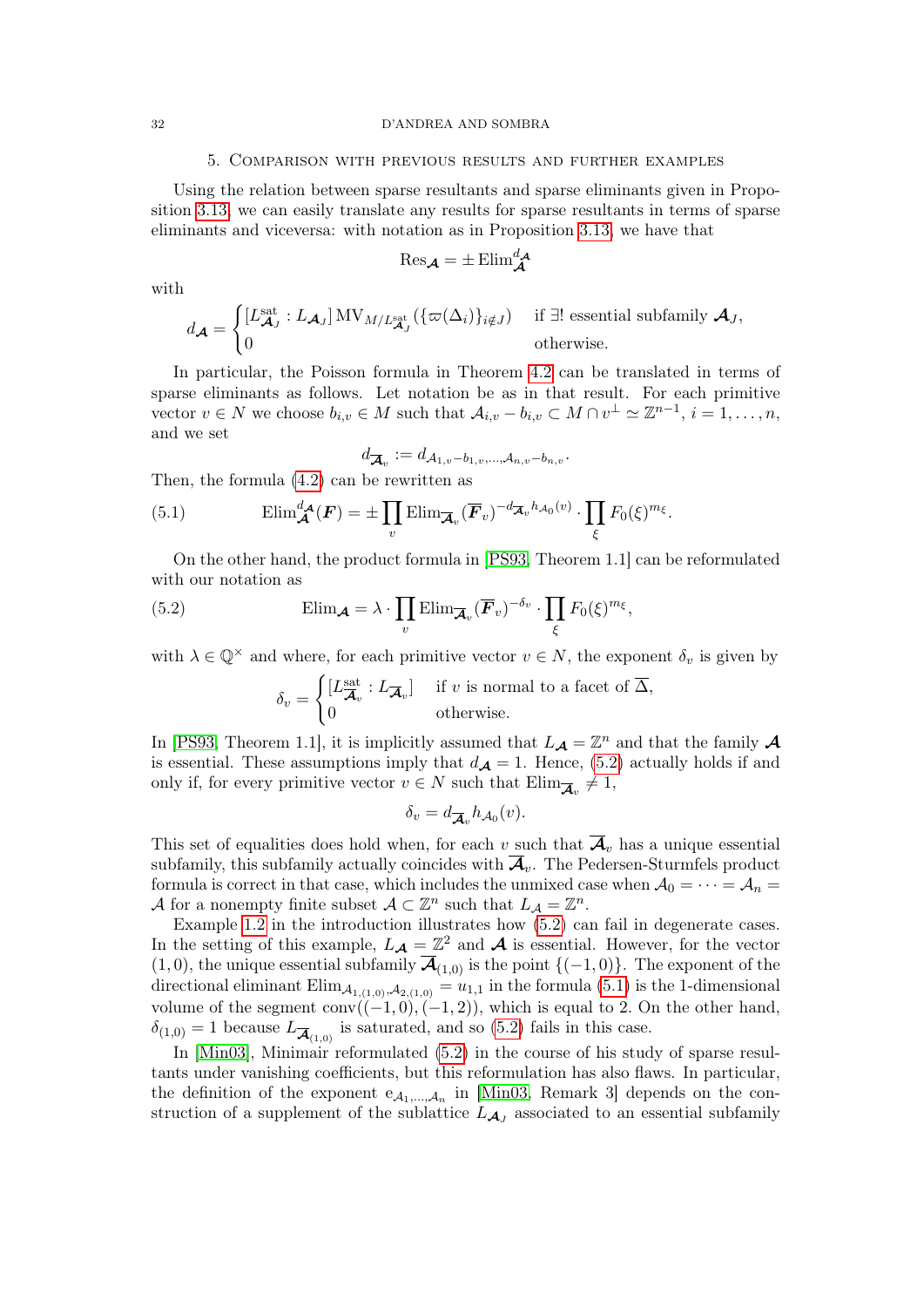of supports: if this sublattice is not saturated, the supplement does not exists and the exponent cannot be defined. Moreover, [\[Min03,](#page-33-15) Theorem 8] is meaningless in many situations as it leads to expressions of the form  $\frac{0}{0}$  like the one shown in Example [1.2.](#page-2-1)

Next we give two further examples. The first one shows that the condition that  $\mathcal A$ is essential, which is implicitly assumed in [\[PS93\]](#page-33-11), is necessary for [\(5.2\)](#page-31-1) to hold.

**Example 5.1.** Let  $M = \mathbb{Z}$ , and set  $\mathcal{A}_0 = \{0\}$  and  $\mathcal{A}_1 = \{0, 1, 2\}$ . Then  $\mathcal{A}_0$  is the unique essential subfamily and  $\text{Res}_{\mathcal{A}} = \pm u_{0,0}^2$ . We also have that  $h_{\mathcal{A}_0}(v) = 0$  for all  $v \in N$ . Hence, the Poisson formula [\(4.2\)](#page-25-3) reads in this case as

$$
\pm u_{0,0}^2 = \pm F_0(\xi_1) F_0(\xi_2),
$$

where  $\xi_i$  are the roots of  $F_1$ . On the other hand,  $\text{Elim}_{\mathcal{A}} = \pm u_{0,0}$  and so [\(5.2\)](#page-31-1) does not hold.

The next example exhibits a phenomenon similar to the one in Example [1.2.](#page-2-1)

**Example 5.2.** Let  $M = \mathbb{Z}^2$  and set

$$
\mathcal{A}_0 = \{(0,1), (1,0)\}, \quad \mathcal{A}_1 = \{(0,0), (1,0)\}, \quad \mathcal{A}_2 = \{(0,0), (0,1), (0,2)\}.
$$

Then  $L_{\mathcal{A}} = \mathbb{Z}^2$  and  $\mathcal{A} = (A_0, A_1, A_2)$  is essential. It can be verified that

$$
\mathrm{Res}_{\mathcal{A}} = u_{0,0}^2 u_{1,0}^2 u_{2,0} + u_{0,0} u_{0,1} u_{1,0} u_{1,1} u_{2,1} + u_{0,1}^2 u_{1,1}^2 u_{2,2},
$$

We can verify that the formula [\(4.2\)](#page-25-3) reads in this case as

$$
\mathrm{Res}_{\mathcal{A}} = \pm u_{1,1}^2 u_{2,2} F_0(\xi_1) F_0(\xi_2)
$$

where  $\xi_i$  are the roots of the family  $F_1, F_2$ . We have that  $\text{Elim}_{\mathcal{A}} = \text{Res}_{\mathcal{A}}$  but the formula [\(5.2\)](#page-31-1) gives the exponent 1 to the directional sparse eliminant  $u_{1,1}$ . Hence, this formula also fails in this case.

The product formula for the addition of supports in Corollary [4.6](#page-29-0) can also be rewritten in terms of sparse eliminants. Indeed, with notation as in that statement, set  $\mathcal{A} = (\mathcal{A}_0, \mathcal{A}_1, \cdots, \mathcal{A}_n), \ \mathcal{A}' = (\mathcal{A}'_0, \mathcal{A}_1, \cdots, \mathcal{A}_n), \ \mathbf{F} = (F_0, F_1, \ldots, F_n)$  and  $\mathbf{F}' =$  $(F'_0, F_1, \ldots, F_n)$  for short. Then

$$
\text{Elim}_{\mathcal{A}_0+\mathcal{A}'_0,\mathcal{A}_1,\dots,\mathcal{A}_n}(F_0F'_0,F_1,\dots,F_n)^{d_{\mathcal{A}_0+\mathcal{A}'_0,\mathcal{A}_1,\dots,\mathcal{A}_n}}=\pm \text{Elim}_{\mathcal{A}}(F)^{d_{\mathcal{A}}}\cdot \text{Elim}_{\mathcal{A}'}(F')^{d_{\mathcal{A}'}}.
$$

On the other hand, the analogous formula in [\[PS93,](#page-33-11) Proposition 7.1] can be reformulated with our notation as

<span id="page-32-0"></span>(5.3) Elim<sub>A0</sub>+<sub>A'</sub><sub>0</sub>,A<sub>1</sub>,...,A<sub>n</sub>( $F_0F'_0, F_1, ..., F_n$ )  $\mathcal{L} = \lambda \, \, \mathrm{Elim}_{\boldsymbol{\mathcal{A}}}(\boldsymbol{F})^{[L_{\boldsymbol{\mathcal{A}}}:L_{\boldsymbol{\mathcal{A}}'}]} \cdot \mathrm{Elim}_{\boldsymbol{\mathcal{A}}'}(\boldsymbol{F}')^{[L_{\boldsymbol{\mathcal{A}}}:L_{\boldsymbol{\mathcal{A}}''}]}$ 

with  $\lambda \in \mathbb{Q}^{\times}$ . These two formulae are equivalent, up to the scalar factor  $\lambda$ , in the case when both  $\mathcal{A}'$  and  $\mathcal{A}''$  are essential. Otherwise, [\(5.3\)](#page-32-0) might fail, as shown by the following example.

**Example 5.3.** Let  $M = \mathbb{Z}$  and set  $\mathcal{A}'_0 = \{0\}$ ,  $\mathcal{A}''_0 = \{0, 1\}$  and  $\mathcal{A}_1 = \{0, 1, 2\}$ . Then the formula in Corollary [4.6](#page-29-0) reads in this case as

$$
\text{Elim}_{\{0,1\},\{0,1,2\}}(u'_{0,0}(u''_{0,0}+u''_{0,1}x),f_1)=\pm u'_{0,0}^2\; \text{Elim}_{\{0,1\},\{0,1,2\}}(u''_{0,0}+u''_{0,1}x,f_1),
$$

since  $\text{Res}_{\{0\},\{0,1,2\}} = u_{0,0}^{\prime\,2}$ . However, the formula [\(5.3\)](#page-32-0) gives the exponent 1 to the sparse eliminant  $\text{Elim}_{\{0\},\{0,1,2\}} = u'_{0,0}$ , instead of 2.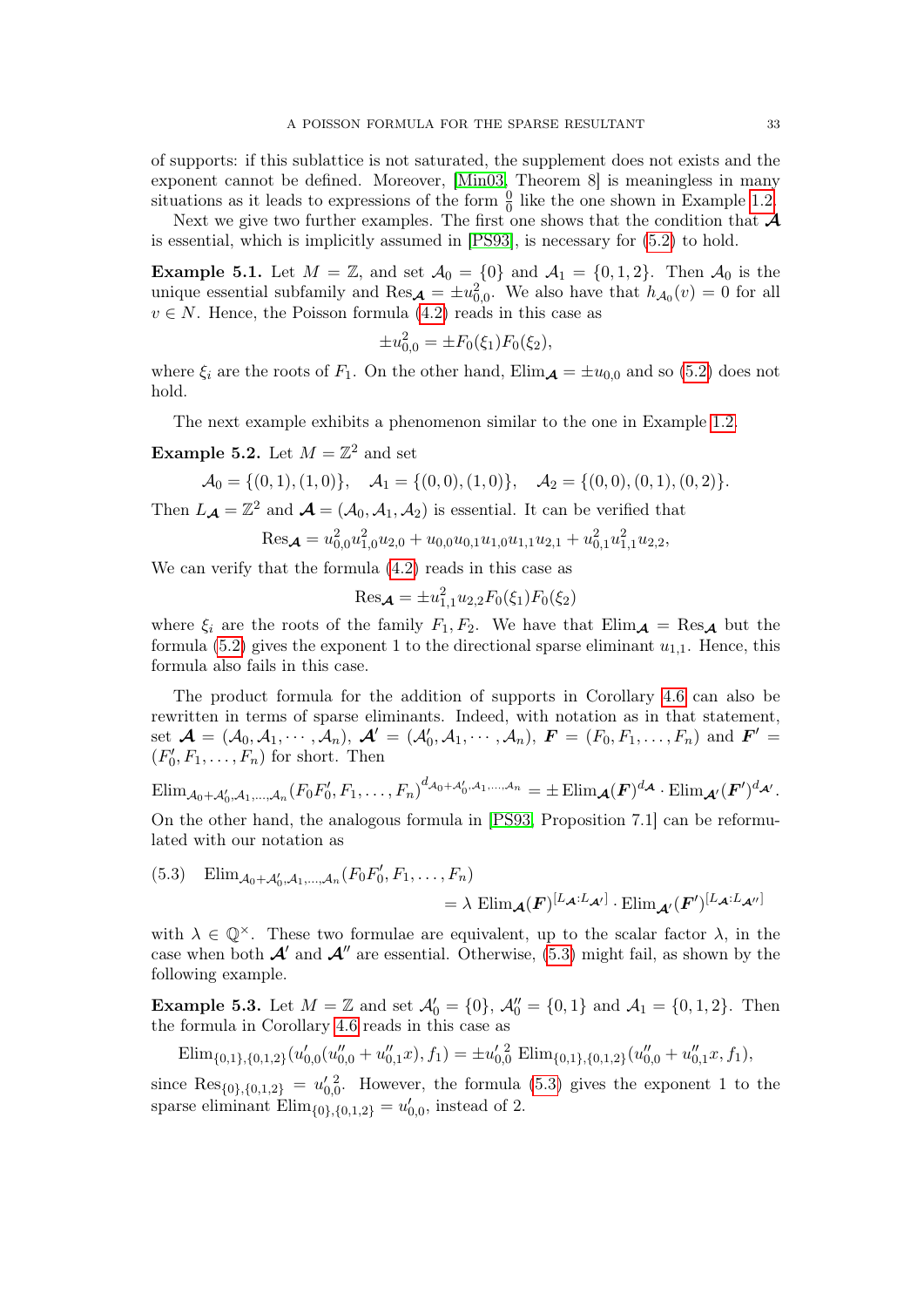# 34 D'ANDREA AND SOMBRA

# **REFERENCES**

<span id="page-33-27"></span><span id="page-33-26"></span><span id="page-33-25"></span><span id="page-33-24"></span><span id="page-33-23"></span><span id="page-33-22"></span><span id="page-33-21"></span><span id="page-33-20"></span><span id="page-33-19"></span><span id="page-33-18"></span><span id="page-33-17"></span><span id="page-33-16"></span><span id="page-33-15"></span><span id="page-33-14"></span><span id="page-33-13"></span><span id="page-33-12"></span><span id="page-33-11"></span><span id="page-33-10"></span><span id="page-33-9"></span><span id="page-33-8"></span><span id="page-33-7"></span><span id="page-33-6"></span><span id="page-33-5"></span><span id="page-33-4"></span><span id="page-33-3"></span><span id="page-33-2"></span><span id="page-33-1"></span><span id="page-33-0"></span>

| $\left[\text{Ber75}\right]$ | D. N. Bernstein, The number of roots of a system of equations, Funkcional. Anal. i Prilozen.<br>9 (1975), 1–4, English translation: Functional Anal. Appl. 9 (1975), 183–185.                                                                                          |
|-----------------------------|------------------------------------------------------------------------------------------------------------------------------------------------------------------------------------------------------------------------------------------------------------------------|
| [CDS98]                     | E. Cattani, A. Dickenstein, and B. Sturmfels, Residues and resultants, J. Math. Sci. Univ.<br>Tokyo 5 (1998), 119–148.                                                                                                                                                 |
| [CDS01]<br>[CE00]           | $\ldots$ , Rational hypergeometric functions, Compositio Math. 128 (2001), 217–239.<br>J. F. Canny and I. Z. Emiris, A subdivision-based algorithm for the sparse resultant, J.                                                                                        |
| [CLO05]                     | ACM 47 $(2000)$ , 417-451.<br>D. A. Cox, J. B. Little, and D. O'Shea, Using algebraic geometry, second ed., Grad. Texts<br>in Math., vol. 185, Springer-Verlag, 2005.                                                                                                  |
| [CLS11]                     | D. A. Cox, J. B. Little, and H. K. Schenck, Toric varieties, Grad. Stud. Math., vol. 124,<br>Amer. Math. Soc., 2011.                                                                                                                                                   |
| [D'AO2]                     | C. D'Andrea, <i>Macaulay style formulas for sparse resultants</i> , Trans. Amer. Math. Soc. 354<br>$(2002), 2595 - 2629.$                                                                                                                                              |
| [DE05]                      | A. Dickenstein and I. Z. Emiris (eds.), Solving polynomial equations. Foundations, algo-                                                                                                                                                                               |
| [DGS13]                     | rithms, and applications, Algorithms Comput. Math., vol. 14, Springer-Verlag, 2005.<br>C. D'Andrea, A. Galligo, and M. Sombra, Quantitative equidistribution for the solutions<br>of a system of sparse polynomial equations, to appear in Amer. J. Math., 2013, 29 pp |
| [DKS13]                     | C. D'Andrea, T. Krick, and M. Sombra, <i>Heights of varieties in multiprojective spaces and</i><br>arithmetic Nullstellensätze, Ann. Sci. Ecole Norm. Sup. 46 (2013), 549–627.                                                                                         |
| $\left[{\rm Est}07\right]$  | A. Esterov, Determinantal singularities and Newton polyhedra, Tr. Mat. Inst. Steklova<br><b>259</b> (2007), Anal. i Osob. Ch. 2, 20–38.                                                                                                                                |
| $\left[{\rm Est08}\right]$  | $\ldots$ , On the existence of mixed fiber bodies, Mosc. Math. J. 8 (2008), 433-442.                                                                                                                                                                                   |
| [Est10]                     | Newton polyhedra of discriminants of projections, Discrete Comput. Geom. 44<br>$(2010), 96-148.$                                                                                                                                                                       |
| $[$ Ful $93]$               | W. Fulton, <i>Introduction to toric varieties</i> , Ann. of Math. Stud., vol. 131, Princeton Univ.<br>Press, 1993.                                                                                                                                                     |
| [Full98]                    | W Fulton, Intersection theory, second ed., Ergeb. Math. Grenzgeb. (3), vol. 2, Springer-<br>Verlag, 1998.                                                                                                                                                              |
| [GKZ94]                     | I. M. Gel'fand, M. M. Kapranov, and A. V. Zelevinsky, <i>Discriminants, resultants, and</i><br>multidimensional determinants, Math. Theory Appl., Birkhäuser, 1994.                                                                                                    |
| $\vert\text{Har77}\vert$    | R. Hartshorne, Algebraic geometry, Grad. Texts in Math., vol. 52, Springer-Verlag, 1977.                                                                                                                                                                               |
| [JKSS04]                    | G. Jeronimo, T. Krick, J. Sabia, and M. Sombra, The computational complexity of the<br>Chow form, Found. Comput. Math. $4$ (2004), 41-117.                                                                                                                             |
| [JMSW09]                    | G. Jeronimo, G. Matera, P. Solernó, and A. Waissbein, <i>Deformation techniques for sparse</i><br>systems, Found. Comput. Math. $9$ (2009), 1–50.                                                                                                                      |
| [Kh099]                     | A. Khovanskii, Newton polyhedra, a new formula for mixed volume, product of roots of a<br>system of equations, The Arnoldfest (Toronto, ON, 1997), Fields Inst. Commun., vol. 24,<br>Amer. Math. Soc., 1999, pp. 325–364.                                              |
| [Min03]                     | M. Minimair, Sparse resultant under vanishing coefficients, J. Algebraic Combin. 18<br>$(2003), 53-73.$                                                                                                                                                                |
| [PS93]                      | P. Pedersen and B. Sturmfels, Product formulas for resultants and Chow forms, Math. Z.<br><b>214</b> (1993), 377–396.                                                                                                                                                  |
| [PS08]                      | P. Philippon and M. Sombra, A refinement of the Bernstein-Kusnirenko estimate, Adv.<br>Math. 218 (2008), 1370-1418.                                                                                                                                                    |
| $[$ Rém $01]$               | G. Rémond, Élimination multihomogène, Introduction to algebraic independence theory,<br>Lecture Notes in Math., vol. 1752, Springer-Verlag, 2001, pp. 53-81.                                                                                                           |
| $\left[\text{Sch}93\right]$ | R. Schneider, Convex bodies: the Brunn-Minkowski theory, Encyclopedia Math. Appl.,<br>vol. 44, Cambridge Univ. Press, 1993.                                                                                                                                            |
| $\left[$ Ser $65\right]$    | J-P. Serre, Algèbre locale. Multiplicités, second ed., Lecture Notes in Math., vol. 11,<br>Springer-Verlag, 1965.                                                                                                                                                      |
| [Sha94]                     | I. R. Shafarevich, <i>Basic algebraic geometry. 1. Varieties in projective space</i> , second ed.,<br>Springer-Verlag, 1994.                                                                                                                                           |
| $\left[\text{Smi96}\right]$ | A. L. Smirnov, Torus schemes over a discrete valuation ring, Algebra i Analiz 8 (1996),<br>161–172, English translation: St. Petersburg Math. J. $8$ (1997), 651–659.                                                                                                  |